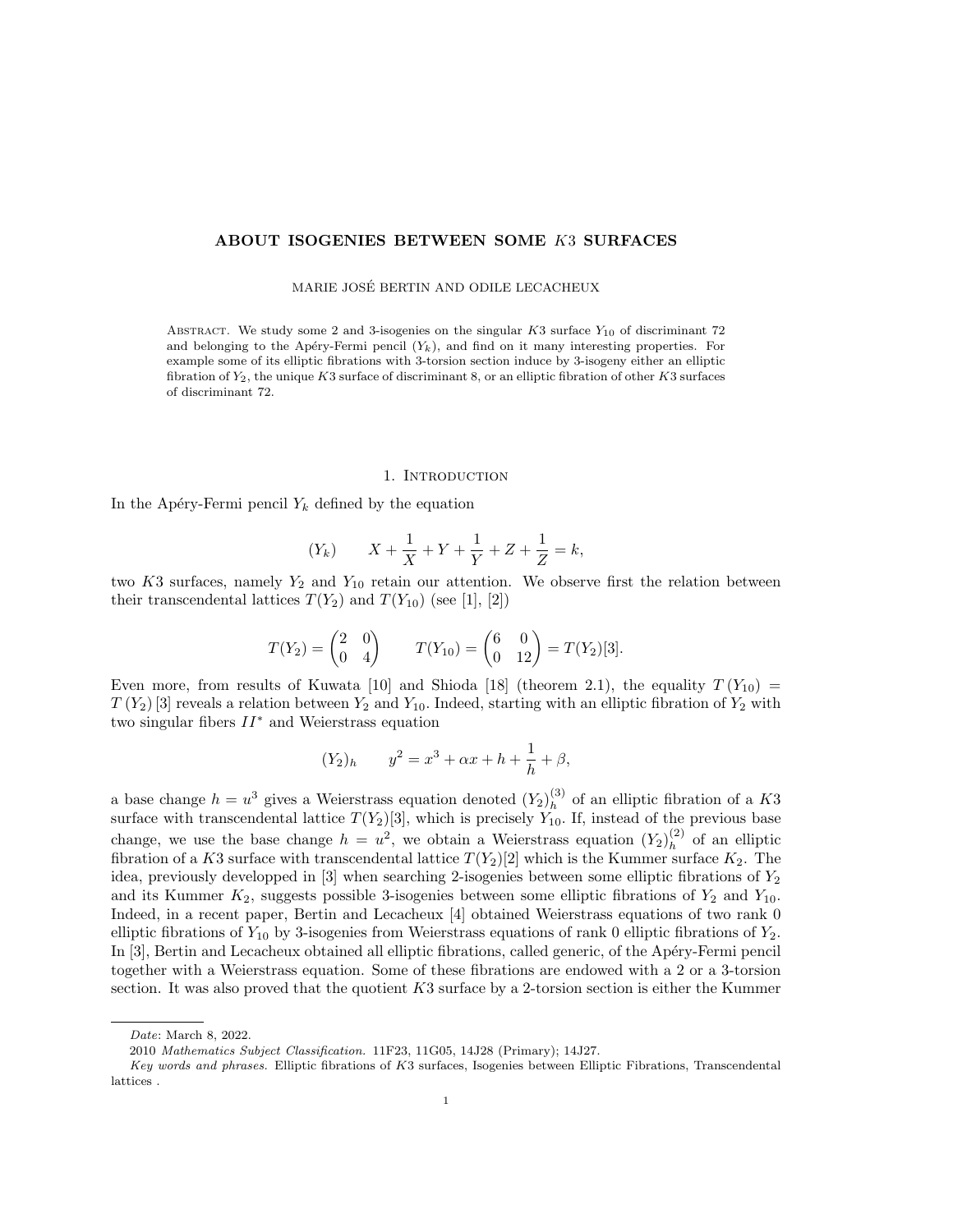surface  $K_k$  of its Shioda-Inose structure or a non Kummer K3 surface  $S_k$  with transcendental lattice

$$
\begin{pmatrix}\n-2 & 0 & 0 \\
0 & 2 & 0 \\
0 & 0 & 6\n\end{pmatrix}.
$$

More precisely the 2-isogenies of  $Y_k$  are divided in two classes, the Morrison-Nikulin ones, i.e. 2isogenies from  $Y_k$  to its Kummer  $K_k$ , and the others, called van Geemen-Sarti involutions. It was also proved that by specialization  $S_2 = Y_2$ . But there exist also other non specialized 2-isogenies on  $Y_2$ , some of them being Morrison-Nikulin, the others being called "self-isogenies", meaning either they preserve the same elliptic fibration ("PF self-isogenies") or they exchange two elliptic fibrations of  $Y_2$  ("EF self-isogenies").

We shall prove in section 3 a similar result for the specializations  $K_{10}$  and  $S_{10}$ , that is  $K_{10}$  is the Kummer surface with transcendental lattice  $\begin{pmatrix} 12 & 0 \\ 0 & 24 \end{pmatrix}$  and  $S_{10} = Y_{10}$ . We exhibit also a Morrison-Nikulin involution of  $Y_{10}$  not coming by specialization and "self isogenies" of rank 0 or positive rank not coming from specialization.

We end this section with the following application that is the determination of the Mordell-Weil group of a certain specialized fibration of  $Y_{10}$ . After expliciting the Kummer surface  $K_{10}$  =  $Kum(E_1, E_2)$  where  $E_1$  has complex multiplication we exhibit an infinite section on a fibration of  $K_{10}$  giving, by a 2-isogeny, a section on the fibration of  $Y_{10}$ .

The situation is quite different concerning the 3-isogenies.

We prove in section 4 that the quotient K3 surface of a generic member  $(Y_k)$  by any 3-torsion section  $\sqrt{ }$  $0 \t 0 \t 3$  $\setminus$ 

is a  $K3$  surface  $N_k$  with transcendental lattice  $\mathcal{L}$ 0 4 0 3 0 0 whose specializations satisfy  $N_2 = Y_{10}$ 

while  $N_{10}$  is a K3 surface of discriminant 72 and transcendental lattice  $\begin{pmatrix} 4 & 0 \\ 0 & 18 \end{pmatrix} := \begin{pmatrix} 4 & 0 \\ 0 & 18 \end{pmatrix}$ .

We prove also the main result, our first motivation, that is, all the 3-isogenies from elliptic fibrations of  $Y_2$  are 3-isogenies from  $Y_2$  to  $Y_{10}$ . It remains a natural question: what about the other 3-isogenies from elliptic fibrations of  $Y_{10}$ ? Indeed we found 3-isogenies from  $Y_{10}$  to two other K3 surfaces with respective transcendental lattices [4 0 18] and [2 0 36].

In the same section we use the elliptic fibration  $(Y_2)_h^{(3)}$  $h<sup>(3)</sup>$  to construct elliptic fibrations of  $Y_{10}$  of high rank (namely 7 the highest we found) and by the 2-neighbour method, a rank 4 elliptic fibration with a 2-torsion section defining the Morrison-Nikulin involution exhibited in section 3.

In the last section 5, we prove that the L-series of the transcendental lattice of a certain singular K3 surface is inchanged by a 2 or a 3-isogeny. This result explains why the isogenous surfaces found in the previous sections have equal discriminants up to square.

Finally we put our results on 2 and 3-isogenies on  $Y_2$  and  $Y_{10}$  in the perspective of a result of Bessière, Sarti and Veniani [5].

Computations were performed using partly the computer algebra system PARI [13], partly Sage [14] and mostly the computer algebra system MAPLE and the Maple Library "Elliptic Surface Calculator" written by Kuwata [9].

### 2. Background

2.1. Discriminant forms. Let L be a non-degenerate lattice. The dual lattice  $L^*$  of L is defined by

$$
L^* := \text{Hom}(L, \mathbb{Z}) = \{ x \in L \otimes \mathbb{Q} / b(x, y) \in \mathbb{Z} \text{ for all } y \in L \}.
$$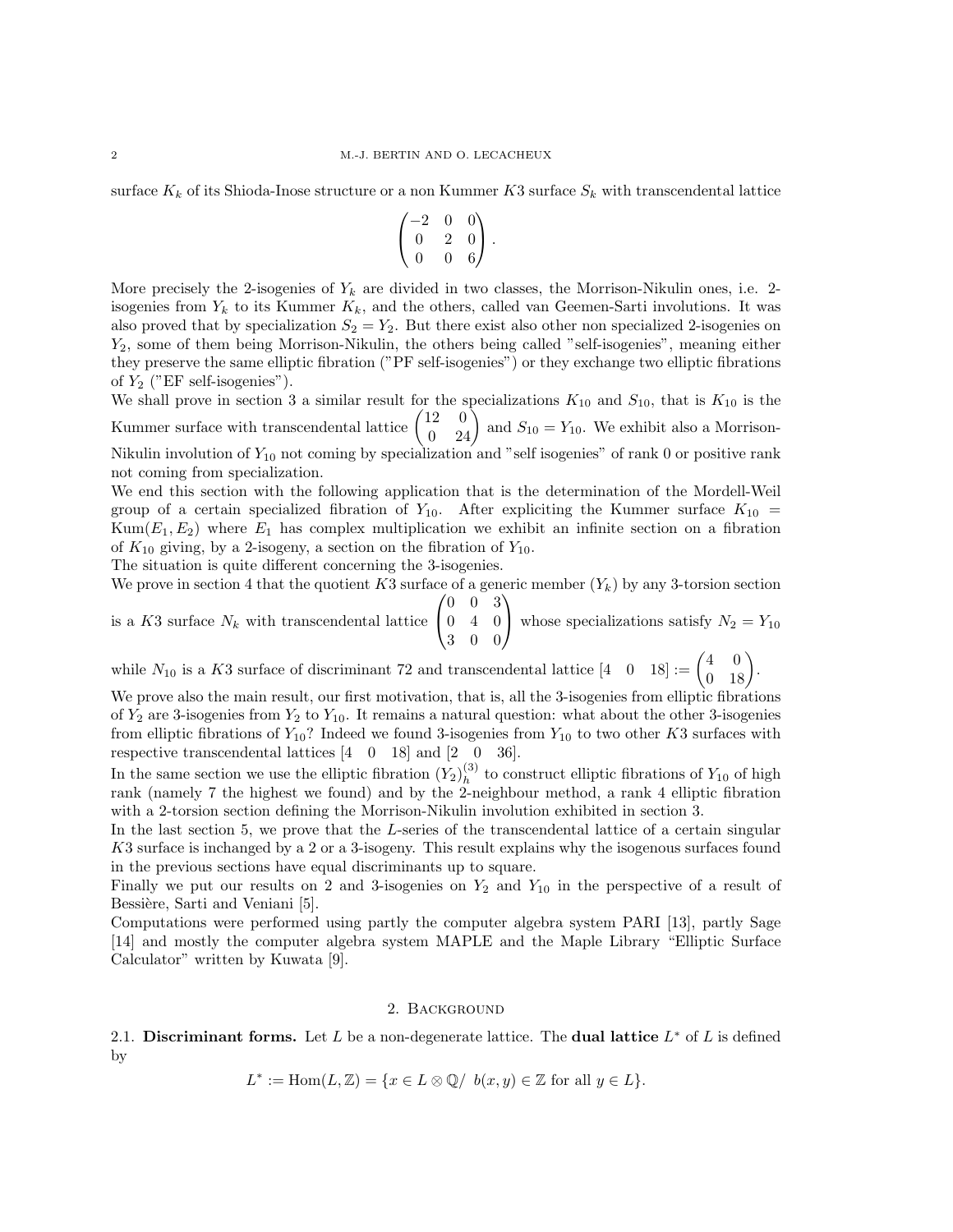#### ELLIPTIC FIBRATIONS 3

and the **discriminant group**  $G_L$  by

$$
G_L:=L^*/L.
$$

This group is finite if and only if  $L$  is non-degenerate. In the latter case, its order is equal to the absolute value of the lattice determinant  $\vert \det(G(e)) \vert$  for any basis e of L. A lattice L is **unimodular** if  $G_L$  is trivial.

Let  $G_L$  be the discriminant group of a non-degenerate lattice L. The bilinear form on L extends naturally to a Q-valued symmetric bilinear form on  $L^*$  and induces a symmetric bilinear form

$$
b_L: G_L \times G_L \to \mathbb{Q}/\mathbb{Z}.
$$

If L is even, then  $b<sub>L</sub>$  is the symmetric bilinear form associated to the quadratic form defined by

$$
q_L: G_L \rightarrow \mathbb{Q}/2\mathbb{Z}
$$
  

$$
q_L(x+L) \rightarrow x^2 + 2\mathbb{Z}.
$$

The latter means that  $q_L(na) = n^2 q_L(a)$  for all  $n \in \mathbb{Z}$ ,  $a \in G_L$  and  $b_L(a, a') = \frac{1}{2}(q_L(a + a') - q_L(a)$  $q_L(a')$ , for all  $a, a' \in G_L$ , where  $\frac{1}{2} : \mathbb{Q}/2\mathbb{Z} \to \mathbb{Q}/\mathbb{Z}$  is the natural isomorphism. The pair  $(G_L, b_L)$ (resp.  $(G_L, q_L)$ ) is called the **discriminant bilinear** (resp. quadratic) form of L.

When the even lattice  $L$  is given by its Gram matrix, we can compute its discriminant form using the following lemma as explained in Shimada [16].

**Lemma 2.1.** Let A be the Gram matrix of L and U,  $V \in Gl_n(\mathbb{Z})$  such that

$$
UAV = D = \begin{pmatrix} d_1 & 0 \\ & \ddots & \\ 0 & & d_n \end{pmatrix}
$$

with  $1 = d_1 = \ldots = d_k < d_{k+1} \leq \ldots \leq d_n$ . Then

$$
G_L \simeq \bigoplus_{i > k} \mathbb{Z}/(d_i).
$$

Moreover the ith row vector of  $V^{-1}$ , regarded as an element of  $L^*$  with respect to the dual basis  $e_1^*$ , ...,  $e_n^*$  generate the cyclic group  $\mathbb{Z}/(d_i)$ .

## 2.2. Nikulin's results.

**Lemma 2.2** (Nikulin [12], Proposition 1.6.1). Let L be an even unimodular lattice and T a primitive sublattice. Then we have

$$
G_T \simeq G_{T^{\perp}} \simeq L/(T \oplus T^{\perp}), \quad q_{T^{\perp}} = -q_T.
$$

In particular,  $|\det T| = |\det T^{\perp}| = [L : T \oplus T^{\perp}].$ 

2.3. Shioda's results. Let  $(S, \Phi, \mathbb{P}^1)$  be an elliptic surface with a section  $\Phi$ , without exceptional curves of first kind.

Denote by  $NS(S)$  the group of algebraic equivalence classes of divisors of S.

Let u be the generic point of  $\mathbb{P}^1$  and  $\Phi^{-1}(u) = E$  the elliptic curve defined over  $K = \mathbb{C}(u)$  with a K-rational point  $o = o(u)$ . Then,  $E(K)$  is an abelian group of finite type provided that  $j(E)$ is transcendental over  $\mathbb C$ . Let r be the rank of  $E(K)$  and  $s_1, ..., s_r$  be generators of  $E(K)$  modulo torsion. Besides, the torsion group  $E(K)_{tors}$  is generated by at most two elements  $t_1$  of order  $e_1$ and  $t_2$  of order  $e_2$  such that  $1 \leq e_2$ ,  $e_2|e_1$  and  $|E(K)_{tors}| = e_1e_2$ .

The group  $E(K)$  of K-rational points of E is canonically identified with the group of sections of S over  $\mathbb{P}^1(\mathbb{C})$ .

For  $s \in E(K)$ , we denote by (s) the curve image in S of the section corresponding to s. Let us define

$$
D_{\alpha} := (s_{\alpha}) - (o) \quad 1 \le \alpha \le r
$$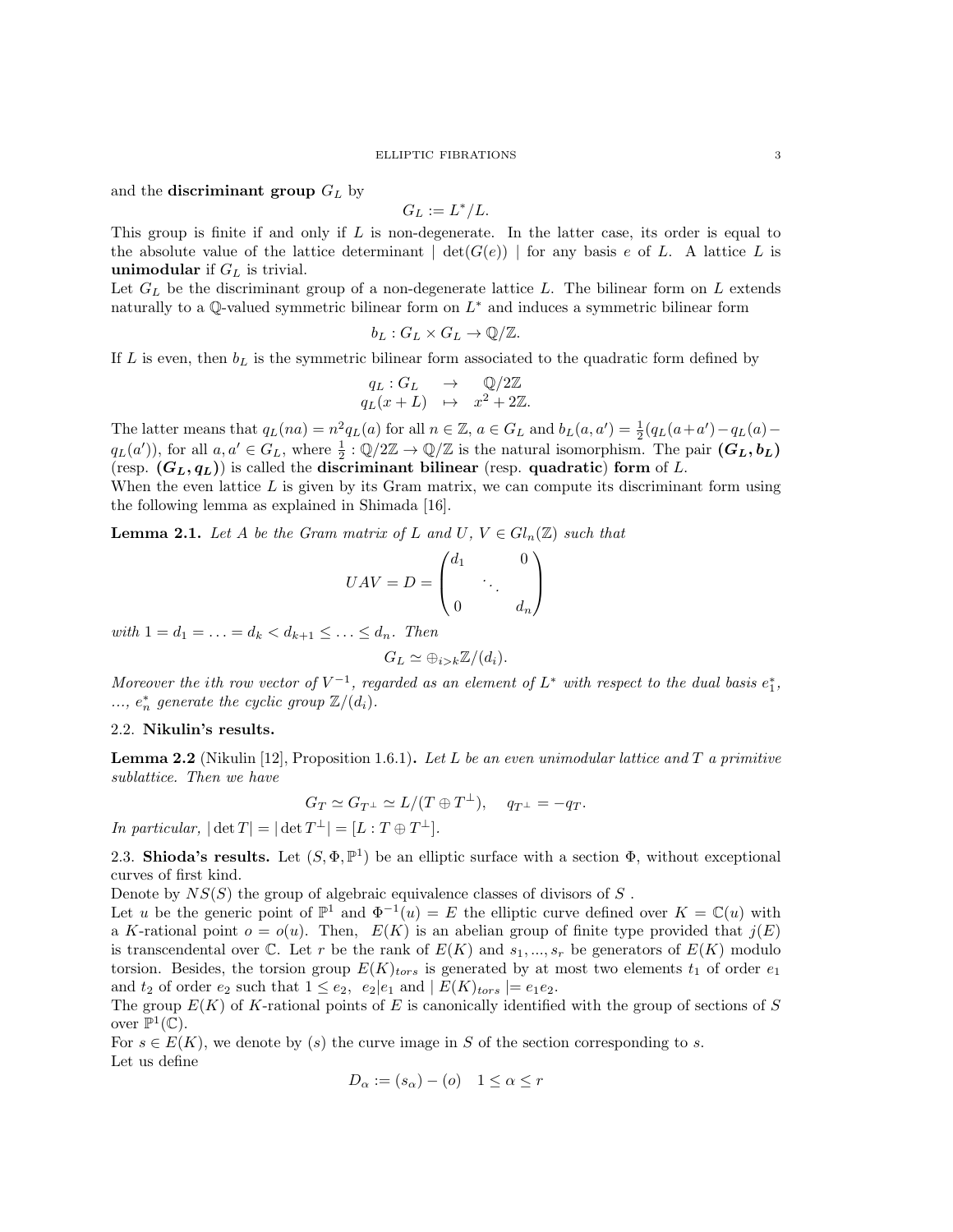$$
D'_{\beta} := (t_{\beta}) - (o) \quad \beta = 1, 2.
$$

Consider now the singular fibers of  $S$  over  $\mathbb{P}^1$ . We set

$$
\Sigma := \{ v \in \mathbb{P}^1 / C_v = \Phi^{-1}(v) \text{ be a singular fiber} \}
$$

and for each  $v \in \Sigma$ ,  $\Theta_{v,i}$ ,  $0 \leq i \leq m_v - 1$ , the  $m_v$  irreducible components of  $C_v$ . Let  $\Theta_{v,0}$  be the unique component of  $C_v$  passing through  $o(v)$ . One gets

$$
C_v = \Theta_{v,0} + \sum_{i \ge 1} \mu_{v,i} \Theta_{v,i}, \quad \mu_{v,i} \ge 1.
$$

Let  $A_v$  be the matrix of order  $m_v - 1$  whose entry of index  $(i, j)$  is  $(\Theta_{v,i} \Theta_{v,j}), i, j \ge 1$ , where  $(DD')$ is the intersection number of the divisors  $D$  et  $D'$  along  $S$ . Finally  $f$  will denote a non singular fiber, i.e.  $f = C_{u_0}$  for  $u_0 \notin \Sigma$ .

**Theorem 2.1.** The Néron-Severi group  $NS(S)$  of the elliptic surface S is generated by the following divisors

$$
f, \Theta_{v,i} \quad (1 \le i \le m_v - 1, \quad v \in \Sigma)
$$
  
(o),  $D_{\alpha}$   $1 \le \alpha \le r$ ,  $D'_{\beta}$   $\beta = 1, 2$ .

The only relations between these divisors are at most two relations

$$
e_{\beta}D'_{\beta} \approx e_{\beta}(D'_{\beta}(o))f + \sum_{v \in \Sigma}(\Theta_{v,1},...,\Theta_{v,m_v-1})e_{\beta}A_v^{-1}\left(\begin{array}{c} (D'_{\beta}\Theta_{v,1}) \\ \vdots \\ (D'_{\beta}\Theta_{v,m_v-1}) \end{array}\right)
$$

where  $\approx$  stands for the algebraic equivalence.

2.4. **Transcendental lattice.** Let X be an algebraic K3 surface; the group  $H^2(X,\mathbb{Z})$ , with the intersection pairing, has a structure of a lattice and by Poincaré duality is unimodular. The Néron-Severi lattice  $NS(X) := H^2(X, \mathbb{Z}) \cap H^{1,1}(X)$  and the transcendental lattice  $T(X)$ , its orthogonal complement in  $H^2(X,\mathbb{Z})$ , are primitive sublattices of  $H^2(X,\mathbb{Z})$  with respective signatures  $(1,\rho-1)$ and  $(2, 20 - \rho)$  where  $\rho$  is the rank of the Néron-Severi lattice.

By Nikulin's lemma, their discriminant forms differ just by the sign, that is

$$
(G_{T(X)}, q_{T(X)}) \equiv (G_{NS(X)}, -q_{NS(X)}).
$$

# 2.5. 3-isogenous curves.

2.5.1. *Method.* Let E be an elliptic curve with a 3-torsion point  $\omega = (0,0)$ 

$$
E: Y^2 + AYX + BY = X^3
$$

and  $\phi$  the isogeny of kernel  $\langle \omega \rangle$ .

To determine a Weierstrass equation for the elliptic curve  $E/<\omega>$  we need two functions  $x_1$  of degree 2 and  $y_1$  of degree 3 invariant by  $M \to M + \omega$  where  $M = (X_M, Y_M)$  is a general point on E. We compute  $M + \omega$  and  $M + 2\omega (= M - \omega)$  and can choose

$$
x_1 = X_M + X_{M+\omega} + X_{M+2\omega} = \frac{X^3 + ABX + B^2}{X^2}
$$
  
\n
$$
y_1 = Y_M + Y_{M+\omega} + Y_{M+2\omega}
$$
  
\n
$$
= \frac{Y(X^3 - AXB - 2B^2) - B(X^3 + A^2X^2 + 2AXB + B^2)}{X^3}.
$$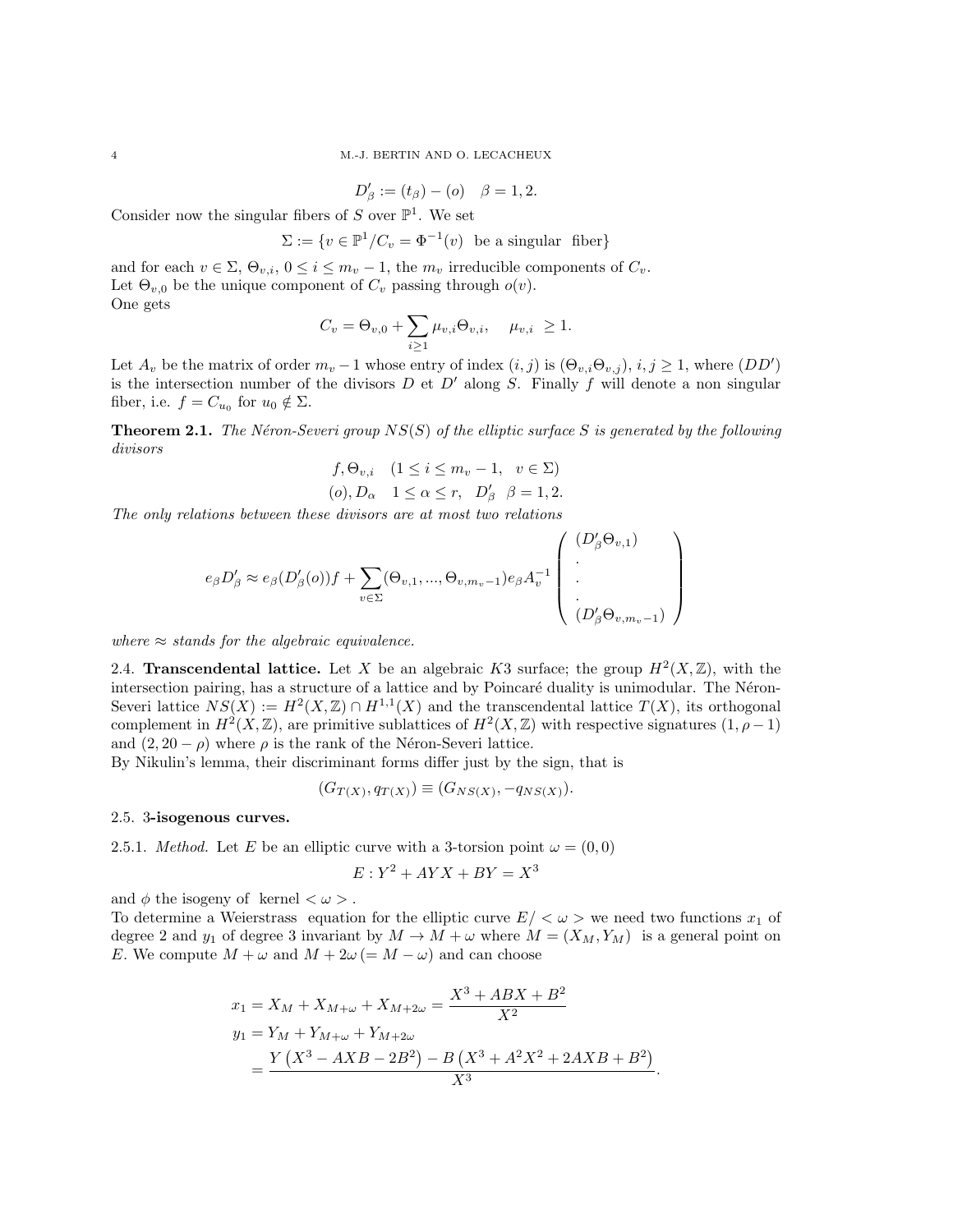#### ELLIPTIC FIBRATIONS 5

The relation between  $x_1$  and  $y_1$  gives a Weierstrass equation for  $E/<\omega>$ 

$$
y_1^2 + (Ax_1 + 3B)y_1 = x_1^3 - 6ABx_1 - B(A^3 + 9B).
$$

Notice that the points with  $x_1 = -\frac{A^2}{3}$  $\frac{3^2}{3}$  are 3-torsion points. Taking one of these points to origin and after some transformation we can obtain a Weierstrass equation  $y^2 + a y x + b y = x^3$  with the following transformations.

2.5.2. Formulae. If  $j^3 = 1$  then we define

$$
S_1 = 2(j^2 - 1)y + 6Ax - 2(j - 1)(A^3 - 27B)
$$
  
\n
$$
S_2 = 2(j - 1)y + 6Ax - 2(j^2 - 1)(A^3 - 27B)
$$

and

$$
X=\frac{-1}{324}\frac{S_1S_2}{x^2},\qquad Y=\frac{1}{5832}\frac{S_1^3}{x^3}
$$

then we have

$$
E / \langle \omega \rangle : y^2 + (-3A) yx + (27B - A^3) y = x^3.
$$

If  $A_1 = -3A$ ,  $B_1 = 27B - A^3$ , then we define

$$
\sigma_1 = 2(j^2 - 1)3^6 Y + 6A_1 3^4 X - 2(j - 1) (A_1^3 - 27B_1)
$$
  

$$
\sigma_2 = 2(j - 1)3^6 Y + 6A_1 3^4 X - 2(j^2 - 1) (A_1^3 - 27B_1)
$$

and then

$$
x=\frac{-1}{324}\frac{\sigma_1\sigma_2}{3^8X^2}=-\frac{3\,X^3+A^2X^2+3\,BAX+3\,B^2}{X^2},\qquad y=\frac{1}{5832}\frac{\sigma_1^3}{3^{12}X^3}.
$$

2.5.3. Other properties of isogenies. The divisor of the function Y is equal to  $-3(0)+3\omega$  so  $Y = W^3$ where W is a function on the curve  $E/<\omega>$ . If  $X=WZ$ , the function field of  $E/<\omega>$  is generated by W and Z. So replacing in the equation of E we obtain the relation between Z and W

$$
W^3 + AZW + B - Z^3 = 0.
$$

This cubic equation, with a rational point at infinity with  $W = Z$  can be transformed to obtain a Weierstrass equation in the coordinates  $X_2$  and  $Y_2$ :

$$
W = \frac{1}{9} \frac{(-243B - 3X_2A + 9A^3 - Y_2)}{X_2}, \quad Z = -\frac{1}{9} \frac{Y_2}{X_2}
$$
  
of inverse  $X_2 = 3 \frac{A^3 - 27B}{3(W - Z) + A}, \quad Y_2 = -27Z \frac{A^3 - 27B}{3(W - Z) + A}$   

$$
Y_2^2 + 3AY_2X_2 + (-9A^3 + 243B)Y_2 =
$$

$$
X_2^3 - 9X_2^2A^2 + 27A(A^3 - 27B)X_2 - 27(A^3 - 27B)^2.
$$

The points of  $X_2$ -coordinate equal to 0 are 3–torsion points and easily we recover the previous formulae.

2.6. Notation. The singular fibers of type  $I_n, D_m, IV^*, \dots$  at  $t = t_1, \dots, t_m$  or at roots of a polynomial  $p(t)$  of degree m are denoted  $mI_n(t_1,.., t_m)$  or  $mI_n(p(t))$ . The zero component of a reducible fiber is the component intersecting the zero section and is denoted  $\theta_0$  or  $\theta_{t_0,0}$ . The other components denoted  $\theta_{t_0,i}$  satisfy the property  $\theta_{t_0,i} \cdot \theta_{t_0,i+1} = 1$ .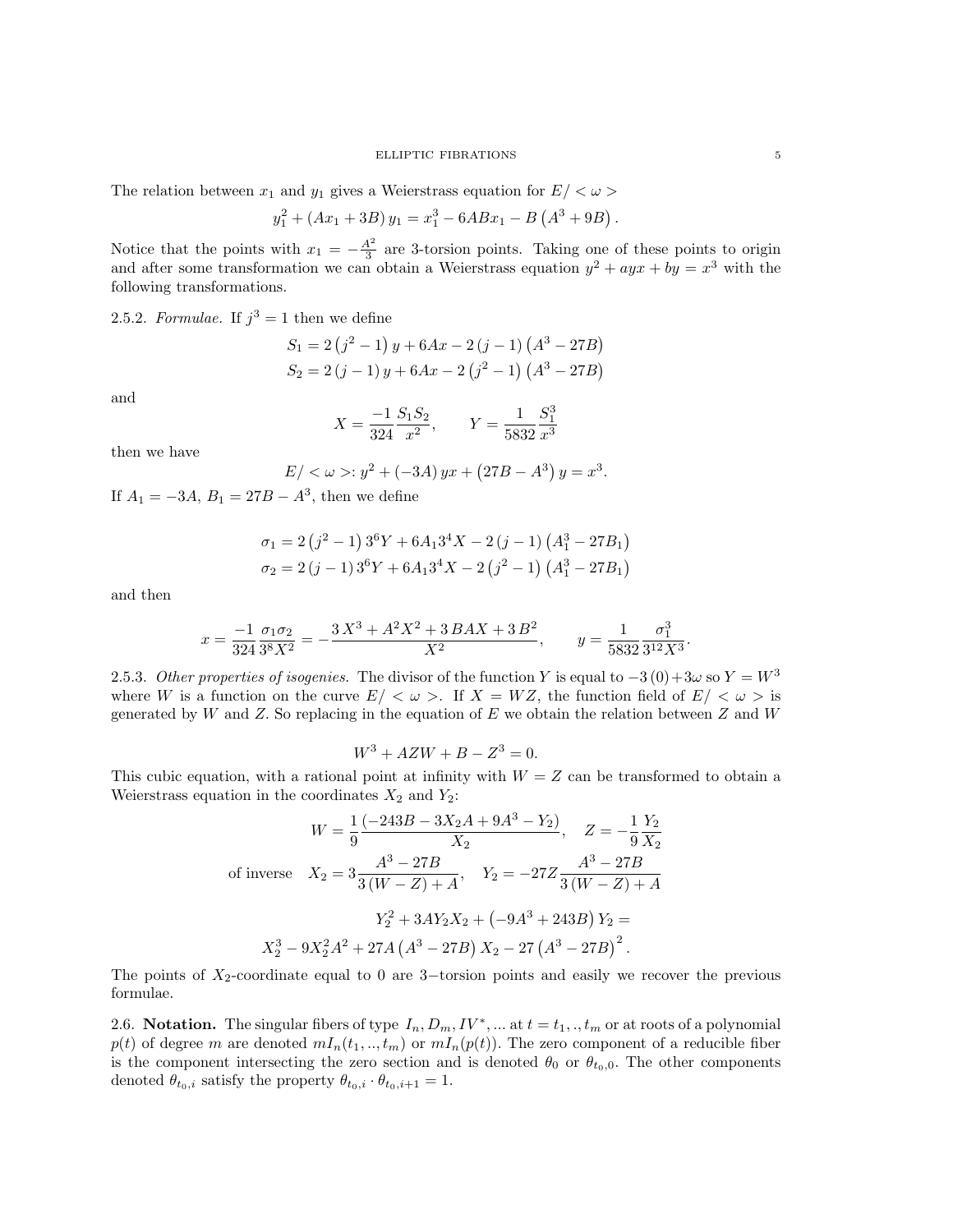### 3. 2-ISOGENIES OF  $Y_{10}$

In  $[3]$ , Bertin and Lecacheux classified all the 2-isogenies of  $Y_2$  in two sets, the first defining Morrison-Nikulin involutions, that is from  $Y_2$  to its Kummer surface  $K_2$  and the second giving van Geemen-Sarti involutions that is exchanging two elliptic fibrations (different or the same) of  $Y_2$  named "self-isogenies".

Since we have no exhaustive list of elliptic fibrations of  $Y_{10}$  with 2-torsion sections, we cannot give such a classification. However we found on  $Y_{10}$  Morrison-Nikulin involutions from  $Y_{10}$  to its Kummer surface  $K_{10}$ .

#### 3.1. Morrison-Nikulin involutions of  $Y_{10}$ .

3.1.1. Specialized Morrison-Nikulin involutions. We first recall a result concerning the involutions on the generic member  $(Y_k)$  of the Apéry-Fermi pencil.

## **Theorem 3.1.** *(Bertin and Lecacheux* [3])

Suppose  $Y_k$  is a generic K3 surface of the family with Picard number 19.

Let  $\pi: Y_k \to \mathbb{P}^1$  be an elliptic fibration with a torsion section of order 2 which defines an involution i of  $Y_k$  (van Geemen-Sarti involution) then the minimal resolution of the quotient  $Y_k/i$  is either the Kummer surface  $K_k$  associated to  $Y_k$  given by its Shioda-Inose structure or a surface  $S_k$  with transcendental lattice  $T(S_k) = \langle -2 \rangle \oplus \langle 2 \rangle \oplus \langle 6 \rangle$  and Néron-Severi lattice  $NS(S_k) = U \oplus E_8[-1] \oplus$  $E_7[-1] \oplus \langle (-2) \rangle \oplus \langle (-6) \rangle$ , which is not a Kummer surface. Thus,  $\pi$  leads to an elliptic fibration either of  $K_k$  or of  $S_k$ . Moreover there exist some genus 1 fibrations  $\theta: K_k \to \mathbb{P}^1$  without section such that their Jacobian variety satisfies  $J_{\theta}(K_k) = S_k$ .

More precisely, among the elliptic fibrations of  $Y_k$  (up to automorphisms) 12 of them have a twotorsion section. And only 7 of them possess a Morrison-Nikulin involution i such that  $Y_k/i = K_k$ .

With the same argument as for specialization to  $Y_2$ , Morrison-Nikulin involutions specialized to  $Y_{10}$  remain Morrison-Nikulin involutions of  $Y_{10}$ . Hence we obtain in the following Table 1 the corresponding Weierstrass equations of such elliptic fibrations of the Kummer surface  $K_{10}$  with transcendental lattice  $\begin{pmatrix} 12 & 0 \\ 0 & 24 \end{pmatrix}$ .

3.1.2. A non specialized Morrison-Nikulin involution of  $Y_{10}$ .

**Theorem 3.2.** The rank 4 elliptic fibration of  $Y_{10}$  (4.3), with Weierstrass equation

$$
E_t \t y^2 = x^3 - (t^3 + 5t^2 - 2)x^2 + (t^3 + 1)^2 x
$$

and singular fibers  $I_0^*(\infty)$ ,  $3I_4(t^3+1)$ ,  $I_2(0)$ ,  $4I_1(1, -5/3, t^2-4t-4)$ , has a 2-torsion section defining a Morrison-Nikulin involution from  $Y_{10}$  to  $K_{10}$ , that is  $F_t = E_t/\langle (0,0) \rangle$  is a rank 4 elliptic fibration of  $K_{10}$  with Weierstrass equation

$$
F_t \qquad Y^2 = X^3 + 2(t^3 + 5t^2 - 2)X^2 - (t^2 - 4t - 4)(t - 1)(3t + 5)t^2X
$$

and singular fibers  $I_0^*(\infty)$ ,  $I_4(0)$ ,  $7I_2(\pm 1, -5/3, t^2 - t + 1, t^2 - 4t - 4)$ .

*Proof.* Starting from  $F_t$  and taking the new parameter  $p = \frac{X}{(t^2 - 4t - 4)(t-1)(3t+5)}$ , we get a rank 1 elliptic fibration with Weierstrass equation

$$
F_p: Y^2 = X^3 + \frac{3}{4}p(5p - 1)^2 X^2 + \frac{1}{6}p^2(2p - 1)(5p - 1)(49p^2 - 13p + 1) X
$$

$$
+ \frac{1}{108}p^3(2p - 1)^2(49p^2 - 13p + 1)^2
$$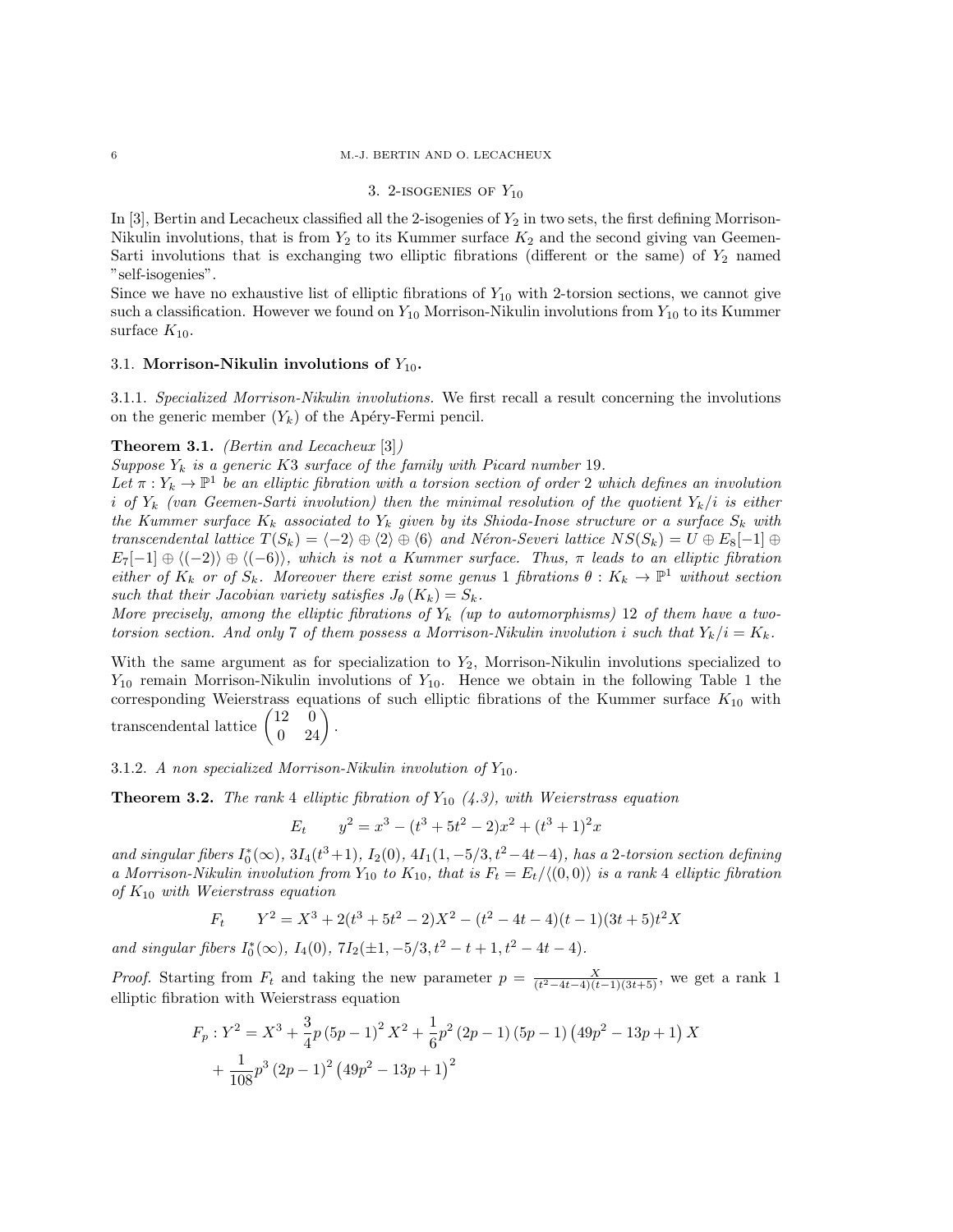| No  | Weierstrass Equation                                                                                                                                                                                                                                                                                                                                                                                                                                                |
|-----|---------------------------------------------------------------------------------------------------------------------------------------------------------------------------------------------------------------------------------------------------------------------------------------------------------------------------------------------------------------------------------------------------------------------------------------------------------------------|
| #4  | $y^2 = x(x - \frac{1}{8}(t - a_1)(t - a_2)(t - a_3))(x - \frac{1}{8}(t - b_1)(t - b_2)(t - b_3))$<br>$a_1 = -\frac{58}{3} - 4\sqrt{6} + 8\sqrt{3} - 4\sqrt{2}, a_2 = -\frac{58}{3} - 4\sqrt{6} - 8\sqrt{3} + 4\sqrt{2},$<br>$b_1 = \frac{2}{3} + 4\sqrt{6} + 24\sqrt{2} + 8\sqrt{3}, b_2 = \frac{2}{3} + 4\sqrt{6} - 24\sqrt{2} - 8\sqrt{3}$<br>$a_3 = \frac{116}{3} + 8\sqrt{6}, b_3 = -\frac{4}{3} - 8\sqrt{6}$<br>$I_6^*(\infty)$ , $6I_2(a_i, b_i)$ , $(r = 2)$ |
| #8  | $y^2 = x^3 + 2(t^3 - 25t^2 + 50t - 24)x^2 + (t^2 - 24t + 36)(t^2 - 24t + 16)(t - 1)^2x$<br>$I_3(0), I_4(1), 4I_2(t^2-24t+16, t^2-24t+36), I_3^*(\infty), (r=2)$                                                                                                                                                                                                                                                                                                     |
| #16 | $y^2 = x(x + t(t^2 + (238 - 96\sqrt{6})t + 1)(x + t(t^2 + (42 - 16\sqrt{6})t + 1))$<br>$2I_2^*(0,\infty), 4I_2(t^2 + (-16\sqrt{6} + 42)t + 1, t^2 + (-96\sqrt{6} + 238)t + 1), (r = 2)$                                                                                                                                                                                                                                                                             |
| #17 | $y^2 = x(x - (t^2 - 48)(t^2 - 8))(x - (t^2 + 4t - 20)(t^2 - 4t - 20))$<br>$I_8(\infty)$ , $8I_2(t^2-4t-20,t^2+4t-20,t^2-8,t^2-48)$ , $(r=3)$                                                                                                                                                                                                                                                                                                                        |
| #23 | $y^2 = x(x + \frac{1}{4}(4t^2 - 12t + 1)(8t - 1))(x + (12t - 1)(4t^2 - 8t + 1))$<br>$I_0^*(\infty), I_6(0), 6I_2(\frac{1}{8}, \frac{1}{12}, 4t^2 - 8t + 1, 4t^2 - 12t + 1), (r = 3)$                                                                                                                                                                                                                                                                                |
| #24 | $y^2 = x^3 + 2t(t^2 - 22t + 1)x^2 + t^2(t^2 - 14t + 1)(t^2 - 34t + 1)x$<br>$2I_1^*(0,\infty), 5I_2(-1,t^2-14t+1,t^2-34t+1), (r=3)$                                                                                                                                                                                                                                                                                                                                  |
| #26 | $y^2 = x(x - \frac{1}{4}(t^2 - 14t + 1)(t^2 - 6t + 1))(x - \frac{1}{4}(t^2 - 10t + 1)^2)$<br>$4I_4(0, \infty, t^2-10t+1), 4I_2(t^2-14t+1, t^2-6t+1), (r=2)$                                                                                                                                                                                                                                                                                                         |

TABLE 1. Specialized fibrations of the Kummer  $K_{10}$ 

and singular fibers  $I_0^*(\infty)$ ,  $I_3^*(0)$ ,  $3I_3(\frac{1}{2}, 49p^2 - 13p + 1)$ . The infinite section  $P = \left(-\frac{1}{12}p(49p^2 - 13p + 1)\right)$  $(13p+1), \frac{1}{8}p^2(49p^2-13p+1))$  is of height  $h(P) = \frac{2}{3}$ , is not equal to 2Q or 3Q, hence the discriminant of the Néron-Severi lattice satisfies  $\Delta = 4 \times 4 \times 3^3 \times \frac{2}{3} = 72 \times 4$ .

Now we are going to compute its Gram matrix and deduce its transcendental lattice.

To compute the Néron-Severi lattice we order the generators as  $(0)$  the zero section,  $(f)$  the generic fiber,  $\theta_i, 1 \leq i \leq 4, \eta_i, 1 \leq i \leq 7, \gamma_i, \delta_i, \epsilon_i, 1 \leq i \leq 2$  the rational components of respectively  $D_4$ ,  $D_7$  and the three  $A_2$  and finally the infinite section  $(P)$ .

NS = −2 1 0 0 0 0 0 0 0 0 0 0 0 0 0 0 0 0 0 0 1 0 0 0 0 0 0 0 0 0 0 0 0 0 0 0 0 0 0 1 0 0 −2 0 1 0 0 0 0 0 0 0 0 0 0 0 0 0 0 0 0 0 0 −2 1 0 0 0 0 0 0 0 0 0 0 0 0 0 0 0 0 0 1 1 −2 1 0 0 0 0 0 0 0 0 0 0 0 0 0 0 0 0 0 0 1 −2 0 0 0 0 0 0 0 0 0 0 0 0 0 1 0 0 0 0 0 0 −2 0 1 0 0 0 0 0 0 0 0 0 0 0 0 0 0 0 0 0 0 −2 1 0 0 0 0 0 0 0 0 0 0 0 0 0 0 0 0 0 1 1 −2 1 0 0 0 0 0 0 0 0 0 0 0 0 0 0 0 0 0 0 1 −2 1 0 0 0 0 0 0 0 0 0 0 0 0 0 0 0 0 0 0 1 −2 1 0 0 0 0 0 0 0 0 0 0 0 0 0 0 0 0 0 0 1 −2 1 0 0 0 0 0 0 0 0 0 0 0 0 0 0 0 0 0 0 1 −2 0 0 0 0 0 0 1 0 0 0 0 0 0 0 0 0 0 0 0 0 −2 1 0 0 0 0 0 0 0 0 0 0 0 0 0 0 0 0 0 0 1 −2 0 0 0 0 0 0 0 0 0 0 0 0 0 0 0 0 0 0 0 0 −2 1 0 0 1 0 0 0 0 0 0 0 0 0 0 0 0 0 0 0 1 −2 0 0 0 0 0 0 0 0 0 0 0 0 0 0 0 0 0 0 0 0 −2 1 1 0 0 0 0 0 0 0 0 0 0 0 0 0 0 0 0 0 1 −2 0 0 1 0 0 0 1 0 0 0 0 0 0 1 0 0 1 0 1 0 −2 

.

Fom lemma 2.1 we deduce that  $G_{NS} = \mathbb{Z}/12\mathbb{Z} \oplus \mathbb{Z}/24\mathbb{Z}$  and we get generators  $f_1$  and  $f_2$  with respective norms  $q(f_1) = -\frac{41}{12}$ ,  $q(f_2) = -\frac{59}{24}$  modulo 2 and scalar product  $f_1.f_2 = \frac{7}{4}$  modulo 1. In order to prove that the transcendental lattice corresponds to the Gram matrix  $\begin{pmatrix} 12 & 0 \\ 0 & 24 \end{pmatrix}$  we must find for the corresponding quadratic form generators  $g_1$  and  $g_2$  satisfying  $q(g_1) = \frac{41}{12}$ ,  $q(g_2) = \frac{59}{24}$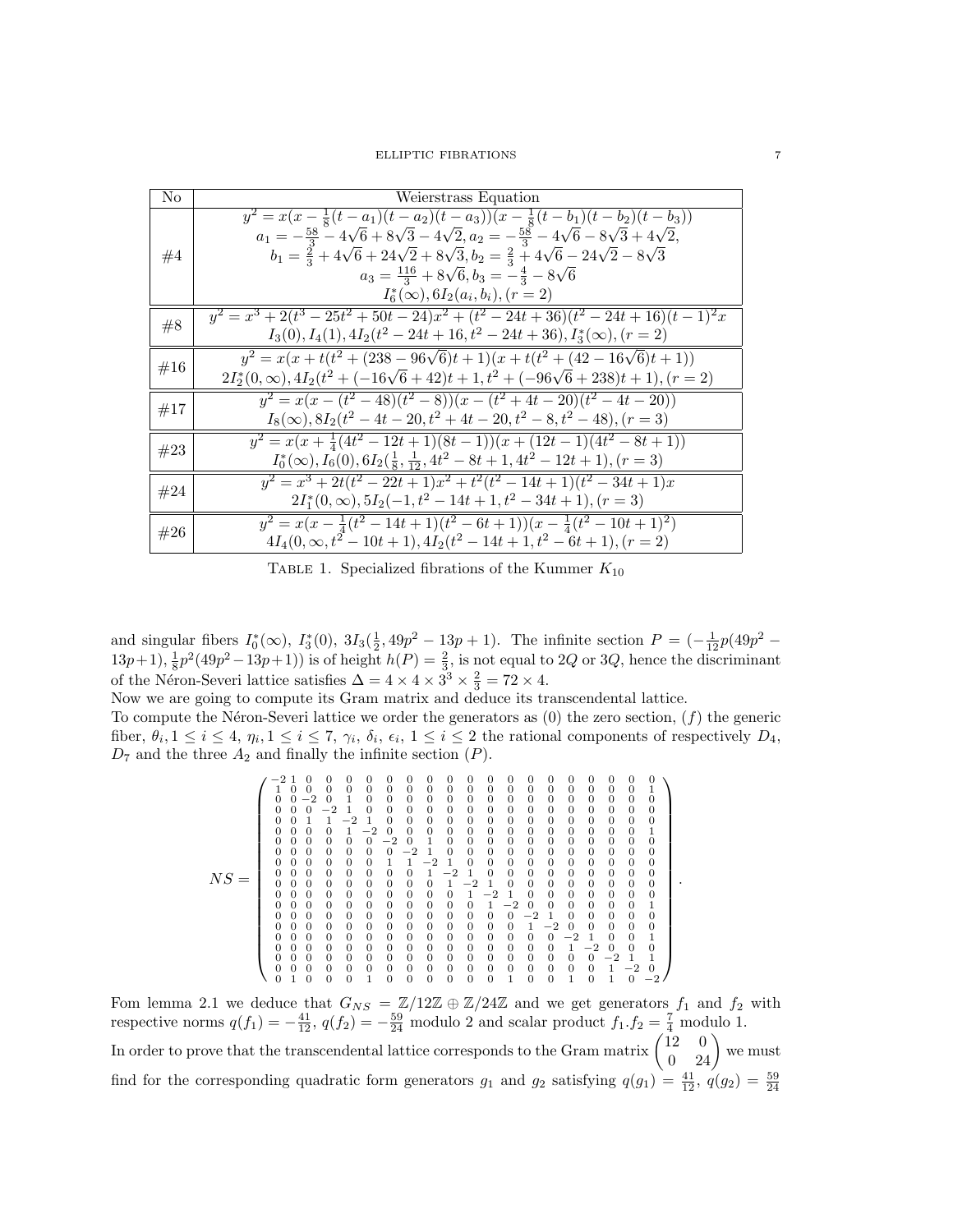| No  | Weierstrass Equation                                                                             |
|-----|--------------------------------------------------------------------------------------------------|
|     | $E7: y^2 = x^3 + 2x^2t(11t + 1) - t^2(t - 1)^3 x$                                                |
|     | $III^*(\infty), I_1^*(0), I_6(1), 2I_1(t^2+118t+25)$                                             |
| #7  | $EE7 := Y^2 = X^3 - 4X^2t(11t+1) + 4t^3(118t+25+t^2)X$                                           |
|     | $III^*(\infty), I_2^*(0), I_3(1), 2I_2(t^2+118t+25)$                                             |
|     | $E9: y^2 = x^3 + 28t^2x^2 + t^3(t^2 + 98t + 1)x$                                                 |
| #9  | $2III^*(0,\infty), 2I_2(t^2+98t+1), 2I_1(t^2-98t+1)$                                             |
|     | $EE9: Y^2 = X^3 - 56t^2X^2 - 4t^3(t^2 - 98t + 1)X$                                               |
|     | $2III^*(0,\infty), 2I_2(t^2-98t+1), 2I_1(t^2+98t+1)$                                             |
|     | $E14: y^2 = x^3 + t(98t^2 + 28t + 1)x^2 + t^6x$                                                  |
| #14 | $I_8^*(0), I_0^*(\infty), I_1(4t+1), I_1(24t+1), 2I_1(100t^2+28t+1)$                             |
|     | $EE14: Y^2 = X(X - 96t^3 - 28t^2 - t)(X - 100t^3 - 28t^2 - t)$                                   |
|     | $I_4^*(0), I_0^*(\infty), I_2(4t+1), I_2(24t+1), 2I_2(100t^2+28t+1)$                             |
|     | $E15: y^2 = x^3 - t(2 + t^2 - 22t)x^2 + t^2(t+1)^2 x$                                            |
| #15 | $I_1^*(0), I_4^*(\infty), I_4(-1), I_1(24), 2I_1(t^2-20t+4)$                                     |
|     | $EE15: Y^2 = X(X + t^3 - 24t^2)(X + t^3 - 20t^2 + 4t)$                                           |
|     | $I_2^*(0), I_2^*(\infty), I_2(-1), I_2(24), 2I_2(t^2-20t+4)$                                     |
|     | $E20: y^2 = x^3 + (\frac{1}{4}t^4 - 5t^3 + \frac{53}{2}t^2 - 15t - \frac{3}{4})x^2 - t(t - 10)x$ |
|     | $I_2(0), I_{12}(\infty), 2I_3(t^2-10t+1), I_2(10), I_1(1), I_1(9)$                               |
| #20 | $EE20: Y^2 = X^3 + \left(-\frac{1}{2}t^4 + 10t^3 - 53t^2 + 30t + \frac{3}{2}\right)X^2$          |
|     | $+\frac{1}{16}(t-1)(t-9)(t^2-10t+1)^3 X$                                                         |
|     | $I_1(0), I_6(\infty), 2I_6(t^2-10t+1), I_2(1), I_2(9), I_1(10)$                                  |

TABLE 2. Fibrations  $E\#i$  of  $Y_{10}$  and  $EE\#i$  of  $S_{10}$ 

modulo 2 and scalar product 
$$
g_1 \cdot g_2 = -\frac{7}{4}
$$
 modulo 1. This is obtained with  $g_1 = \left(\frac{\frac{1}{4}}{\frac{1}{3}}\right)$  and  $g_2 = \left(\frac{\frac{5}{4}}{\frac{1}{8}}\right)$ .  
Thus  $F_p$ , hence  $F_t$ , are elliptic fibrations of the Kummer surface  $K_{10}$ .

In a previous paper, Bertin and Lecacheux  $[3]$  explained that, in the Apéry-Fermi family, only  $Y_2$ and  $Y_{10}$  may have "self-isogenies". A "self-isogeny" is a van Geemen-Sarti involution which either preserve an elliptic fibration (called "PF self-isogeny" for more precision) or exchanges two elliptic fibrations "EF self-isogeny".

Moreover, in the same paper, all the "self-isogenies" of  $Y_2$  were listed. Since it is quite difficult to get all the elliptic fibrations of  $Y_{10}$  with 2-torsion sections, we shall give "self-isogenies" of  $Y_{10}$ obtained either as specializations or from rank 0 fibrations or from non specialized positive rank elliptic fibrations.

3.2. Specialized "self-isogenies". In [3] we characterized the surface  $S_k$  obtained by 2-isogeny deduced from van Geemen-Sarti involutions of  $Y_k$  which are not Morrison-Nikulin. Let us recall the specialized Weierstrass equations of  $S_{10}$ . We denote  $E\#n$  (resp.  $EE\#n$ ) a Weierstrass equation of a fibration of  $Y_{10}$  (resp.  $S_{10}$ ).

The specialization of  $S_k$  for  $k = 10$  has the following five elliptic fibrations given on Table 2. The first Weierstrass equation concerns  $Y_{10}$  and the second  $S_{10}$  obtained as its 2-isogenous curve.

**Theorem 3.3.** The previous 2-isogenies are in fact "self-isogenies", the surface  $S_{10}$  being equal to  $Y_{10}$ .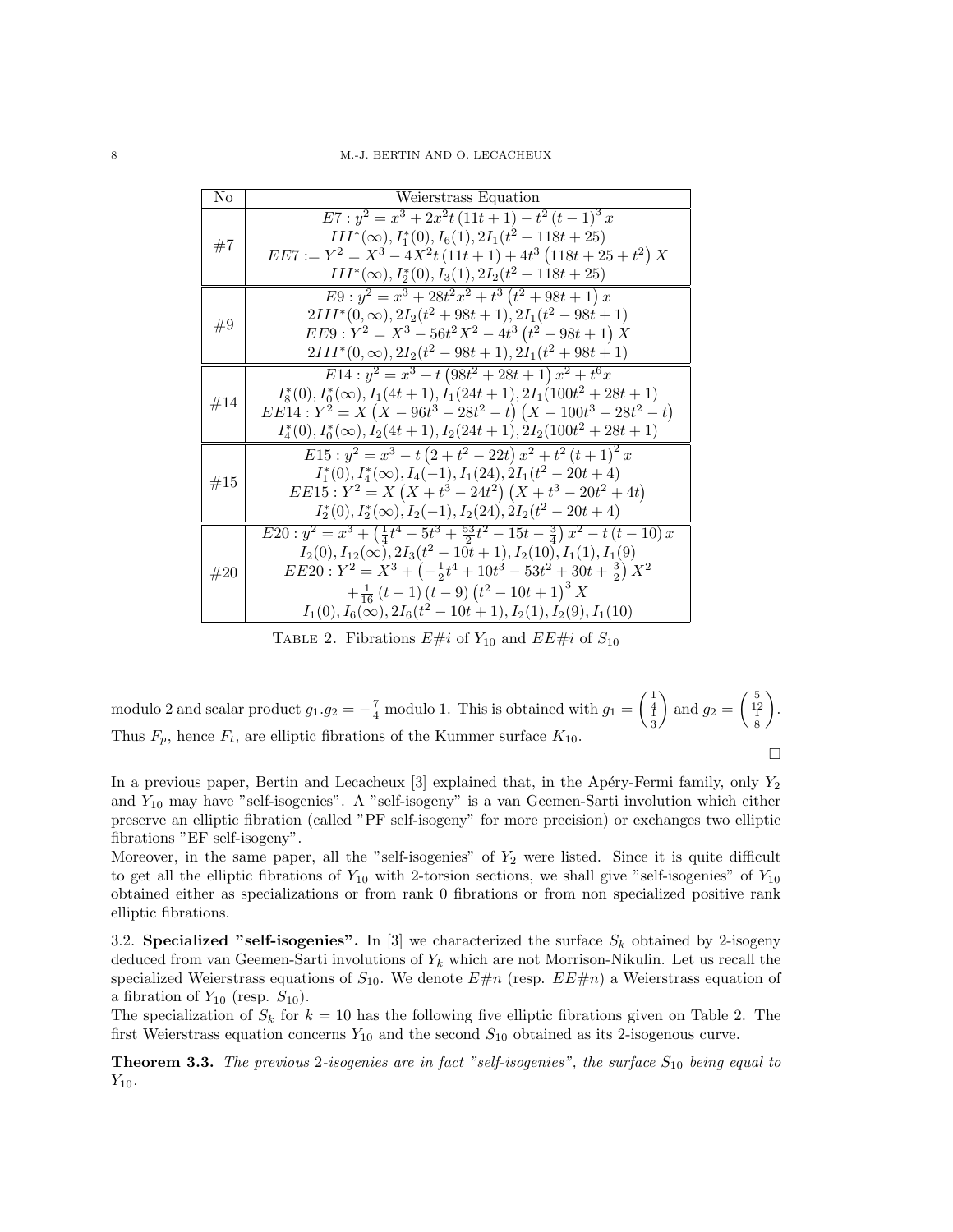Proof. We observe that E9 and EE9 have the same singular fibers. In fact these two fibrations are isomorphic, the isomorphism being defined by  $t = -T, x = -\frac{X}{2}, y = \frac{Y}{2\sqrt{3}}$  $\frac{Y}{2\sqrt{-2}}$ . This property is sufficient to identify  $S_{10}$  to  $Y_{10}$ .

Among these "self-isogenies" only the number #9 is "PF".

### 3.3. Rank 0 "self-isogenies".

**Theorem 3.4.** There are four 2-isogenies from  $Y_{10}$  to  $Y_{10}$  defined by extremal elliptic fibrations with 2-torsion sections, denoted number 8, 87, 153, 262 as in Shimada and Zhang's paper [17]. They are all "PF self-isogenies".

*Proof.* We write below Weierstrass equation  $E_n$ , its 2-isogenous  $EE_n$  and the corresponding isomorphism.

 $E_{262}$   $y^2 = x^3 + x^2(9(t+5)(t+3) + (t+9)^2) - t^3(t+5)^2x$  $III^*(\infty)$ ,  $I_6(0)$ ,  $I_4(-5)$ ,  $I_3(-9)$ ,  $I_2(-4)$  $EE_{262}$   $Y^2 = X^3 - 2(9(T+5)(T+3) + (T+9)^2)X^2 + 4(T+4)^2(T+9)^3X$  $III^*(\infty)$ ,  $I_6(-9)$ ,  $I_4(-4)$ ,  $I_3(0)$ ,  $I_2(-5)$ Isomorphism:  $t = -T - 9$ ,  $x = -\frac{X}{2}$ ,  $y = \frac{Y}{2\sqrt{3}}$  $rac{Y}{2\sqrt{-2}}$ .

 $E_{153}$   $y^2 = x^3 + t(t^2 + 10t - 2)x^2 + (2t + 1)^3 t^2 x$ I<sub>3</sub>(4), I<sub>6</sub>(-1/2), I<sub>1</sub><sup>\*</sup>(0), I<sub>2</sub><sup>\*</sup>(∞)  $EE_{153}$   $Y^2 = X^3 - 2T(T^2 + 10T - 2)X^2 + T^3(T - 4)^3X$  $I_6(4), I_3(-1/2), I_2^*(0), I_1^*(\infty)$ Isomorphism:  $t = -\frac{2}{T}$ ,  $x = -\frac{2X}{T^4}$ ,  $y = -\frac{2\sqrt{-2}Y}{T^6}$ .

 $E_{87}$   $y^2 = x^3 - (9t^4 + 9t^3 + 6t^2 - 6t + 4)x^2 + (21t^2 - 12t + 4)x$  $I_{12}(\infty)$ ,  $I_6(0)$ ,  $2I_2(21t^2 - 12t + 4)$ ,  $2I_1(3t^2 + 6t + 7)$  $EE_{87}$   $Y^2 = X^3 - (9T^4 + 9T^3 + 6T^2 - 6T + 4)X^2 + (21T^2 - 12T + 4)X$  $I_{12}(0), I_6(\infty), 2I_2(3t^2+6t+7), 2I_1(21t^2-12t+4)$ Isomorphism:  $t = -\frac{2}{T}$ ,  $x = -\frac{2X}{9T^4}$ ,  $y = \frac{2\sqrt{-2}}{27T^6}$ .

$$
E_8 \t y^2 = x^3 - (3t^4 - 60t^2 - 24)x^2 - 144(t^2 - 1)^3x
$$
  
\n
$$
I_2(0), 2I_3(t^2 + 8), I_4(\infty), 2I_6(t^2 - 1)
$$
  
\n
$$
EE_8 \t y^2 = x^3 + 2(3t^4 - 60t^2 - 24)x^2 + 9t^2(t^2 + 8)^3x
$$
  
\n
$$
I_2(\infty), 2I_3(t^2 - 1), I_4(0), 2I_6(t^2 + 8)
$$
  
\nIsomorphism:  $t = \frac{2\sqrt{-2}}{T}, x = \frac{4X}{T^4}, y = \frac{8Y}{T^6}.$ 

 $\Box$ 

3.4. Positive rank non specialized "EF" and "PF self-isogenies". Using the 2-neighbor method we found many examples of 2-torsion elliptic fibrations of  $Y_{10}$ .

Denote E,  $E_1$ ,  $E_2$ ,  $E_3$ ,  $E_4$  the following elliptic fibrations of  $Y_{10}$  obtained in the following way. Starting from  $E_{153}$  and new parameter  $\frac{x}{t(2t+1)^2}$  we get E. Starting from EE15 we get successively  $E_2$ ,  $E_3$ ,  $E_4$  with the successive parameters  $\frac{x}{t^2(t-24)}$ ,  $\frac{x}{t^2(t+1)}$ ,  $\frac{x}{t(t-4)(t-24)}$ . And from  $EE_2 = E_2/\langle(0,0)\rangle$ we get  $E_1$  with the new parameter  $\frac{x}{t(t-1)(t-4)}$ .

**Theorem 3.5.** (1) The 2-isogenies, from  $E_3$  to  $EE_3$ , from  $E_4$  to  $EE_4$ , from  $E_1$  to  $EE_1$  are "PF self-isogenies".

(2) The 2-isogenies from E to EE, from EE14 to  $E$ E14/ $\langle (100t^2 + 28t + 1, 0) \rangle$  and from  $E_2$  to  $EE_2$ are "EF self-isogenies".

 $\Box$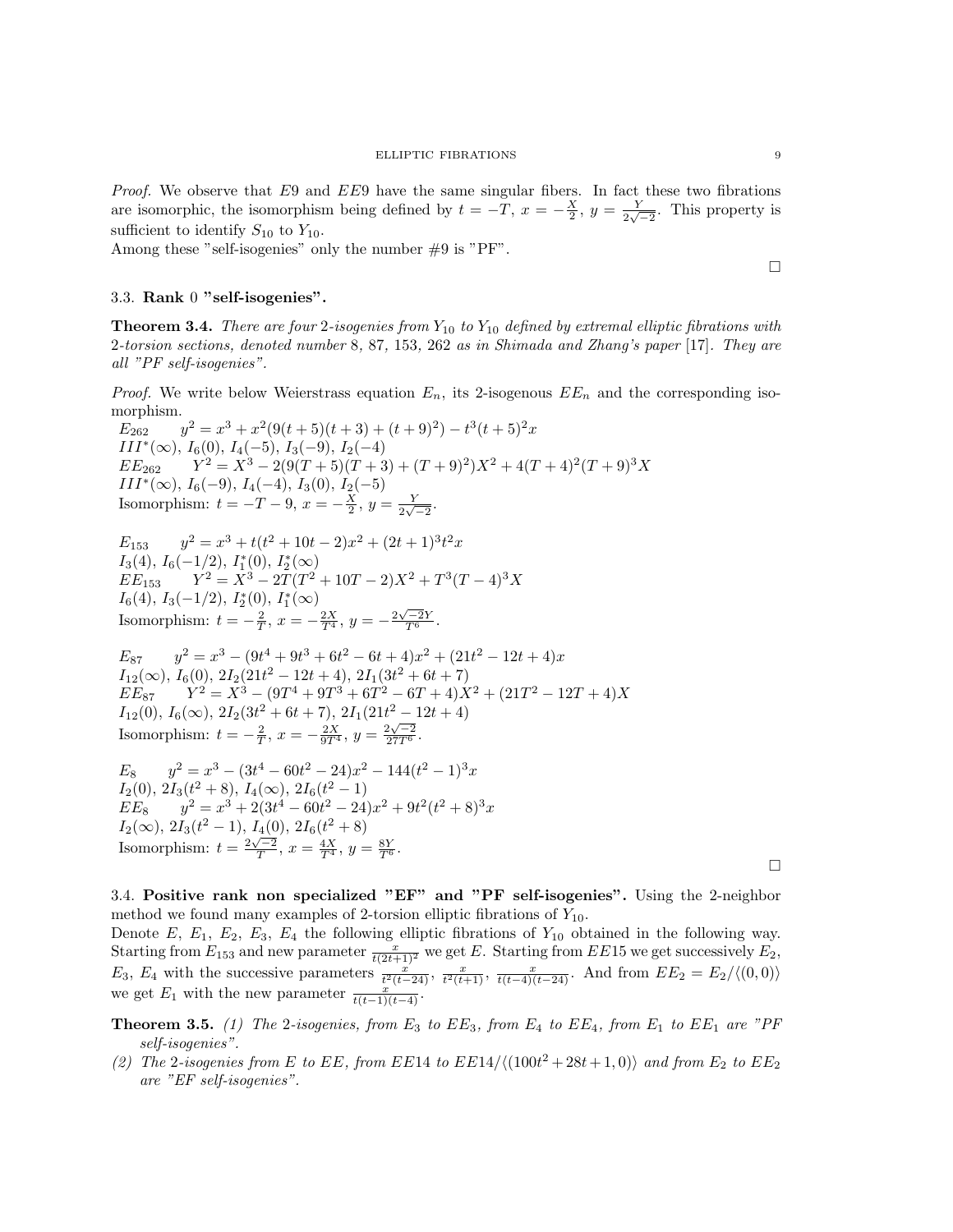Proof. (1) We only need to give the respective Weierstrass equations, singular fibers and isomorphisms concerning the 2-isogenies from  $E_i$  to  $EE_i$ .<br>  $E_i$ ,  $v^2 = x^3 - 2t(t^2 - 14t - 2)x^2 + t^4(t - 4)$ 

$$
E_3 \t y^2 = x^3 - 2t(t^2 - 14t - 2)x^2 + t^4(t - 4)(t - 24)x
$$
  
\n
$$
I_4^*(0), 2I_2(4, 24), 2I_1(-1/2, -1/12), I_2^*(\infty)
$$
  
\n
$$
EE_3 = E_3/((0, 0))
$$
  
\n
$$
Y^2 = X^3 + T(T^2 - 14T - 2)X^2 + T^2(2T + 1)(12T + 1)X
$$
  
\n
$$
I_2^*(0), 2I_1(4, 24), 2I_2(-1/2, -1/12), I_4^*(\infty)
$$
  
\nIsomorphism:  $t = -\frac{2}{T}, \t x = -\frac{8X}{T^4} \t y = \frac{16\sqrt{-2}Y}{T^6}$ 

$$
E_4 \t y^2 = x^3 - 28t^2(t-1)x^2 + 4t^3(t-1)^2(24t+1)x
$$
  
\n
$$
III^*(0), I_0^*(1), I_2(-1/24), I_1(1/25), I_0^*(\infty)
$$
  
\n
$$
EE_4 = E_4/\langle (0,0) \rangle
$$
  
\n
$$
Y^2 = X^3 + 56T^2(T-1)X^2 + 16T^3(T-1)^2(25T-1)X
$$
  
\n
$$
III^*(0), I_0^*(1), I_2(1/25), I_1(-1/24), I_0^*(\infty)
$$
  
\nIsomorphism:  $t = \frac{T}{T-1}, \t x = -\frac{X}{2(T-1)^4}$   $y = -\frac{\sqrt{-2}Y}{4(T-1)^6}$ 

$$
E_1 \t y^2 = x^3 - t(5t^2 + 56t + 160)x^2 + 4t^2(t+6)^2(t+4)^2x
$$
  
\n
$$
I_0^*(0), 2I_4(-4, -6), 2I_2(-8, -16/3), I_0^*(\infty)
$$
  
\n
$$
EE_1 = E_1/\langle (0, 0) \rangle
$$
  
\n
$$
Y^2 = X^3 + 2T(5T^2 + 56T + 160)X^2 + T^2(T+8)^2(3T+16)^2X
$$
  
\n
$$
I_0^*(0), 2I_4(-8, -16/3), 2I_2(-6, -4), I_0^*(\infty)
$$
  
\nIsomorphism:  $t = \frac{32}{T}, \t x = -\frac{2^9X}{T^4}, \t y = \frac{2^{13}\sqrt{-2}Y}{T^6}$   
\n(2) Let us give Weierstrass equations and singular fibers of  $E$  and  $EE$ .  
\n
$$
E \t y^2 = x^3 + 2t(2t^2 + 5t + 1)x^2 + t^3(4t+1)(t-1)^2x
$$
  
\n
$$
I_2^*(0), I_4(1), I_3(-1/3), I_2(-1/4), I_1^*(\infty)
$$
  
\n
$$
EE = E/((0, 0))
$$
  
\n
$$
Y^2 = X^3 - 4T(2T^2 + 5T + 1)X^2 + 4T^2(3T + 1)^3X
$$

 $I_1^*(0)$ ,  $I_6(-1/3)$ ,  $I_2(1)$ ,  $I_1(-1/4)$ ,  $I_2^*(\infty)$ The fibration EE is a fibration of  $Y_{10}$ , since with the new parameter  $\frac{X}{(3T+1)^3}$ , we get the rank 0 elliptic fibration  $E_{252}$ , that is the extremal elliptic fibration numbered 252 in Shimada and Zhang's paper [17].

We also obtain  
\n
$$
E_2 \t y^2 = x^3 - 4t(t+1)(6t+5)x^2 + 4t^2(t+1)^3x
$$
\n
$$
I_0^*(0), I_2^*(-1), 2I_1(-8/9, -3/4)
$$
\n
$$
EE_2 = E_2/((0, 0))
$$
\n
$$
Y^2 = X^3 + 8T(T+1)(6T+5)X^2
$$
\n
$$
+16T^2(T+1)^2(9T+8)(4T+3)X
$$
\n
$$
I_1^*(-1), I_0^*(0), 2I_2(-3/4, -8/9), I_1^*(\infty)
$$

To prove that  $EE_2$  is an elliptic fibration of  $Y_{10}$  first we change the parameter  $T = 1/u - 1$  to get the new equation  $EE_2(1)$ 

$$
EE_2(1) \qquad y^2 = x^3 + 8u(u-1)(u-6)x^2 + 16u^2(u-4)(u-9)(u-1)^2x.
$$

Now with the new parameter  $\frac{x}{u(u-1)(u-4)(u-9)}$ , we obtain

$$
EE_2(2) \qquad y^2 = x^3 - t(59t^2 - 88t + 32)x^2 + 32t^2(t - 1))(3t - 2)^3x.
$$

Again, from  $EE_2(2)$ , the parameter  $\frac{x}{t^2(t-1)}$  leads to the rank 0 fibration  $E_{252}$  of  $Y_{10}$ .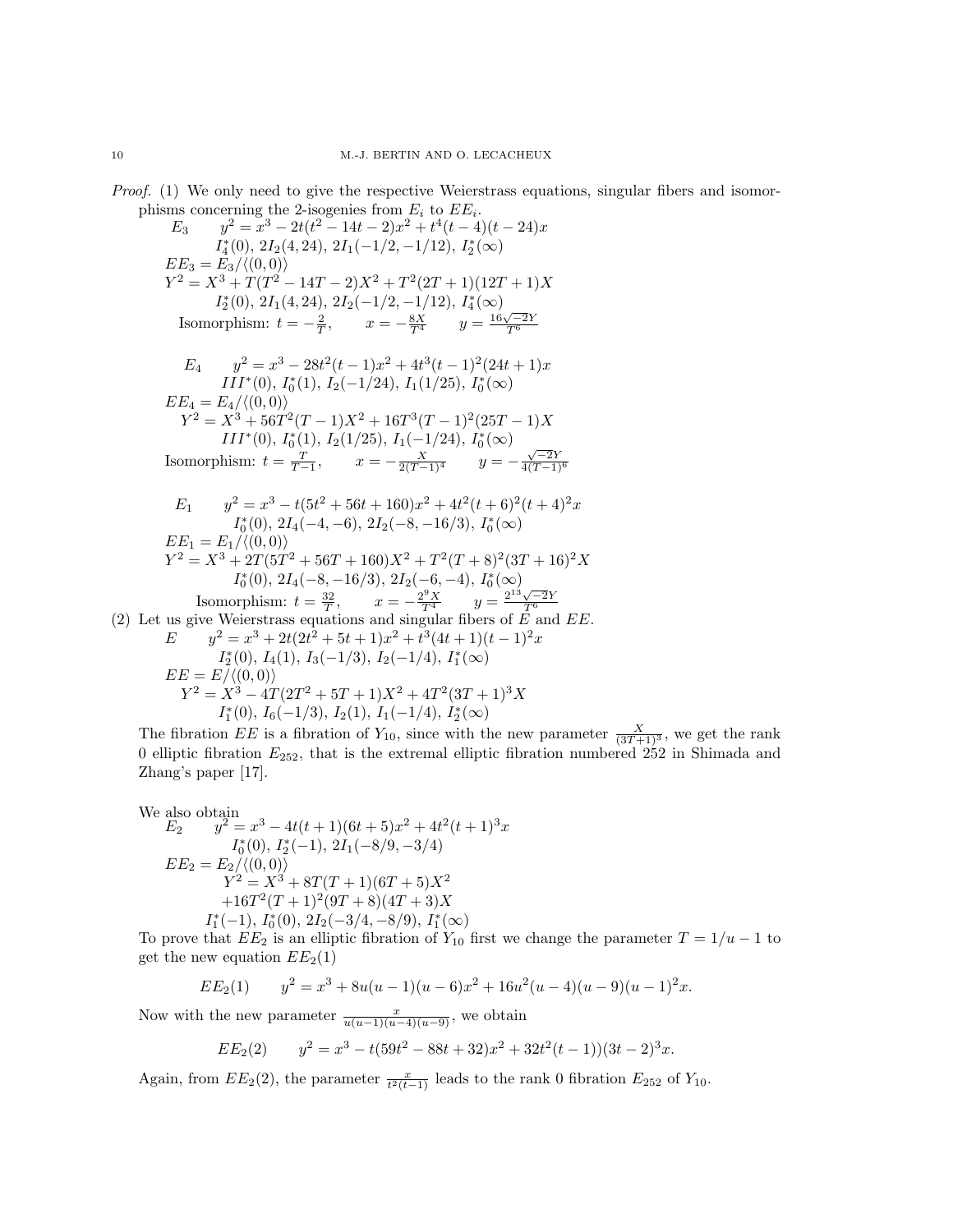Finally, the fibration  $E\left[\frac{E14}{100t^2 + 28t + 1, 0}\right)$  with Weierstrass equation

$$
y^{2} = x^{3} - 2t(104t^{2} + 28t + 1)x^{2} + t^{2}(4t + 1)^{2}(24t + 1)^{2}x
$$

is a fibration of  $Y_{10}$ , since with the new parameter  $\frac{x}{t(4t+1)^2}$  we obtain  $EE_2$ .

In the previous theorem we gave "self-isogenies" of elliptic fibrations with rank less than 2. However we found in section 4 an interesting 2-torsion rank 4 fibration. We present it in the following theorem.

**Theorem 3.6.** The rank 4 elliptic fibration of  $Y_{10}$  (4.2) with singular fibers  $3I_4$ ,  $3I_2$ ,  $2III$ , Weierstrass equation

$$
F \qquad y^2 = x^3 + 4t^2x^2 + t(t^3 + 1)^2x
$$

and its 2-isogenous  $F/\langle(0, 0)\rangle$  are "PF self-isogenous".

Proof. We get

$$
F/\langle (0,0) \rangle
$$
  $Y^2 = X^3 - 8T^2X^2 - 4T(T^3 - 1)^2X$ 

with the same type of singular fibers. The isomorphism is given by

$$
T = -t
$$
,  $Y = -2\sqrt{-2}y$ ,  $X = -2x$ .

3.5. Generators for specialization of  $#16$  fibration on  $Y_{10}$ . The rank of the specializations for  $k = 10$  of generic elliptic fibrations increases by one ([4], Theorem 4.1), so we have to determine one more generator for the Mordell-Weil group. We give an example where the computation is easy using a 2-isogeny between an elliptic fibration of  $Y_{10}$  and an elliptic fibration of the Kummer surface  $K_{10} = \text{Kum}(E_1, E_2)$  associated to  $Y_{10}$ , where  $E_1, E_2$  are elliptic curves with complex multiplication. Then using the method developped in [20] and [11], we determine a section on an elliptic fibration of  $K_{10}$ .

From [3] Corollary 4.1, the two elliptic curves  $E_1$  and  $E_2$  have respective invariants  $j_1 = 8000$  and From [5] Coronary 4.1, the two emptic curves  $j_2 = 188837384000 - 77092288000\sqrt{6}$ . Take

$$
E_1: Y^2 = X(X^2 + 4X + 2)
$$

as a model of the first curve. The 2-torsion sections have X-coordinates  $0, -2 \pm$ √ torsion sections have X-coordinates  $0, -2 \pm \sqrt{2}$ , the 3– torsion sections have X-coordinates  $\frac{1}{3}$   $(1 \pm i\sqrt{2})$  and  $-1 \pm \sqrt{6}$  that are roots of  $(3X^2 - 2X + 1)(X^2 + 2X - 5)$ . The elliptic curve  $E_1$  has complex multiplication by  $m_2 = \sqrt{-2}$  defined by

$$
(X,Y) \stackrel{m_2}{\mapsto} \left(-\frac{1}{2}\frac{X^2+4X+2}{X}, \frac{i\sqrt{2}}{4}\frac{Y(X^2-2)}{X^2}\right).
$$

Let  $C_3$  and  $C_3$  the two groups of order 3 generated by the points of respective X-coordinates  $\frac{1}{3}(-2+i\sqrt{2})$  and  $\frac{1}{3}(-2-i\sqrt{2})$ . These groups are fixed by  $m_2$  while the two order 3 groups  $\Gamma_3$ √  $\overline{2}$ ) and  $\frac{1}{3}$  (-2 – *i* µi 2). These groups are fixed by  $m_2$  while the two order 3 groups  $\Gamma_3$  $\frac{3}{2}$  ( $\frac{2}{2}$   $\frac{1}{2}$   $\frac{1}{2}$   $\frac{1}{2}$   $\frac{1}{2}$ ). These groups are fixed by  $m_2$  while the two order 5 groups  $1\frac{1}{3}$ <br>and  $\frac{1}{2}$  generated by the points of respective X-coordinates  $-2 + \sqrt{6}$  and  $-2 - \$ by  $m_2$ .

If  $M = (X, Y)$  is a general point on  $E_1$ , the 3-isogenous curve by the isogeny  $w_3$  of kernel  $\Gamma_3$  is thus obtained with  $X_2 = \sum_{S \in \Gamma_3} X_{M+S} + c$  and  $Y_2 = \sum_{S \in \Gamma_3} Y_{M+S}$  where c can be chosen so that the image of  $(0, 0)$  is  $X_2 = 0$ . It follows the 3-isogeny  $w_3$ 

$$
w_3: X_2 = \frac{X (X - 2 - \sqrt{6})^2}{(X + 2 - \sqrt{6})^2}, \quad Y_2 = -\frac{Y (X^2 + (8 - 2\sqrt{6}) X + 2) (X - 2 - \sqrt{6})}{(X + 2 - \sqrt{6})^3}
$$

 $\Box$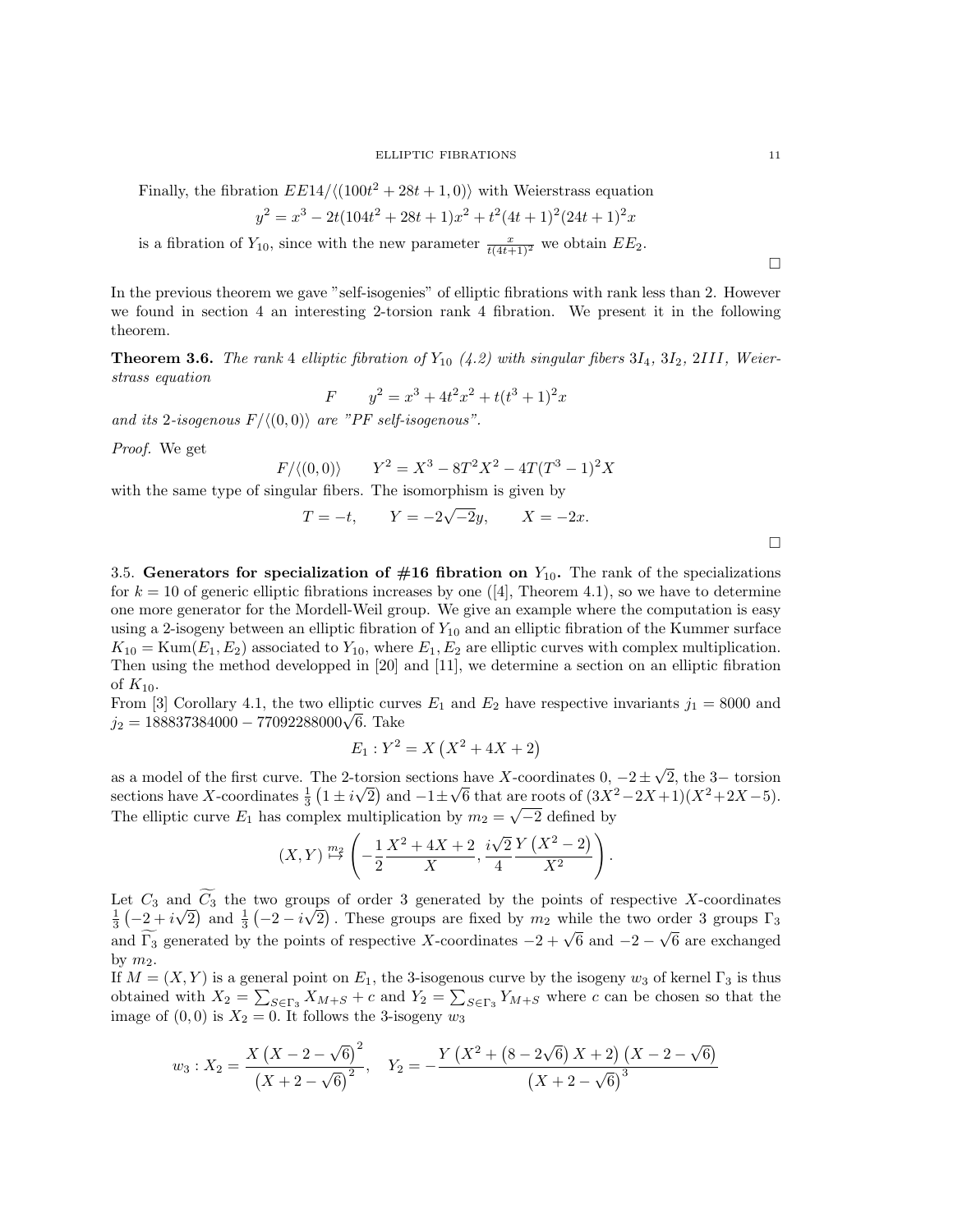and its 3-isogenous curve  $E_2$ 

$$
E_2: Y_2^2 = X_2^3 + 28X_2^2 + (98 + 40\sqrt{6}) X_2
$$
  

$$
j(E_2) = 188837384000 - 77092288000\sqrt{6}.
$$

An equation for the Kummer surface  $K_{10}$  is therefore

$$
K_{10}: X(X^{2} + 4X + 2) = y^{2} X_{2} \left( X_{2}^{2} + 28X_{2} + 98 + 40\sqrt{6} \right).
$$

3.5.1. Elliptic fibrations of  $K_{10}$  and  $Y_{10}$ . We use the following units of  $\mathbb{Q}(\sqrt{2},$ √ 3

$$
r_1 = 1 + \sqrt{2} + \sqrt{6}, \quad r_1' = 1 - \sqrt{2} + \sqrt{6}, \quad r_1 r_1' = s = (\sqrt{2} + \sqrt{3})^2
$$
  

$$
r_2 = 1 - 2\sqrt{3} - \sqrt{6}, \quad r_2' = 1 + 2\sqrt{3} - \sqrt{6}.
$$

In this paragraph we construct an elliptic fibration of  $K_{10}$  giving after a two-isogeny the specialization of the elliptic fibration  $\#16$  on  $Y_{10}$ .

We consider the fibration

$$
K_{10} \to \mathbb{P}^1
$$

$$
(X, X_2, y) \mapsto t = \frac{X_2}{X}.
$$

Notice that  $X_2 = tX$  and a Weierstrass equation  $(K_{10})_t$  for this fibration is obtained with the following transformation

$$
X = -\sqrt{2} \left( 1 + \sqrt{2} \right) \frac{X_1 - 2t \left( t - r_1^2 \right) \left( t - r_2^2 \right)}{X_1 \left( 3 + 2\sqrt{2} \right) - 2t \left( t - r_1^2 \right) \left( t - r_2^2 \right)}, \qquad y = 2\sqrt{2} \frac{X_1}{Y_1}
$$
\n
$$
(3.1) \qquad (K_{10})_t : Y_1^2 = X_1 \left( X_1 - 2t \left( t - r_1^2 \right) \left( t - r_1'^2 \right) \right) \left( X_1 - 2t \left( t - r_2^2 \right) \left( t - r_2'^2 \right) \right).
$$

The singular fibers are in  $t=0$  and  $\infty$  of type  $I_2^*$  and at  $t=r_1^2, r_2^2, r_1'^2, r_2'^2$  of type  $I_2$ . The rank of the Mordell-Weil group is 2.

Remark 3.1. We can show that  $(K_{10})_t$  is the fibration of line #16 of Table 1. More precisely if t =  $-st_0$  and  $X = b^2x$ ,  $Y = b^3y$  with  $b = \sqrt{2}(\sqrt{2} + \sqrt{3})^3$  we get exactly the fibration #16 with parameter  $t_0$ .

3.5.2. Sections on the elliptic fibration  $(K_{10})_t$ . In many papers ([18] [19] [20] Th 1.2. and [8], [11]) results on the Mordell-Weil lattice of the Inose fibration are given. We follow the same idea here, with the previous fibration  $(K_{10})_t$  of parameter t.

We find a section on this fibration using  $w_3 \in \text{Hom}(E_1, E_2)$ . The graph of  $w_3$  on  $E_1 \times E_2$  and the image on  $K_{10} = E_1 \times E_2 / \pm 1$  correspond to  $X_2 = \frac{X(X-2-\sqrt{6})^2}{(X+2-\sqrt{6})^2}$  $\frac{x(x-2-\sqrt{6})^2}{(x+2-\sqrt{6})^2}$  or  $t = \frac{(x-2-\sqrt{6})^2}{(x+2-\sqrt{6})^2}$  $\frac{(X-2-\sqrt{6})^2}{(X+2-\sqrt{6})^2}$ . If we consider the base-change of the fibration  $u^2 = t$  we obtain a section defined by  $u = \frac{(X-2-\sqrt{6})}{(X+2-\sqrt{6})}$ √  $\frac{(X-2-\sqrt{6})}{(X+2-\sqrt{6})}$  or  $X = \frac{(-2+\sqrt{6})(u-s)}{u-1}$  $\frac{\partial^{0}(u-s)}{\partial u-1}$ , that is  $P_u = (X_1(u), Y_1(u))$  on the Weierstrass equation  $(K_{10})_{u^2}$  $X_1(u) = \frac{2}{s_2^2 s_3^2}$  $u^{2}\left(u^{2}-r_{2}^{2}\right)\left(u+r_{1}\right)\left(u-r_{1}'\right)$  $Y_1(u) = 2uX_1(u)\left(\sqrt{3} - \frac{1}{2}u\right)$ √  $\left( \frac{1}{2} \right) u^2 + \left( -2 \right)$  $\sqrt{3} + \sqrt{2}$  u +  $\sqrt{3} + \sqrt{2}$ ,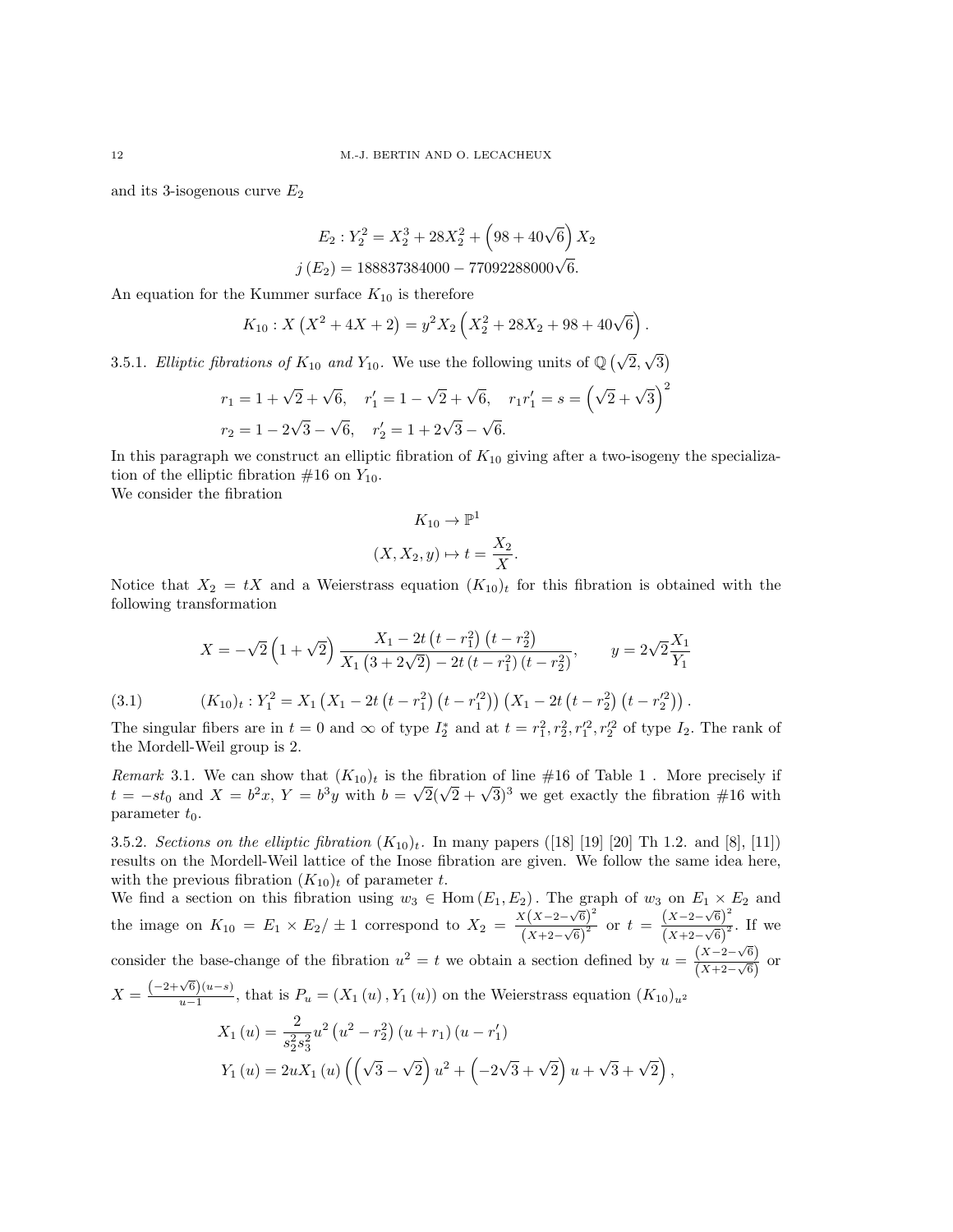where  $s_2 = \frac{\sqrt{2}}{2}$  (- $\sqrt{3}+1, s_3 =$ √ 2 + 1 . If  $P_u = (X_1(-u), Y_1(-u))$ , then  $P_u \in (K_{10})_{u^2}$  and  $P = \widetilde{P_u} + P_u \in (K_{10})_t$ , thus

$$
P = (x_P, y_P)
$$
  

$$
x_P = \frac{1}{s} (t + s)^2 (t - r_1^2) (t - r_1'^2), y_P = x_P \frac{2 - \sqrt{6}}{2} \left(\frac{t - s}{t + s}\right) (t^2 - 14t - 4\sqrt{6}t + s^2)
$$

so we recover an infinite section P on the fibration  $(K_{10})_t$  of the Kummer surface  $K_{10}$ .

3.5.3. Sections on the fibration  $\#16$  of  $Y_{10}$ . The 2-isogenous elliptic curve to (3.1) in the isogeny of kernel (0, 0) has a Weierstrass equation

(3.2) 
$$
Y_3^2 = X_3 \left( X_3^2 + 8t \left( t^2 - 28t + s^2 \right) X_3 + 64 \frac{t^4}{s^2} \right)
$$

$$
X_3 = \left( \frac{Y_1}{X_1} \right)^2, \qquad Y_3 = \frac{Y_1 (B - X_1^2)}{X_1}
$$

where B is the coefficient of  $X_1$  in (3.1). Singular fibers are in  $t=0$  and  $\infty$  of type  $I_4^*$  and of type  $I_1$  at  $t = r_1^2, r_2^2, r_1'^2, r_2'^2$ .

Using the remark 3.1 this is fibration  $#16$  of  $Y_{10}$ . The image of P by this isogeny, in the Weierstrass equation (3.2), is  $Q = (\xi_Q, \eta_Q)$  with

$$
\xi_Q = \frac{1}{2s} \frac{\left(t^2 - 14t - 4\sqrt{6}t + s^2\right)^2 (t - s)^2}{(t + s)^2}
$$
\n
$$
\eta_Q = -\frac{\left(-2 + \sqrt{6}\right) \left(t^2 - 14t - 4\sqrt{6}t + s^2\right) (t - s) L_t}{4s} \text{where } L_t = t^6 + 2\left(1 + 2\sqrt{6}\right)t^5 - \left(993 + 404\sqrt{6}\right)t^4 + \left(17820 + 7272\sqrt{6}\right)t^3 - \left(97137 + 39656\sqrt{6}\right)t^2 + \left(56642 + 23124\sqrt{6}\right)t + s^6.
$$

Recall that by specialization of the generic case [3] we have also a point  $P' = (\xi', \eta')$  of  $X_3$ -coordinate

$$
\xi' = -8 \frac{t^3 (t-1)^2}{(t-s^2)^2}
$$
  

$$
\eta' = \frac{i32}{19} \frac{(5\sqrt{2} + 2\sqrt{3}) t^4 (19t^2 - (326 + 140\sqrt{6})t + 931 + 380\sqrt{6})}{(t-s^2)^3}.
$$

We verify using definitions that  $\langle P', Q \rangle = 0$  and  $h(P') \cdot h(Q) = 18$ . So by Shioda-Tate formula  $([21] [22])$  P' and Q and  $(0, 0)$  generate the Mordell-Weil group.

# 4. 3-ISOGENIES FROM  $Y_2$  and from  $Y_{10}$

4.1. Generic 3-isogenies. In [3], Bertin and Lecacheux exhibited all the elliptic fibrations of a generic member of the Apéry-Fermi pencil, called generic elliptic fibrations and found two 3-torsion elliptic fibrations defined by a Weierstrass equation, namely  $E_{\#19}$  with rank 1 and  $E_{\#20}$  with rank 0. We are giving their 3-isogenous K3 surface.

**Theorem 4.1.** The 3-isogenous elliptic fibrations of fibration  $\#19$  (resp.  $\#20$ ) defined by Weierstrass equations  $H_{\#19}(k)$  (resp.  $H_{\#20}(k)$ ) are elliptic fibrations of the same K3 surface  $N_k$  with transcendental lattice  $\binom{0}{3}\frac{1}{6}\frac{3}{0}$  and discriminant form of its Néron-Severi lattice  $G_{NS}=\mathbb{Z}/3\mathbb{Z}(-\frac{2}{3})\oplus$  $\mathbb{Z}/12\mathbb{Z}(\frac{5}{12}).$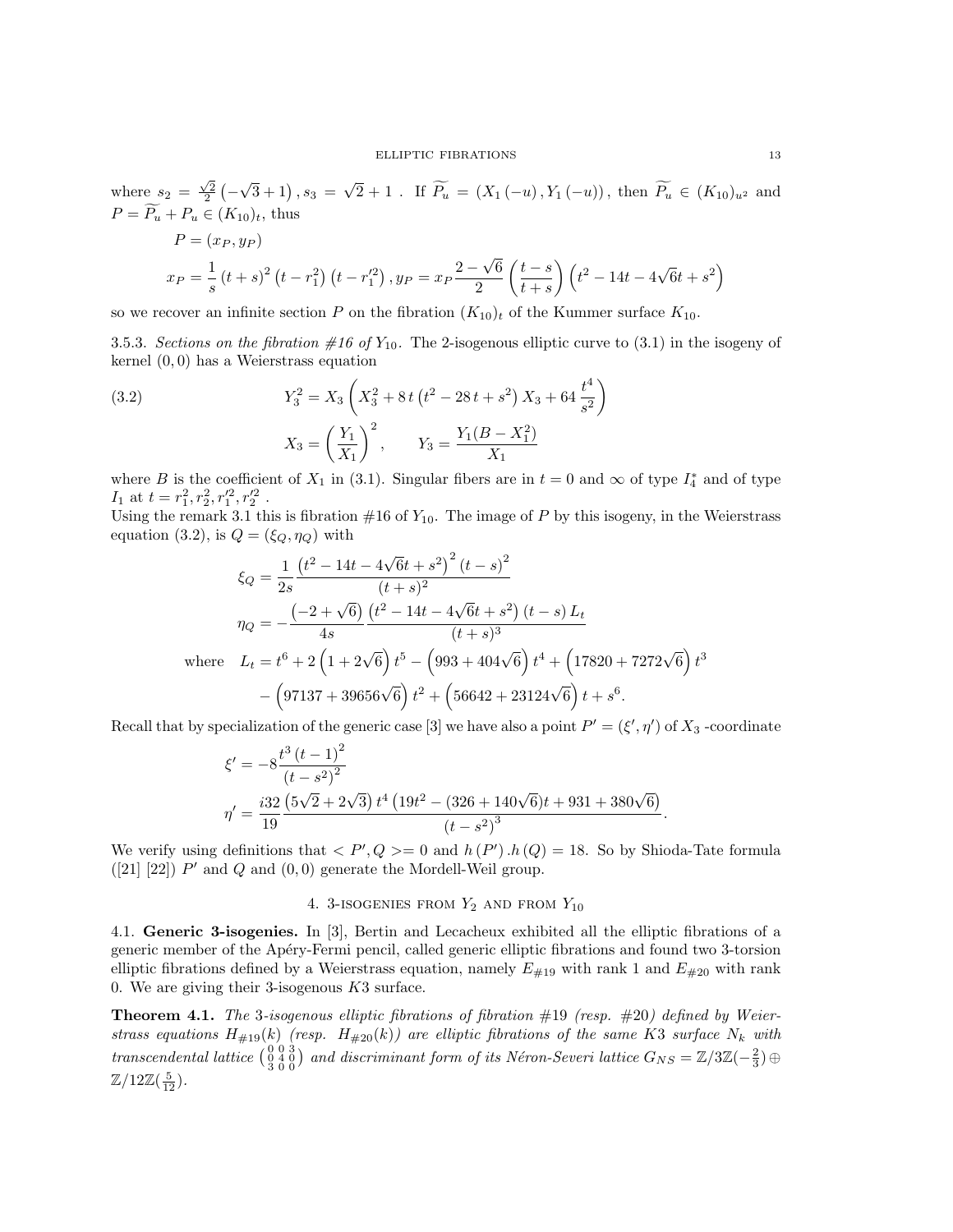*Proof.* The 6-torsion elliptic fibration  $#20$  has a Weierstrass equation

$$
E_{\#20}(k) \qquad y^2 - (t^2 - tk + 3)xy - (t^2 - tk + 1)y = x^3
$$

with singular fibers  $I_{12}(\infty)$ ,  $2I_3(t^2 - kt + 1)$ ,  $2I_2(0, k)$ ,  $2I_1(t^2 - kt + 9)$  and 3-torsion point  $(0, 0)$ . Using 2.5.2, it follows the Weierstrass equation of its 3-isogenous fibration

$$
H_{\#20}(k) = E_{\#20}(k) / \langle (0,0) \rangle \qquad Y^2 + 3(t^2 - tk + 3)XY + t^2(t^2 - tk + 9)(t - k)^2Y = X^3
$$

with singular fibers  $2I_6(0,k)$ ,  $I_4(\infty)$ ,  $2I_3(t^2-kt+9)$ ,  $2I_1(t^2-kt+1)$ . Thus it is a rank 0 and 6-torsion elliptic fibration of a K3-surface with Picard number 19 and discriminant  $\frac{6 \times 6 \times 3 \times 3 \times 4}{6 \times 6} = 12 \times 3$ . Now we shall compute the Gram matrix  $NS(20)$  of the Néron-Severi lattice of the K3 surface with

elliptic fibration  $H_{\#20}(k)$  in order to deduce its discriminant form.

Applying Shioda's result 2.3, we order the following elements as,  $s_0$ ,  $F$ ,  $\theta_{0,i}$ ,  $1 \le i \le 4$ ,  $s_3$ ,  $\theta_{k,i}$ ,  $1 \leq i \leq 5$ ,  $\theta_{\infty,i}$ ,  $1 \leq i \leq 3$ ,  $\theta_{t_0,i}$ ,  $1 \leq i \leq 2$ ,  $\theta_{t_1,i}$ ,  $1 \leq i \leq 2$ , where  $s_0$  and  $s_3$  denotes respectively the zero and 3-torsion section, F the generic section,  $\theta_{k,i}$  the components of reducible singular fiber s,  $t_0$  and  $t_1$  being roots of  $t^2 - kt + 9$ . We obtain

NS(20) = −2 1 0 0 0 0 0 0 0 0 0 0 0 0 0 0 0 0 0 1 0 0 0 0 0 1 0 0 0 0 0 0 0 0 0 0 0 0 0 0 −2 1 0 0 1 0 0 0 0 0 0 0 0 0 0 0 0 0 0 1 −2 1 0 0 0 0 0 0 0 0 0 0 0 0 0 0 0 0 0 1 −2 1 0 0 0 0 0 0 0 0 0 0 0 0 0 0 0 0 0 1 −2 0 0 0 0 0 0 0 0 0 0 0 0 0 0 1 1 0 0 0 −2 1 0 0 0 0 0 1 0 0 1 0 1 0 0 0 0 0 0 1 −2 1 0 0 0 0 0 0 0 0 0 0 0 0 0 0 0 0 0 1 −2 1 0 0 0 0 0 0 0 0 0 0 0 0 0 0 0 0 0 1 −2 1 0 0 0 0 0 0 0 0 0 0 0 0 0 0 0 0 0 1 −2 1 0 0 0 0 0 0 0 0 0 0 0 0 0 0 0 0 0 1 −2 0 0 0 0 0 0 0 0 0 0 0 0 0 0 0 0 0 0 0 −2 1 0 0 0 0 0 0 0 0 0 0 0 1 0 0 0 0 0 1 −2 1 0 0 0 0 0 0 0 0 0 0 0 0 0 0 0 0 0 1 −2 0 0 0 0 0 0 0 0 0 0 0 0 0 0 0 0 0 0 0 −2 1 0 0 0 0 0 0 0 0 1 0 0 0 0 0 0 0 0 1 −2 0 0 0 0 0 0 0 0 0 0 0 0 0 0 0 0 0 0 0 −2 1 0 0 0 0 0 0 1 0 0 0 0 0 0 0 0 0 0 1 −2 .

We get det( $NS(20)$ ) = 12 × 3 and applying Shimada's lemma 2.1, the discriminant form  $G_{NS(20)} \simeq$  $\mathbb{Z}/3 \oplus \mathbb{Z}/12$  is generated by vectors  $L_1$  and  $L_2$  satisfying  $q_{L_1} = 0$ ,  $q_{L_2} = -\frac{11}{12}$  and  $b(L_1, L_2) = \frac{1}{3}$ . Denoting  $M(20)$  the following Gram matrix of the lattice  $U(3) \oplus \langle 4 \rangle$ ,

$$
M(20) = \begin{pmatrix} 0 & 0 & 3 \\ 0 & 4 & 0 \\ 3 & 0 & 0 \end{pmatrix},
$$

we find for generators of its discriminant form the vectors

$$
g_1 = \begin{pmatrix} 0 \\ 0 \\ \frac{1}{3} \end{pmatrix} \qquad g_2 = \begin{pmatrix} \frac{1}{3} \\ \frac{1}{4} \\ \frac{1}{3} \end{pmatrix}
$$

satisfying  $q_{g_1} = 0$ ,  $q_{g_2} = \frac{11}{12}$  and  $b(g_1, g_2) = \frac{1}{3}$ . We deduce that  $M(20)$  is the transcendental lattice of the K3 surface with elliptic fibration  $H_{\#20}(k)$ .

A Weierstrass equation of the 3-torsion, rank 1, elliptic fibration #19 can be written as

$$
E_{\#19}(k) \qquad y^2 + ktxy + t^2(t^2 + kt + 1)y = x^3
$$

with singular fibers  $2IV^*(0, \infty)$ ,  $2I_3(t^2 + kt + 1)$ ,  $2I_1(k^3t - 27kt - 27t^2 - 27)$  and infinite order point  $P = (-t^2, -t^2)$  of height  $h(P) = \frac{4}{3}$ . Using 2.5.2, its 3-isogenous elliptic fibration  $E_{\#19}(k)/\langle (0, 0) \rangle$ has a Weierstrass equation

$$
H_{\#19}(k) \qquad Y^2 - 3ktXY - Yt^2(27t^2 - k(k^2 - 27)t + 27) = X^3.
$$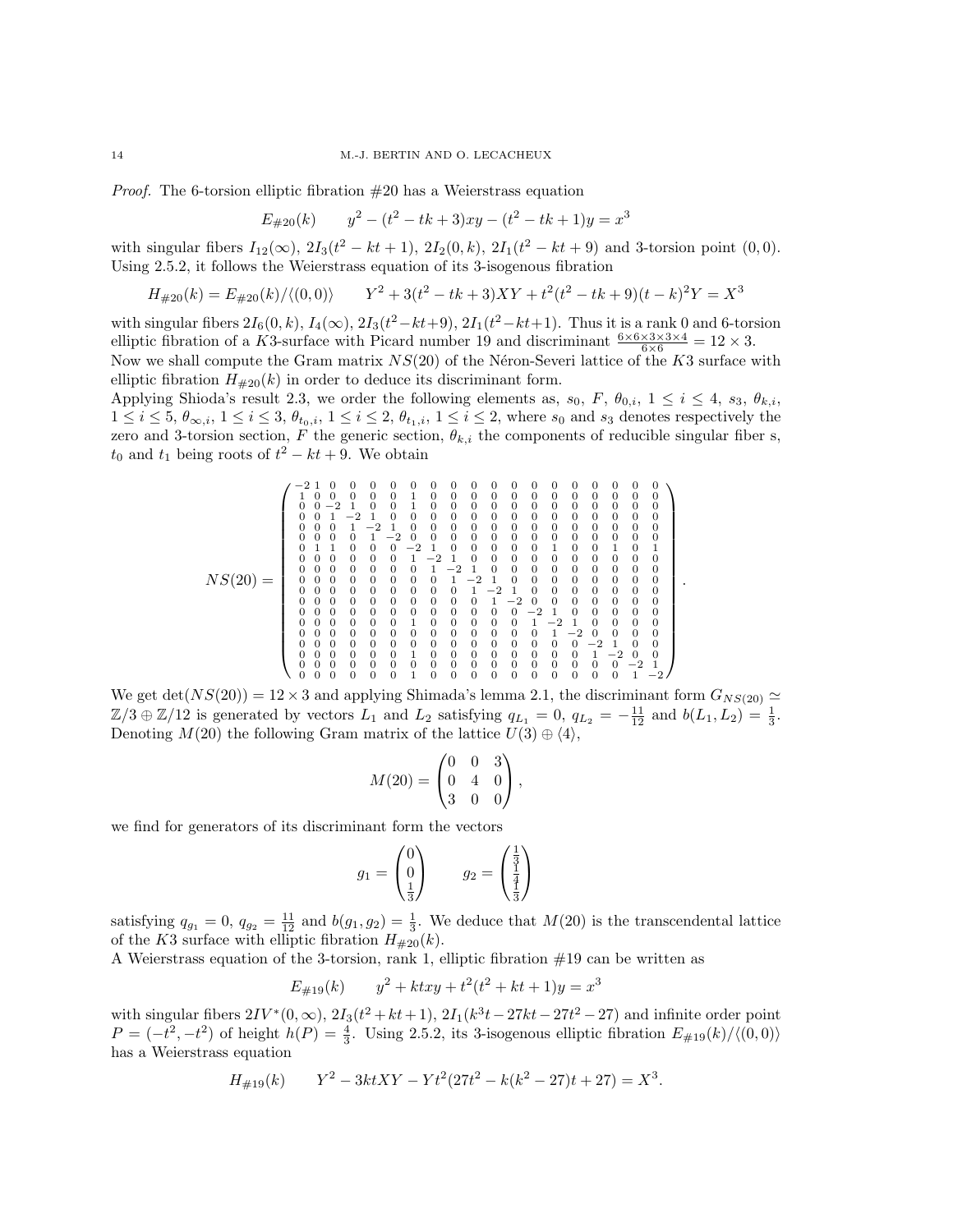It is a 3-torsion, rank 1, elliptic fibration of a K3-surface with Picard number 19 and singular fibers  $2IV^{*}(0, \infty), 2I_{3}(27t^{2} - k(k^{2} - 27)t + 27), 2I_{1}(t^{2} + kt + 1)$  and infinite order point Q with X-coordinate  $X_Q = -3 - 3kt - (k^2 + 3)t^2 - 3kt^3 - 3t^4$  and height  $h(Q) = 4$ . This point Q is the image of the point P in the 3-isogeny and non 3-divisible, hence generator of the non torsion part of the Mordell-Weil lattice. We deduce the discriminant of this K3-surface  $\frac{3 \times 3 \times 3 \times 3 \times 4}{3 \times 3} = 12 \times 3$ .

Applying Shioda's result 2.3, we order the components of the singular fibers as,  $s_0$ ,  $F$ ,  $\theta_{0,i}$ ,  $1 \le i \le 6$ ,  $\theta_{\infty,i}$ ,  $1 \leq i \leq 6$ ,  $\theta_{t_0,i}$ ,  $1 \leq i \leq 2$ ,  $s_3$ ,  $\theta_{t_1,2}$ ,  $s_{\infty}$ , where  $s_0$ ,  $s_3$ ,  $s_{\infty}$  denotes respectively the zero, 3torsion and infinite section, F the generic section,  $t_0$  and  $t_1$  being roots of  $27t^2 - k(k^2 - 27)t + 27$ . The numbering of components of  $IV^*$  is done using Bourbaki's notations [6]. It follows the Gram matrix  $NS(19)$  of the corresponding K3 surface

NS(19) = −2 1 0 0 0 0 0 0 0 0 0 0 0 0 0 0 0 0 0 1 0 0 0 0 0 0 0 0 0 0 0 0 0 0 0 1 0 1 0 0 −2 0 0 1 0 0 0 0 0 0 0 0 0 0 0 0 0 0 0 0 −2 1 0 0 0 0 0 0 0 0 0 0 0 1 0 0 0 0 0 1 −2 1 0 0 0 0 0 0 0 0 0 0 0 0 0 0 0 1 0 1 −2 1 0 0 0 0 0 0 0 0 0 0 0 0 0 0 0 0 0 1 −2 1 0 0 0 0 0 0 0 0 0 0 0 0 0 0 0 0 0 1 −2 0 0 0 0 0 0 0 0 0 0 0 0 0 0 0 0 0 0 0 −2 0 0 1 0 0 0 0 0 0 0 0 0 0 0 0 0 0 0 0 −2 1 0 0 0 0 0 1 0 0 0 0 0 0 0 0 0 0 0 1 −2 1 0 0 0 0 0 0 0 0 0 0 0 0 0 0 0 1 0 1 −2 1 0 0 0 0 0 0 0 0 0 0 0 0 0 0 0 0 0 1 −2 1 0 0 0 0 0 0 0 0 0 0 0 0 0 0 0 0 0 1 −2 0 0 0 0 0 0 0 0 0 0 0 0 0 0 0 0 0 0 0 −2 1 0 0 0 0 0 0 0 0 0 0 0 0 0 0 0 0 0 1 −2 1 0 0 0 1 0 1 0 0 0 0 0 1 0 0 0 0 0 1 −2 1 2 0 0 0 0 0 0 0 0 0 0 0 0 0 0 0 0 1 −2 0 0 1 0 0 0 0 0 0 0 0 0 0 0 0 0 0 2 0 −2 .

Its determinant satisfies  $det(NS(19)) = 12 \times 3$  and according to Shimada's lemma 2.1,  $G_{NS(19)} \simeq$  $\mathbb{Z}/3 \oplus \mathbb{Z}/12$  is generated by vectors  $M_1$  and  $M_2$  satisfying  $q_{M_1} = -\frac{2}{3}$ ,  $q_{M_2} = \frac{5}{12}$  and  $b(M_1, M_2) = 0$ . We find also generators for the transcendental discriminant form  $\tilde{M}(20)$ 

$$
h_1 = \begin{pmatrix} \frac{1}{3} \\ 0 \\ \frac{1}{3} \end{pmatrix}
$$
  $h_2 = \begin{pmatrix} \frac{1}{3} \\ \frac{1}{4} \\ -\frac{1}{3} \end{pmatrix}$ 

satisfying  $q_{h_1} = \frac{2}{3}$ ,  $q_{h_2} = -\frac{5}{12}$  and  $b(h_1, h_2) = 0$ . We deduce that  $M(20)$  is also the transcendental lattice of the K3 surface with elliptic fibration  $H_{\#19}(k)$ .

It follows the discriminant form of its Néron-Severi lattice,

 $G_{NS(19)} = \mathbb{Z}/3\mathbb{Z}(-\frac{2}{3}) \oplus \mathbb{Z}/12\mathbb{Z}(\frac{5}{12})$ , which is also  $G_{NS(20)}$  since the generators  $L'_1 = 15L_1 + 4L_2$ ,  $L'_2 = L_1 - L_2$  satisfy  $q_{L'_1} = -\frac{2}{3}$ ,  $q_{L'_2} = \frac{5}{12}$ ,  $b(L'_1, L'_2) = 0$ .  $\Box$ 

We can prove the following specializations of  $N_k$  for  $k = 2$  and  $k = 10$ .

**Theorem 4.2.** For  $k = 2$ , the K3 surface  $N_2$  is  $Y_{10}$  with transcendental lattice [6 0 12] =  $T(Y_2)[3]$ .

For  $k = 10$ , the K3 surface  $N_{10}$  is the K3-surface with discriminant 72 and transcendental lattice [4 0 18 ].

*Proof.* To prove that  $N_2 = Y_{10}$  it is sufficient to prove that  $H_{\#20}(2)$  is an elliptic fibration of  $Y_{10}$ since, by the previous theorem,  $H_{\#19}(2)$  is another fibration of the same K3-surface.

But we see easily that  $H_{\#20}(2)$  is the 6-torsion extremal fibration of  $Y_{10}$  numbered 8 in Shimada and Zhang [17].

Similarly,  $N_{10}$  is the K3 surface with transcendental lattice  $\begin{bmatrix} 4 & 0 & 18 \end{bmatrix}$  since  $H_{\#20}(10)$  is a fibration of that surface according to the following proof.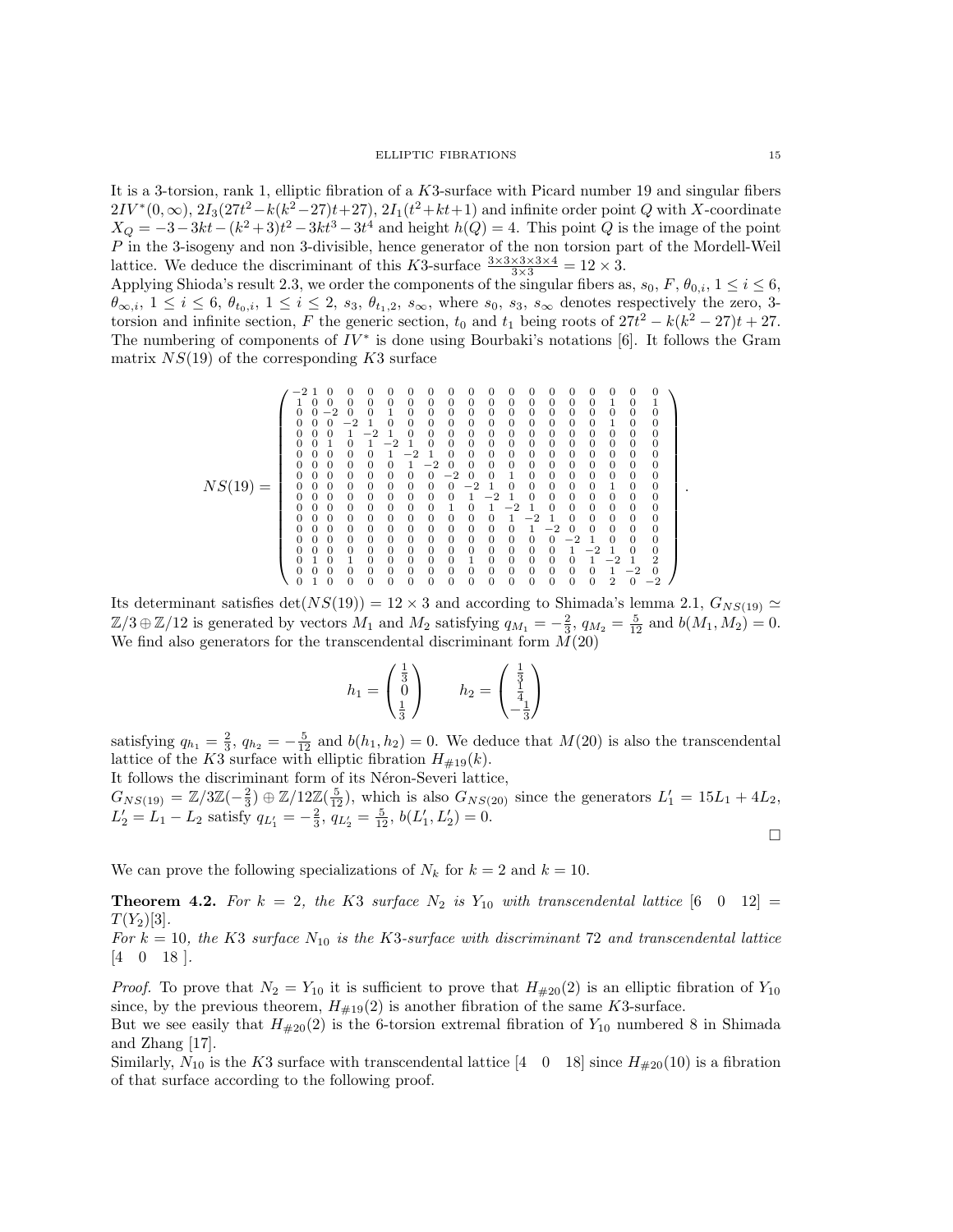A Weierstrass equation for  $H_{\#20}$  (10) has a Weierstrass equation

$$
Y^{2} + 3(t^{2} - 22) YX + (t^{2} - 25)^{2} (t^{2} - 16) Y = X^{3}
$$

with singular fibers  $I_4(\infty)$ ,  $2I_6(\pm 5)$ ,  $2I_3(\pm 4)$ ,  $2I_1(t^2-24)$ . We have a 2-torsion section  $s_2 =$  $(- (t^2 - 25)^2, (t^2 - 25)^3)$  and a 6-torsion section  $s_6 = \left(-\left(t^2-25\right)\left(t^2-16\right), -\left(t^2-25\right)\left(t^2-16\right)^2\right).$ 

The section  $P_w = (4(t+5)^2(t-4), -(t+5)^4(t-4)^2)$  is of infinite order and is a generator of the Mordell Weil lattice. Moreover we have  $\theta_{\pm 5,1.86} = 1, \theta_{\infty,2.86} = 1, \theta_{\pm 3,1.86} = 1$ . So the following divisor is 6 divisible

$$
\sum_{i=1}^{5} (6-i) \theta_{\pm 5,i} + 3 \theta_{\infty,1} + 3 \theta_{\infty,3} + 4 \theta_{\pm,4,1} + 2 \theta_{\pm 4,2} \approx 6 s_6
$$

So we can replace  $\theta_{5,5}$  by  $s_6$ .

Moreover we can compute  $s_6.P_w = 1$  (for  $t = -3$ ). We have also  $\theta_{5,0}.P_w = 1, \theta_{5,4}.P_w = 1$  and  $\theta_{\infty,0}.P_w = 1, \theta_{4,1}.P_w = 1, \theta_{-4,0}.P_w = 1.$  All these computations give the Gram matrix of the Néron-Severi lattice of discriminant −72

 −2 1 0 0 0 0 0 0 0 0 0 0 0 0 0 0 0 0 0 0 1 0 0 0 0 0 0 0 0 0 0 1 0 0 0 0 0 0 0 1 0 0 −2 1 0 0 0 0 0 0 0 1 0 0 0 0 0 0 0 0 0 0 1 −2 1 0 0 0 0 0 0 0 0 0 0 0 0 0 0 0 0 0 0 1 −2 1 0 0 0 0 0 0 0 0 0 0 0 0 0 0 0 0 0 0 1 −2 1 0 0 0 0 0 0 0 0 0 0 0 0 0 0 0 0 0 0 1 −2 0 0 0 0 0 0 0 0 0 0 0 0 0 0 0 0 0 0 0 0 −2 1 0 0 1 0 0 0 0 0 0 0 0 0 0 0 0 0 0 0 1 −2 1 0 0 0 0 0 0 0 0 0 0 0 0 0 0 0 0 0 0 1 −2 1 0 0 0 0 0 0 0 0 0 0 0 0 0 0 0 0 0 0 1 −2 0 0 0 0 0 0 0 0 1 0 1 1 0 0 0 0 1 0 0 0 −2 0 1 0 1 0 1 0 1 0 0 0 0 0 0 0 0 0 0 0 0 −2 1 0 0 0 0 0 0 0 0 0 0 0 0 0 0 0 0 0 1 1 −2 1 0 0 0 0 0 0 0 0 0 0 0 0 0 0 0 0 0 0 1 −2 0 0 0 0 0 0 0 0 0 0 0 0 0 0 0 0 1 0 0 0 −2 1 0 0 1 0 0 0 0 0 0 0 0 0 0 0 0 0 0 0 1 −2 0 0 0 0 0 0 0 0 0 0 0 0 0 0 1 0 0 0 0 0 −2 1 0 0 0 0 0 0 0 0 0 0 0 0 0 0 0 0 0 0 1 −2 0 0 1 0 0 0 0 0 0 0 0 1 1 0 0 0 1 0 0 0 −2 

.

According to Shimada's lemma 2.1,  $G_{NS} = \mathbb{Z}/2\mathbb{Z} \oplus \mathbb{Z}/36$  is generated by the vectors  $L_1$  and  $L_2$ satisfying  $q_{L_1} = \frac{-1}{2}, q_{L_2} = \frac{-35}{36}$  and  $b(L_1, L_2) = \frac{-1}{2}$ .

Moreover the following generators of the discriminant group of the lattice with Gram matrix  $M_{18} =$  $\left(\begin{smallmatrix} 4 & 0 \\ 0 & 18 \end{smallmatrix}\right)$ , namely  $f_1 = \left(0, \frac{1}{2}\right), f_2 = \left(\frac{1}{4}, \frac{7}{18}\right)$  verify  $q_{f_1} = \frac{1}{2}$ ,  $q_{f_2} = \frac{35}{36}$  and  $b(f_1, f_2) = \frac{1}{2}$ . So the Gram matrix of the transcendental lattice is  $\begin{pmatrix} 4 & 0 \\ 0 & 18 \end{pmatrix}$ .

Remark 4.1. Instead of proving that  $H_{\#20}(10)$  is a fibration of the K3 surface with transcendental lattice [4 0 18], we may prove that  $H_{\#19}(10)$  is a fibration of the same K3 surface. We have the Weierstrass equation

$$
H_{\#19}(10): Y^2 - 30tYX + t^2(t - 27)(27t - 1)Y = X^3
$$

with the two sections

$$
P'=(-100t^2-3-3t(t+10)(1+t^2),\frac{1}{72}i\sqrt{3}(6t^2+10i\sqrt{3}t+30t+3i\sqrt{3}+3)^3)
$$

image of the point  $(-t^2, -t^2)$  on  $E_{\#19}(10)$ , and

$$
P'' = \left( -(t+1) (27t-1), -(27t-1) (t+1)^3 \right).
$$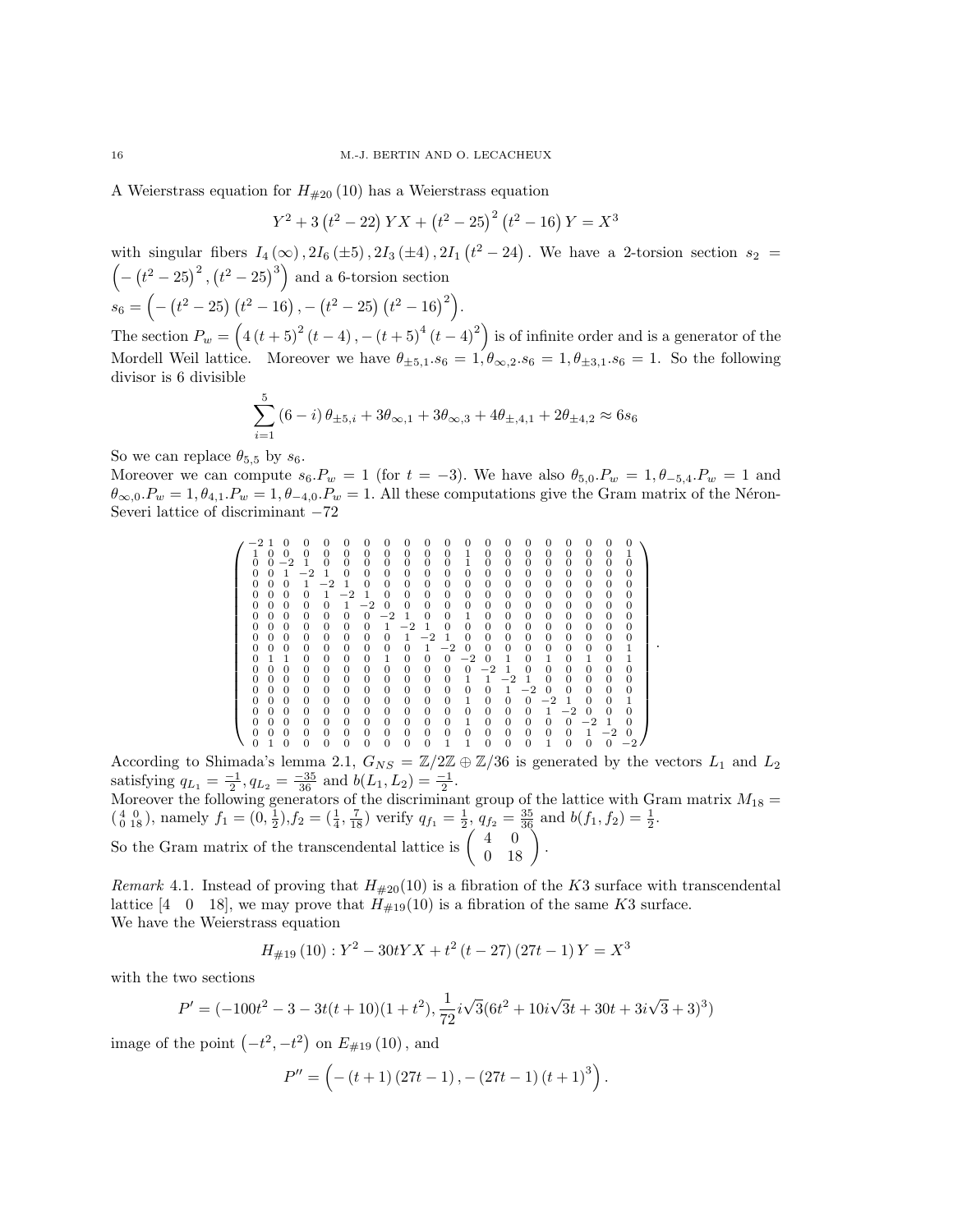The Néron-Severi lattice, with the following basis  $(s_0, F, \theta_{\infty,i} \ 1 \leq i \leq 6, \theta_0, i, 1 \leq i \leq 6, \theta_{t_0,1}, \theta_{t_0,2},$  $s_3, \theta_{t_1,2}, P', P'$  has for Gram matrix

|  |                |          | O        | 0        | 0       | 0              | 0        | 0        | 0              | 0              | 0              | O        | 0        | 0        | 0              |                |          | O        | $\Omega$ |                |
|--|----------------|----------|----------|----------|---------|----------------|----------|----------|----------------|----------------|----------------|----------|----------|----------|----------------|----------------|----------|----------|----------|----------------|
|  |                | 0        | 0        | 0        | 0       | 0              | $\Omega$ | 0        | 0              | 0              | 0              | 0        | $\Omega$ | $\theta$ | 0              | 0              | 1        | 0        | 1        |                |
|  | $\overline{0}$ | 0        | $-2$     | 0        | 0       | 1              | $\Omega$ | $\Omega$ | $\Omega$       | $\overline{0}$ | $\Omega$       | 0        | $\Omega$ | $\Omega$ | $\overline{0}$ | $\Omega$       | $\Omega$ | $\Omega$ | $\Omega$ | $\overline{0}$ |
|  | 0              | $\Omega$ | $\Omega$ | $^{-2}$  | 1       | $\Omega$       | $\Omega$ | $\Omega$ | 0              | 0              | 0              | 0        | $\Omega$ | $\Omega$ | 0              | 0              | 1        | $\Omega$ | $\Omega$ | 0              |
|  | 0              | $\Omega$ | 0        | 1        | $^{-2}$ | 1              | $\Omega$ | $\Omega$ | 0              | 0              | $\overline{0}$ | $\Omega$ | $\Omega$ | $\Omega$ | 0              | $\overline{0}$ | 0        | $\Omega$ | $\Omega$ | 0              |
|  | 0              | $\Omega$ | 1        | $\Omega$ | 1       | $^{-2}$        | 1        | $\Omega$ | 0              | 0              | $\overline{0}$ | 0        | $\Omega$ | 0        | 0              | 0              | 0        | 0        | $\Omega$ | 0              |
|  | 0              | $\Omega$ | 0        | $\Omega$ | 0       | 1              | $^{-2}$  | 1        | $\Omega$       | $\Omega$       | 0              | $\Omega$ | $\Omega$ | $\Omega$ | 0              | 0              | 0        | 0        | $\Omega$ | 0              |
|  | 0              | $\Omega$ | 0        | $\Omega$ | 0       | $\Omega$       | 1        | $-2$     | 0              | $\Omega$       | $\overline{0}$ | 0        | $\Omega$ | $\theta$ | $\overline{0}$ | $\overline{0}$ | 0        | 0        | $\Omega$ | 1              |
|  | 0              | $\Omega$ | 0        | $\Omega$ | 0       | 0              | $\Omega$ | $\Omega$ | $^{-2}$        | $\Omega$       | $\Omega$       | 1        | $\Omega$ | $\Omega$ | 0              | $\theta$       | 0        | 0        | $\Omega$ | $\overline{0}$ |
|  | 0              | $\Omega$ | 0        | 0        | 0       | $\overline{0}$ | $\Omega$ | $\Omega$ | $\overline{0}$ | $^{-2}$        | 1              | 0        | $\Omega$ | $\theta$ | 0              | 0              | 1        | $\Omega$ | 0        | 0              |
|  | 0              | $\Omega$ | 0        | $\Omega$ | 0       | 0              | $\Omega$ | $\Omega$ | $\Omega$       | 1              | $-2$           | 1        | $\Omega$ | $\Omega$ | 0              | 0              | 0        | 0        | $\Omega$ | 0              |
|  | 0              | $\Omega$ | 0        | $\Omega$ | 0       | $\Omega$       | $\Omega$ | $\Omega$ | 1              | $\Omega$       | 1              | $^{-2}$  | 1        | $\Omega$ | $\Omega$       | 0              | 0        | 0        | $\Omega$ | $\Omega$       |
|  | 0              | $\Omega$ | $\Omega$ | $\Omega$ | 0       | $\overline{0}$ | $\Omega$ | 0        | 0              | $\Omega$       | $\Omega$       | 1        | $^{-2}$  | -1       | $\Omega$       | 0              | 0        | $\Omega$ | $\Omega$ | 0              |
|  | 0              | $\Omega$ | $\Omega$ | $\Omega$ | 0       | $\Omega$       | $\Omega$ | $\Omega$ | 0              | $\Omega$       | $\Omega$       | 0        | 1        | $^{-2}$  | 0              | $\Omega$       | 0        | $\Omega$ | $\Omega$ | $\overline{0}$ |
|  | 0              | $\Omega$ | 0        | $\Omega$ | 0       | $\Omega$       | $\Omega$ | $\Omega$ | 0              | 0              | 0              | 0        | $\Omega$ | $\theta$ | $^{-2}$        | 1              | 0        | 0        | $\Omega$ | 1              |
|  | 0              | $\Omega$ | 0        | $\Omega$ | 0       | $\Omega$       | $\Omega$ | $\Omega$ | 0              | 0              | 0              | 0        | $\Omega$ | $\Omega$ | 1              | $^{-2}$        | 1        | 0        | $\Omega$ | $\Omega$       |
|  | 0              | 1        | 0        | 1        | 0       | $\overline{0}$ | $\Omega$ | 0        | $\theta$       | 1              | $\overline{0}$ | $\Omega$ | $\Omega$ | $\Omega$ | 0              | 1              | $^{-2}$  | 1        | 2        |                |
|  | 0              | $\Omega$ | 0        | 0        | 0       | 0              | $\theta$ | 0        | 0              | 0              | 0              | 0        | 0        | $\theta$ | 0              | 0              | 1        | $-2$     | $\Omega$ | 0              |
|  | 0              |          | 0        | $\Omega$ | 0       | 0              | $\Omega$ | $\Omega$ | 0              | 0              | 0              | 0        | $\Omega$ | $\Omega$ | 0              | 0              | 2        | $\Omega$ | $-2$     | 2              |
|  |                |          | 0        | 0        | 0       | $\Omega$       | $\Omega$ |          | $\Omega$       | $\Omega$       | $\Omega$       | 0        | 0        | $\Omega$ | 1              | $\Omega$       | 1        |          | 2        |                |

According to Shimada's lemma 2.1,  $G_{NS} = \mathbb{Z}/2\mathbb{Z} \oplus \mathbb{Z}/36$  is generated by the vectors  $L_1$  and  $L_2$ satisfying  $q_{L_1} = \frac{-1}{2}, q_{L_2} = \frac{13}{36}$  and  $b(L_1, L_2) = \frac{-1}{2}$ .

Moreover the following generators of the discriminant group of the lattice with Gram matrix  $M_{18} =$  $\left(\begin{smallmatrix} 4 & 0 \\ 0 & 18 \end{smallmatrix}\right)$  namely  $f_1 = \left(0, \frac{1}{2}\right), f_2 = \left(\frac{1}{4}, \frac{5}{18}\right)$  verify  $q_{f_1} = \frac{1}{2}$ ,  $q_{f_2} = -\frac{13}{36}$  and  $b(f_1, f_2) = \frac{1}{2}$ .

So the transcendental lattice is  $M_{18} = \begin{pmatrix} 4 & 0 \\ 0 & 18 \end{pmatrix}$ .

An alternative proof: From the equation  $H_{\#19}(10)$  and with the parameter  $m = \frac{Y}{(t-27)^2}$  we obtain another elliptic fibration defined by the following cubic equation in W and t with  $X = W(t - 27)$ 

$$
W^{3} + 30W \cdot tm - m\left(t^{2}\left(27t - 1\right) + m\left(t - 27\right)\right) = 0
$$

and the rational point

$$
W = 676 \frac{m (m-1)}{m^2 - 648m + 27}, t = \frac{27m^2 - 648 + 1}{m^2 - 648m + 27}.
$$

This fibration has a Weierstrass equation of the form

$$
y^{2} = x^{3} - 3ax + \left(m + \frac{1}{m} - 2b\right)
$$

with  $a = 38425/9, b = -7521598/27$ . So the Kummer surface associated is the product of two with  $a = 36425/9, b = -7521598/27$ . So the Kummer surface associated is the product of two<br>elliptic curves with  $J, J' = 2950584125/27 \pm 1204567000/27\sqrt{6}$  that is  $j, j' = 188837384000 \pm 1204567000/27$ emptic curves with  $J, J = 2950584125727 \pm 1204567000727\sqrt{6}$  that is  $J, J = 180857584000 \pm 77092288000\sqrt{6}$ . So the fibration  $H_{\#19}(10)$  corresponds to a surface with transcendental lattice of Gram matrix  $\left(\begin{array}{cc} 4 & 0 \\ 0 & 18 \end{array}\right)$ .

 $\Box$ 

Theorem 4.3.  $Define \ Y_{k}^{(3)}$  $\mathbf{z}_{k}^{(3)}$  the elliptic surface obtained by the base change  $\tau$  of the elliptic fibration of  $Y_k$  with two singular fibers of type  $II^*$ , where  $\tau$  is the morphism given by  $u \mapsto h = u^3$ . Then the K3 surface  $Y_k^{(3)}$  $\mathbf{F}_k^{(3)}$  has a genus one fibration without section such that its Jacobian variety satisfies  $J(Y_k^{(3)}$  ${k^{(3)} \choose k} = N_k.$ 

*Proof.* Recall a Weierstrass equation for fibration  $\#19$  (see [3], Table 4)

(\*) 
$$
Y^2 + tkYX + t^2(t + s)(t + 1/s)Y = X^3
$$

.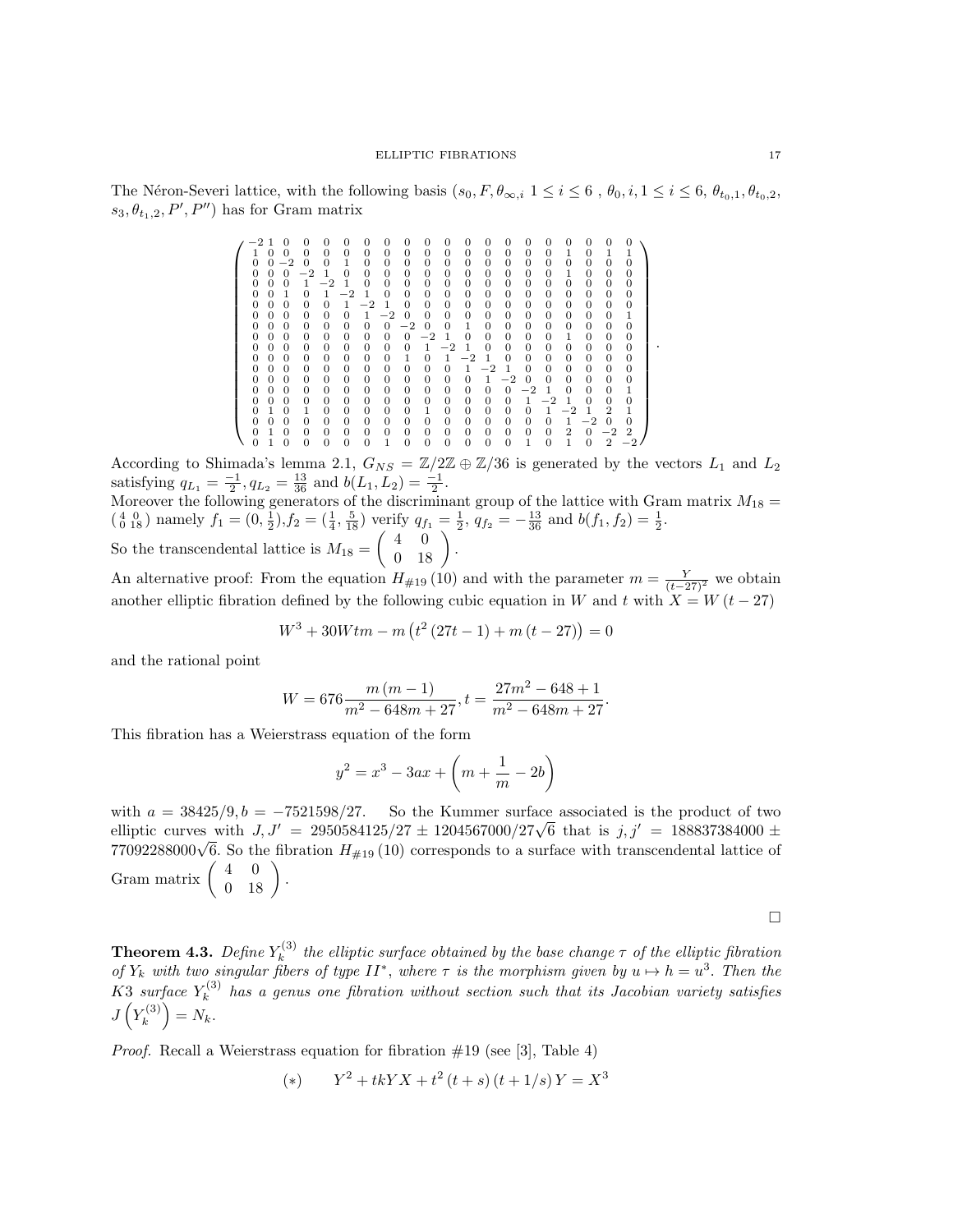where  $k = s + \frac{1}{s}$ . The fibration of  $Y_k$  with two singular fibers  $II^*$  can be obtained from (\*) with the parameter  $h_k = \frac{Y}{(t+1)}$  $\frac{Y}{(t+s)^2}$  ([3], Table 3). The surface  $Y_k^{(3)}$  $k_k^{(3)}$  is defined by  $h_k = u^3$  and has then the following equation

$$
u^{3}s(t+s) + tkuWs + t^{2}(ts-1) - W^{3}s = 0,
$$

where  $X = (t + s) uW$ . We consider the fibration

$$
Y_k^{(3)} \to \mathbb{P}^1
$$

$$
(u, t, W) \mapsto t;
$$

this is a genus one fibration since we have a cubic equation in  $u, W$ .

However, this fibration seems to have no section. Nevertheless, taking its Jacobian fibration produces an elliptic fibration with section and the same fiber type.

If we make a base change of this fibration:  $(t + s) = m^3$  then we obtain the following elliptic fibration with  $U = um$ .

$$
U^{3}sm - (s - m^{3}) k s W U - W^{3} s m - (s - m^{3})^{2} (s^{2} - s m^{3} - 1) m = 0.
$$

The transformation

$$
W = \frac{-24y + 12(s^2 + 1)(s - m^3)x + (s - m^3)^2 Q}{18sm(4x - m^2(s^2 + 1)^2)}
$$

$$
U = \frac{-24y - 12(s^2 + 1)(s - m^3)x + (s - m^3)^2 Q}{18sm(4x - m^2(s^2 + 1)^2)}
$$

where  $Q = (108m^6s^3 + (s^6 + 105s^2 - 111s^4 - 1)m^3 + s(s^2 + 1)^3)$  gives a Weierstrass equation, the point  $\pi_3$  of x coordinate  $\frac{1}{4}m^2(s^2+1)^2$  is a 3-torsion point. Taking again  $m^3 = (t + s)$ , and  $\pi_3 = (X = 0, Y = 0)$ , we recover a Weierstrass equation for the 3-isogenous fibration  $\#19$ 

$$
Y^{2} - 3tkYX - t^{2} (27t^{2} - k(k^{2} - 27) t + 27) Y = X^{3}
$$

hence a fibration of  $N_k$ . Recall that the transcendental lattice of  $Y_k^{(3)}$  $\binom{1}{k}$  is  $T(Y_k)[3]$  [18].

4.2. **3-isogenies of**  $Y_2$ . Recall the results, given in [2], about the 4 elliptic fibrations of  $Y_2$  with 3-torsion.

|             | Weierstrass Equation<br>Singular Fibers                                                        | Rank |
|-------------|------------------------------------------------------------------------------------------------|------|
| $\#20(7-w)$ | $Y^2 - (w^2 + 2) YX - w^2 Y = X^3$<br>$I_{12}(\infty)$ , $I_6(0)$ , $2I_2(\pm 1)$ , $2I_1$     |      |
| $\#19(8-b)$ | $Y^2 + 2bYX + b^2(b+1)^2Y = X^3$<br>$2IV^*(\infty,0), I_6(-1), 2I_1$                           |      |
| $20 - i$    | $Y^2-4(j^2-1)YX+4(j+1)^2Y=X^3$<br>$I_{12}(\infty)$ , $IV^*(-1)$ , $I_2(-\frac{1}{2})$ , $2I_1$ |      |
| $21-c$      | $Y^2 + (c^2 + 5) Y X + Y = X^3$<br>$I_{18}(\infty)$ , 6 $I_1$                                  |      |

**Theorem 4.4.** The K3 surface  $Y_2$  has 4 elliptic fibrations with 3-torsion, two of them being specializations. The 3-isogenies induce elliptic fibrations of  $Y_{10}$ .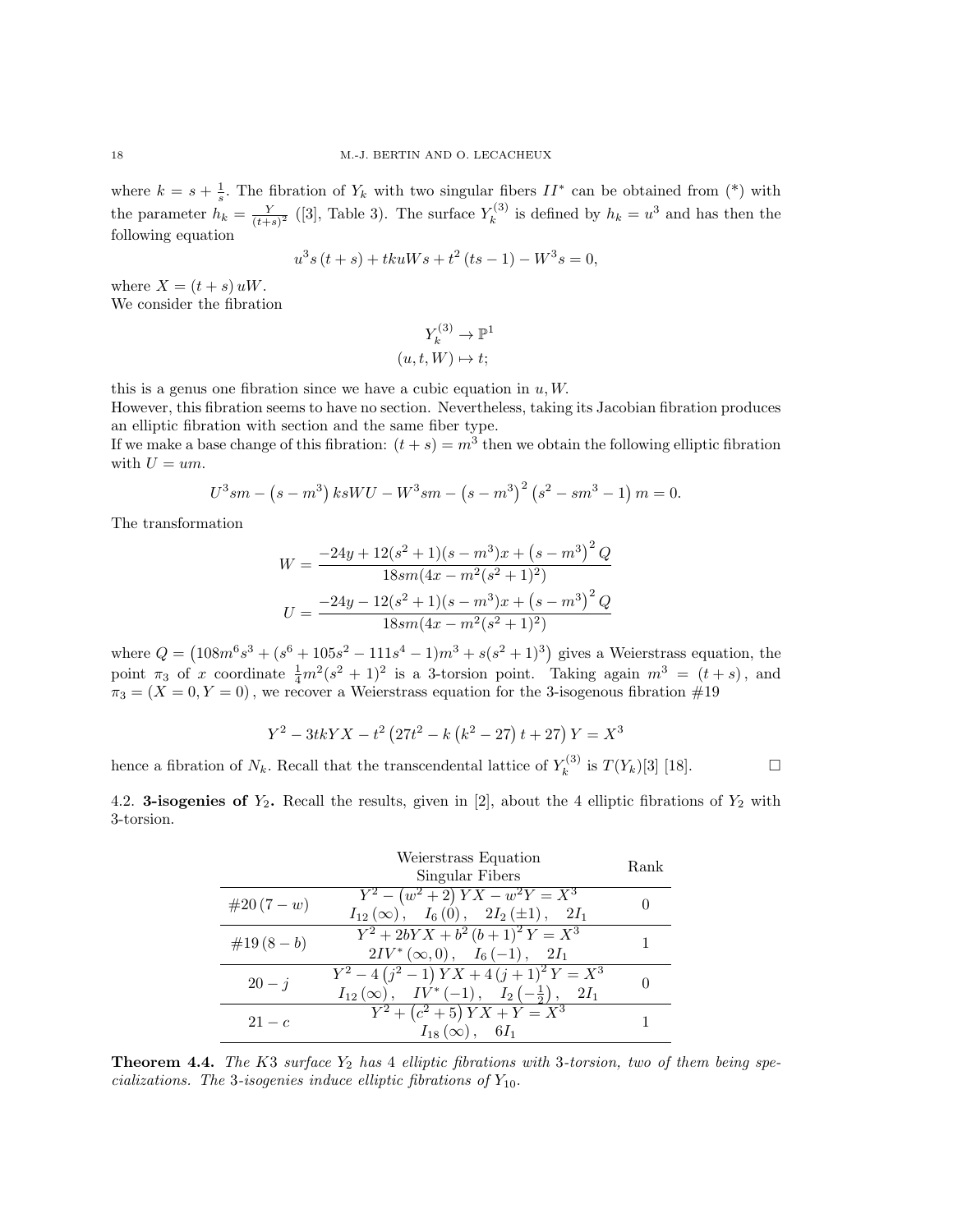*Proof.* Using 2.5.2 we compute the 3-isogenous elliptic fibrations named  $H_w, H_b, H_i$  and  $H_c$  and given in the next table. To simplify we denote  $H_w$  (resp.  $H_b$ ) the specialized elliptic fibration  $H_{\#20}(2)$  (resp.  $H_{\#19}(2)$ ).

We know from Theorem 4.2 that  $H_w$  and  $H_b$  are elliptic fibrations of  $Y_{10}$ ; we present here a proof for  $H_i$  and  $H_c$  together with remarks using ideas from [10], [8], [18], [19].

Weierstrass Equation  
\nSingular Fibers  
\n
$$
\frac{H_w}{H_w} \qquad Y^2 + 3 \left( w^2 + 2 \right) YX + \left( w^2 + 8 \right) \left( w^2 - 1 \right)^2 Y = X^3
$$
\n
$$
\frac{I_4(\infty), \quad 2I_6(\pm 1), \quad I_2(0), \quad 2I_3}{Y^2 - 6bYX + b^2 \left( 27b^2 + 46b + 27 \right) Y = X^3}
$$
\n
$$
\frac{2IV^*(\infty, 0), \quad 2I_3, \quad I_2(-1)}{H_j \qquad Y^2 + 12 \left( j^2 - 1 \right) YX + 4 \left( 4j^2 - 12j + 11 \right) \left( j + 1 \right)^2 \left( 2j + 1 \right)^2 Y = X^3}
$$
\n
$$
\frac{I_4(\infty), \quad IV^*(-1), \quad I_6\left( \frac{-1}{2} \right), \quad 2I_3}{I_6(\infty), \quad 6I_3}
$$

Recall that the transcendental lattice of  $Y_{10}$  is  $T(Y_2)[3] = T(Y_{10})$ . Notice that the surface  $Y_2$  has an elliptic fibration with singular fibers  $2II^*(\infty,0)$ ,  $I_2$ ,  $2I_1$  and Weierstrass equation

$$
E_h \t y^2 = x^3 - \frac{25}{3}x + h + \frac{1}{h} - \frac{196}{27} \quad \text{or} \quad y^2 = z^3 - 5z^2 + \frac{(h+1)^2}{h} \quad \text{with} \quad x = z - \frac{5}{3}.
$$

The base change of degree 3,  $h = u^3$  ramified at the two fibers  $II^*$  induces an elliptic fibration of the resulting K3 surface named  $Y_2^{(3)}$  in [10]. As the transcendental lattice of the surface  $Y_2^{(3)}$  is  $T(Y_2)$  [3] [18], this surface  $Y_2^{(3)}$  is  $Y_{10}$ . Moreover we can precise the fibration obtained: a Weierstrass equation is

(4.1) 
$$
E_u: Y^2 = X^3 - 5u^2X^2 + u^3(u^3 + 1)^2
$$

$$
2I_0^*(\infty, 0), 3I_2(u^3 + 1), 6I_1 \text{ rank } 7.
$$

Now we are going to show that every elliptic fibration of  $Y_2$  with 3-torsion is linked to the elliptic fibration of  $Y_2$  with  $2II^*(\infty,0)$ ,  $I_2$ ,  $2I_1$ .

For the fibration  $20 - j$  we can obtain the elliptic fibration  $2II^*(\infty, 0)$ ,  $I_2$ ,  $2I_1$  from the Weierstrass equation given in the table and the elliptic parameter  $h = Y$ . So the fibration 20 – j induces a fibration on  $Y_{10}$  with parameter j and an equation obtained after substitution of Y by  $u^3$ . So, with the previous computations 2.5.3, this is the 3-isogenous to  $20 - j$ .

The same proof can be done for fibration  $21 - c$ .

Remark 4.2. Moreover we can remark using 2.5.3 that the 3-isogenous to  $21 - c$  fibration has an equation

$$
W^3 + (c^2 + 5) ZW + 1 - Z^3 = 0.
$$

Since the general elliptic surface with  $(\mathbb{Z}/3\mathbb{Z})^2$  torsion is  $x^3 + y^3 + t^3 + 3kxyt = 0$ , we deduce that the torsion on the fibration  $H_c$  induced on  $Y_{10}$  is  $(\mathbb{Z}/3\mathbb{Z})^2$ .

For the fibration  $\#19(8-b)$  we obtain the elliptic fibration  $2II^*(\infty,0)$ ,  $I_2$ ,  $2I_1$  from the Weierstrass equation given in the table and the elliptic parameter  $h = \frac{Y}{(b+1)^2}$ . Substituing h by  $u^3$  and defining W as  $X = (b+1)^2 uW$  we obtain a cubic equation in u and W with a rational point  $u = 1, W = 1$ , so an elliptic fibration of  $Y_{10}$ 

$$
Y_{10} \to \mathbb{P}_1
$$

$$
(u, b, W) \mapsto b.
$$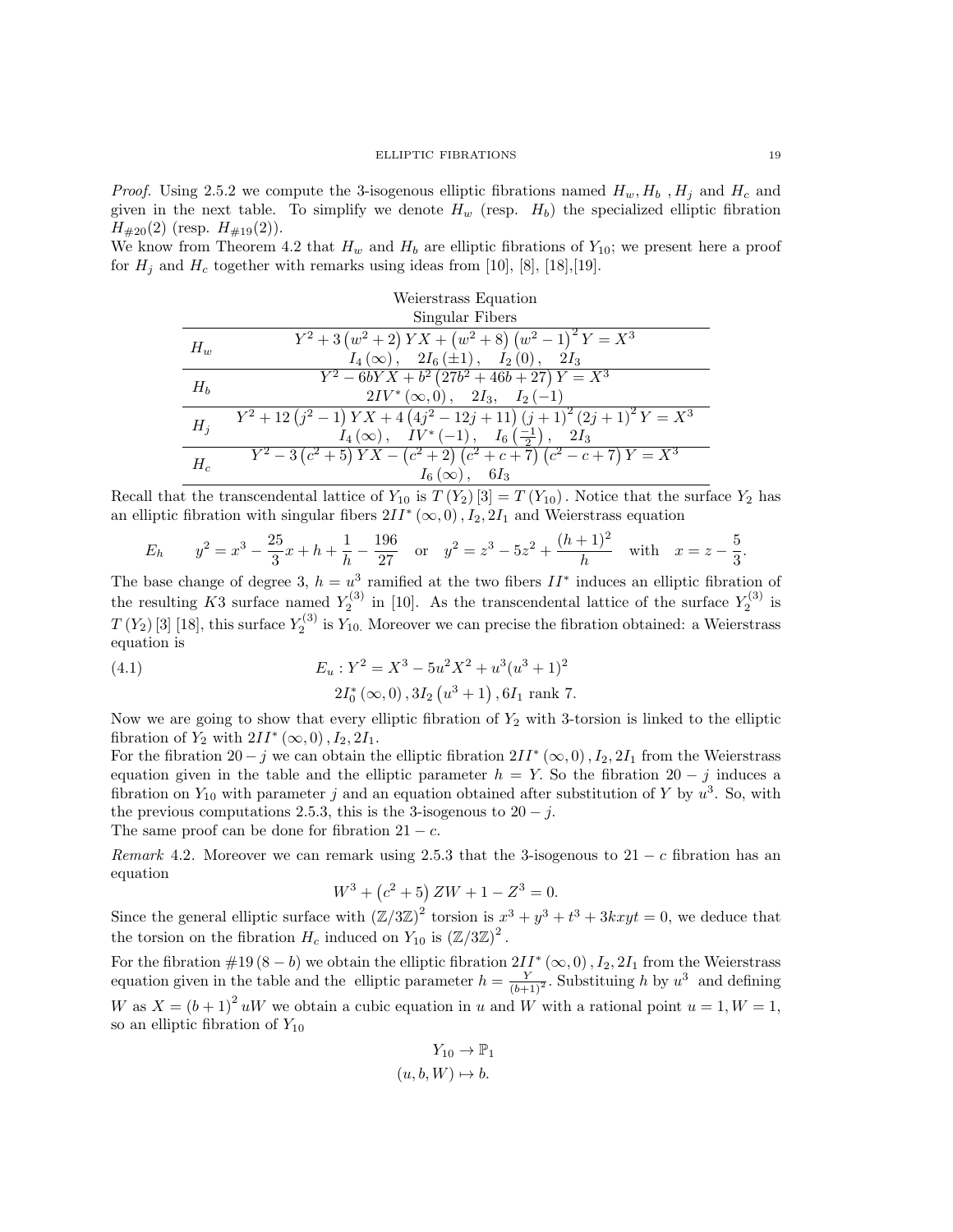Computation gives the 3-isogenous elliptic curve to  $\#19(8-b)$ . For the last fibration  $#20 (7 - w)$  the relation with the fibration  $2II^*, I_2, 2I_1$  is less direct.

Remark 4.3. With the previous method we can construct two elliptic fibrations of  $Y_{10}$  of rank 4. First from Weierstrass equation  $#20(7 - w)$  and with the parameter  $m = Y$  we obtain the fibration  $\#1(11-f)$  of  $Y_2$  ( [3] last table) with singular fibers  $II^*\left(\infty\right)$  ,  $III^*\left(0\right)$  ,  $I_4\left(1\right)$  ,  $I_1\left(\frac{32}{27}\right)$  . A Weierstrass equation

$$
E_m: Y_1^2 = X_1^3 - m(2m - 3)X_1^2 + 3m^2(m - 1)^2 X_1 + m^3(m - 1)^4
$$

is obtained with the following transformations

$$
m = Y, \quad X_1 = -\frac{Y (Y - 1)^2}{X + 1}, \quad Y_1 = w \frac{Y^2 (Y - 1)^2}{X + 1}
$$

$$
w = \frac{-Y_1}{X_1 m}, \quad X = -\frac{X_1 + m (m - 1)^2}{X_1}, \quad Y = m.
$$

The base change  $m = u'^3$  gives an elliptic fibration of  $Y_{10}$  with singular fibers  $I_0^*(\infty)$ , III(0),  $3I_4(1,j,j^2), 3I_1$ , rank 4, a Weierstrass equation and sections

$$
y'^{2} = x'^{3} + u'^{2}x'^{2} + 2u' (u'^{3} - 1) x' + u'^{3} (u'^{3} - 1)^{2}
$$
  
\n
$$
P = (x_{P}(u'), y_{P}(u')) = (-(u'^{3} - 1), (u' - 1)^{2} (u'^{2} + u' + 1))
$$
  
\n
$$
Q = (x_{Q}(u'), y_{Q}(u')) = (-(u' + 2) (u'^{2} + u' + 1), 2i\sqrt{2} (u'^{2} + u' + 1)^{2}).
$$

Also we have the points P' with  $x_{P'} = jx_P (ju')$  and Q' with  $x_{Q'} = jx_Q (ju')$  (with  $j^3 = 1$ ). As explained in the next paragraph we can compute the height matrix and show that the Mordell-Weil lattice is generated by  $P, P', Q, Q'$  and is equal to  $A_2(\frac{1}{4}) \oplus A_2(\frac{1}{2})$ .

The second example is obtained from  $#20(7 - w)$  with the parameter  $n = \frac{Y}{t^2}$  we obtain the fibration  $#9(12-g)$  of  $Y_2$  ([3] last table)

$$
E_n: y^2 = x^3 + 4x^2n^2 + n^3(n+1)^2x
$$

with the following transformation

$$
X = \frac{x^2 (x + 2n^2) (n - 1)}{y^2}, Y = \frac{1}{n} \frac{x^2 (x + 2n^2)^2}{y^2}, t = \frac{x (x + 2n^2)}{ny}
$$

$$
x = \frac{Y^2 (Y - 2X - t^2)}{X t^4}, y = \frac{Y^3 (Y - t^2) (Y - 2X - t^2)}{X^2 t^7}, n = \frac{Y}{t^2}.
$$

Notice that if  $n = \frac{Y}{t^2} = v^3$  in  $E_w$  then we have the equation of  $H_w$ . More precisely if  $X = tQv$ , the equation becomes

$$
-tv^3 + t^2Qv + 2Qv + Q^3 + t = 0,
$$

a cubic equation in Q and v with a rational point  $v = 1, Q = 0$ . Easily we obtain  $H_w$ . So in the Weierstrass equation  $E_n$ , if we replace the parameter n by  $g^3$  we obtain the following fibration of  $Y_{10}$ 

(4.2) 
$$
y^{2} = x^{3} + 4g^{2}x^{2} + g(g+1)^{2}(g^{2} - g + 1)^{2}x
$$

with singular fibers  $2III(0, \infty)$ ,  $3I_4(-1, g^2-g+1)$ ,  $3I_1(1, g^2+g+1)$  and rank 4. Notice the two infinite sections with x coordinates  $(t+1)^2(t^2-t+1)$  and  $-\frac{1}{3}(t-1)^2(t^2-t+1)$ .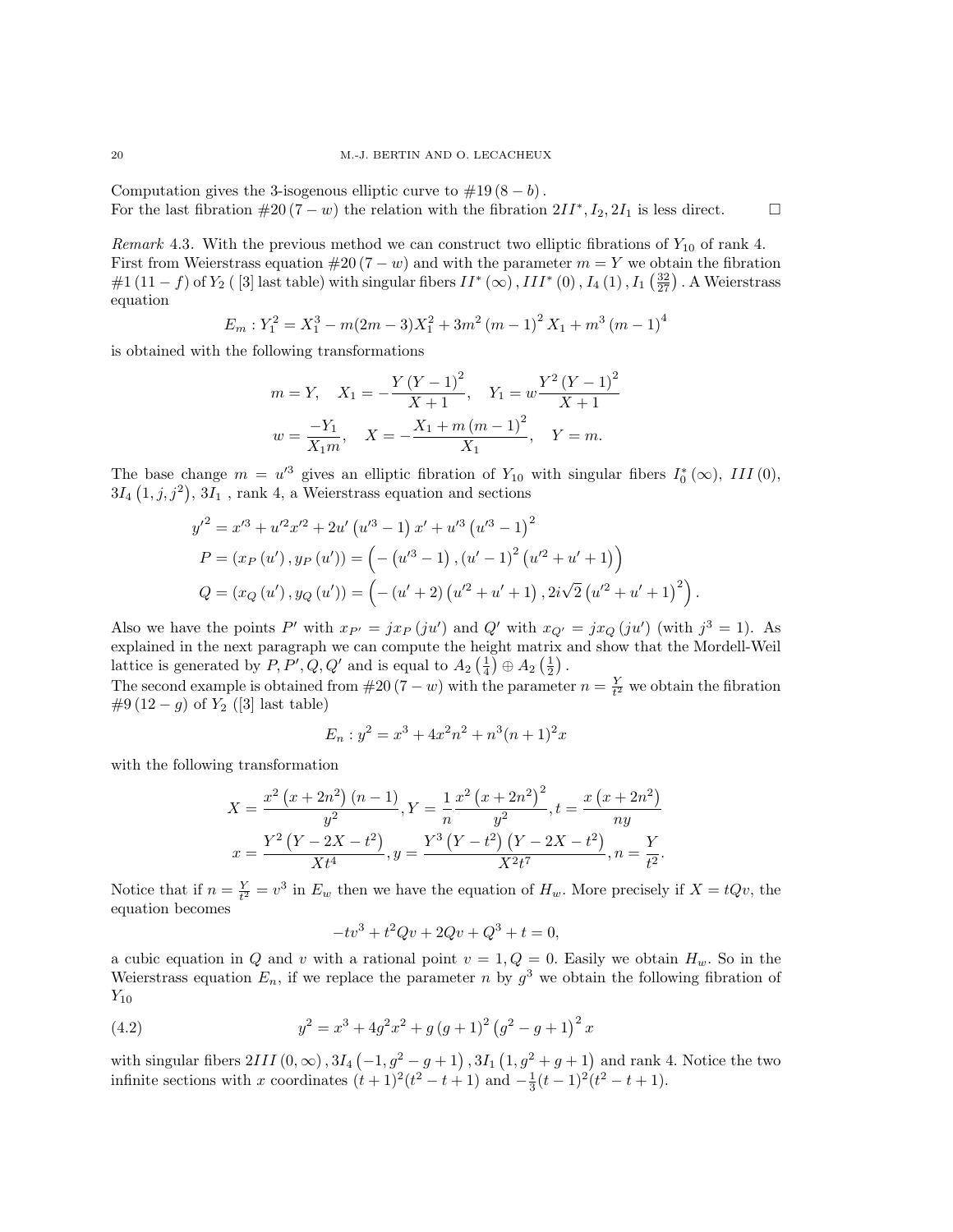4.3. Mordell-Weil group of  $E_u$ . The aim of this paragraph is to construct generators of the Mordell-Weil lattice of the previous fibration of rank 7 with Weierstrass equation

$$
E_u: Y^2 = X^3 - 5u^2X^2 + u^3(u^3 + 1)^2
$$
  
2I<sub>0</sub><sup>\*</sup> (∞, 0), 3I<sub>2</sub> (u<sup>3</sup> + 1), 6I<sub>1</sub>.

Notice that the j-invariant of  $E_u$  is invariant by the two transformations  $u \mapsto \frac{1}{u}$  and  $u \mapsto ju$ . These automorphisms of the base  $\mathbb{P}^1$  of the fibration  $E_u$  can be extended to the sections as explained below.

Let  $S_3 = \langle \gamma, \tau; \gamma^3 = 1, \tau^2 = 1 \rangle$  be the non abelian group of order 6 and define an action of  $S_3$  on the sections of  $E_u$  by

$$
(X(u), Y(u)) \stackrel{\tau}{\mapsto} \left(u^4 X\left(\frac{1}{u}\right), u^6 Y\left(\frac{1}{u}\right)\right)
$$
  

$$
(X(u), Y(u)) \stackrel{\gamma}{\mapsto} (jX(ju), Y(ju)).
$$

To obtain generators of  $E_u$  following Shioda [18] we use the rational elliptic surface  $X^{(3)+}$  with  $\sigma = u + \frac{1}{u}$  and a Weierstrass equation

$$
E_{\sigma}: y^{2} = x^{3} - 5x^{2} + (\sigma - 1)^{2} (\sigma + 2)
$$
  

$$
I_{0}^{*}(\infty), I_{2}(-1), 4I_{1}
$$

of rank 3.

The Mordell-Weil lattice of a rational elliptic surface is generated by sections of the form  $(a + b\sigma +$  $c\sigma^2$ ,  $d + e\sigma + f\sigma^2 + g\sigma^3$ ). Moreover since we have a singular fiber of type  $I_0^*$  at  $\infty$  the coefficients c and f, g are 0 [8]. So after an easy computation we find the 3 sections (with  $j^3 = 1, i^2 = -1$ ).

$$
q_1 = (-(\sigma - 1), i\sqrt{2} (\sigma - 1))
$$
  
\n
$$
q_2 = (-j (\sigma - 1), (3 + j) (\sigma - 1)) \quad q_3 = (-j^2 (\sigma - 1), (3 + j^2) (\sigma - 1)).
$$

These sections give the sections  $\pi_1, \pi_2, \pi_3$  on  $E_u$  which are fixed by  $\tau$ .

$$
\pi_1 = \left(-u\left(u^2 - u + 1\right), i\sqrt{2}u^2\left(u^2 - u + 1\right)\right) \n\pi_2 = \left(-ju\left(u^2 - u + 1\right), (3+j)u^2\left(u^2 - u + 1\right)\right) \n\pi_3 = \left(-j^2u\left(u^2 - u + 1\right), (3+j^2)u^2\left(u^2 - u + 1\right)\right).
$$

We notice  $\rho_i = \gamma(\pi_i)$  and  $\mu_i = \gamma^2(\pi_i)$  for  $1 \leq i \leq 3$  which give 9 rational sections with some relations.

Moreover we have another section from the fibration  $E_h$  of rank 1. The point of x coordinate  $\frac{1}{16}(h^2 + \frac{1}{h^2}) - h - \frac{1}{h} + \frac{29}{24}$  is defined on  $\mathbb{Q}(h)$ . Passing to  $E_u$  we obtain  $\omega =$ 

$$
\left(\frac{1}{16}\frac{(1-16u^3+46u^6-16u^9+u^{12})}{u^4},-\frac{1}{64}\frac{(u^6-1)(1-24u^3+126u^6-24u^9+1)}{u^6}\right).
$$

We hope to get a generator system with  $\pi_i$ ,  $\rho_i$  and  $\omega$  so we have to compute the height matrix. The absolute value of its determinant is  $\frac{81}{16}$ . Since the discriminant of the surface is 72, we obtain a subgroup of index a with  $\frac{81}{16} \times \frac{1}{a^2} \times 2^3 4^2 = 72$  so  $a = 3$ .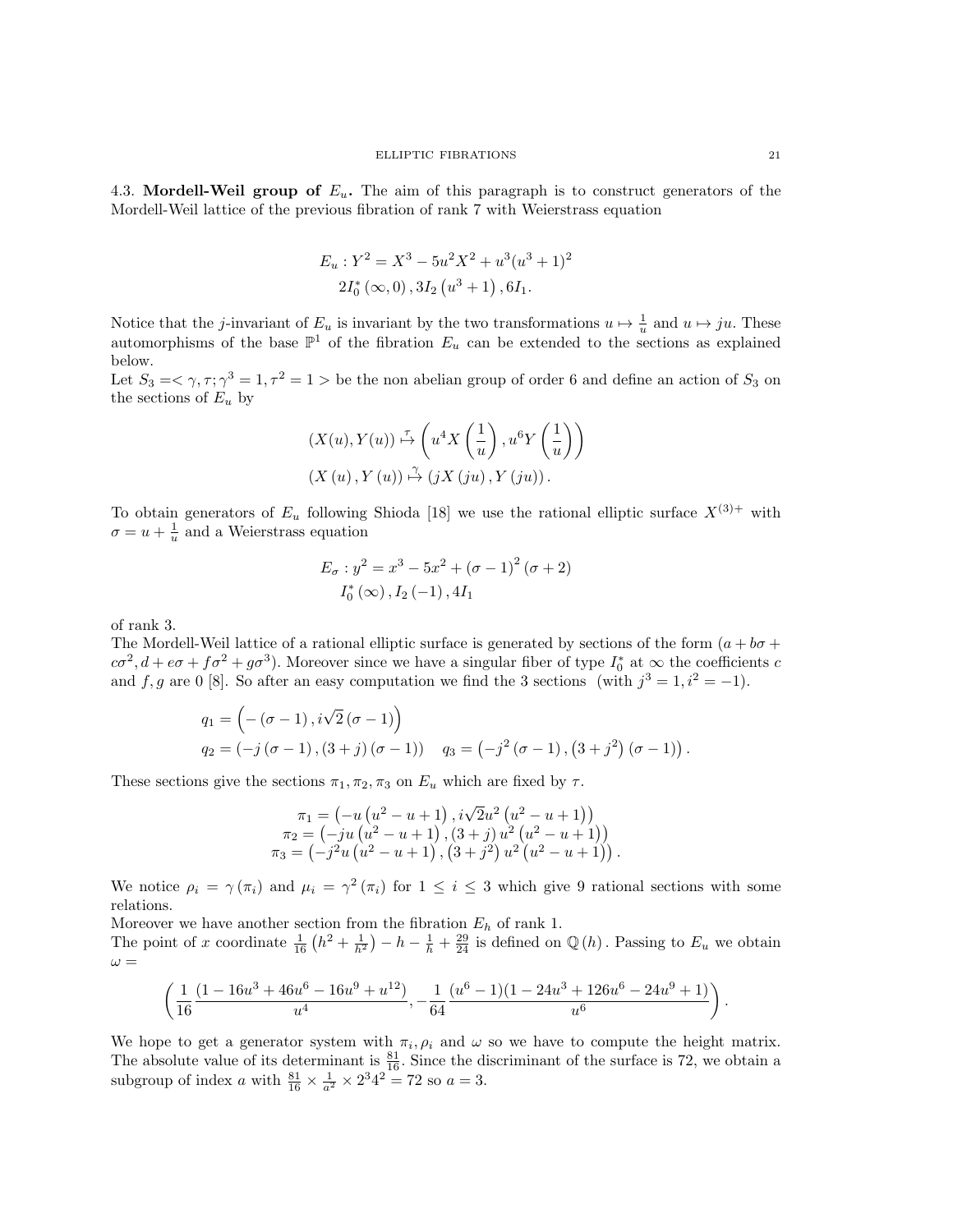After some specializations of  $u \in \mathbb{Z}$  (for example if  $u = 11$ ,  $E_u$  has rank 3 on  $\mathbb{Q}$ ) we find other sections with x coordinate of the shape  $(au + b)(u^2 - u + 1)$ 

$$
\mu = (-(u-1) (u^2 - u + 1), -(u^2 - u + 1) (u^2 + 2u - 1))
$$
  
\n
$$
\mu_1 = (-(u-9) (u^2 - u + 1), (u^2 - u + 1) (5u^2 - 18u + 27))
$$
  
\n
$$
\mu_2 = \left( -\left( u + \frac{1}{3} \right) (u^2 - u + 1), \frac{i\sqrt{3}}{9} (u^2 - u + 1) (9u^2 + 4u + 1) \right).
$$

We deduce the relations

$$
3\mu = \omega + \pi_2 - \gamma (\pi_3) + \pi_3 - \gamma^2 (\pi_2)
$$
  
=  $\omega + 2\pi_2 + \gamma (\pi_2) + \pi_3 - \gamma (\pi_3)$ 

so, the Mordell-Weil lattice is generated by  $\pi_j$ ,  $\rho_j = \gamma(\pi_j)$  for  $1 \leq j \leq 3$  and  $\mu$  with Gram matrix

$$
\left(\begin{array}{cccccc} 1 & -\frac{1}{2} & 0 & 0 & 0 & 0 & 0 \\ -\frac{1}{2} & 1 & 0 & 0 & 0 & 0 & 0 \\ 0 & 0 & 1 & -\frac{1}{2} & 0 & 0 & \frac{1}{2} \\ 0 & 0 & -\frac{1}{2} & 1 & 0 & 0 & 0 \\ 0 & 0 & 0 & 0 & 1 & -\frac{1}{2} & \frac{1}{2} \\ 0 & 0 & 0 & 0 & -\frac{1}{2} & 1 & \frac{-1}{2} \\ 0 & 0 & \frac{1}{2} & 0 & \frac{1}{2} & -\frac{1}{2} & 2 \end{array}\right).
$$

4.4. A fibration for Theorem 3.2. From the previous fibration  $E_u$  we construct by a 2-neigbour method a fibration with a 2-torsion section used in Theorem 3.2. We start from the Weierstrass equation (4.1)

$$
Y^2 = X^3 - 5u^2X^2 + u^3(u^3 + 1)^2
$$

and obtain another elliptic fibration with the parameter  $m = \frac{X}{u(u^2 - u + 1)}$ , which gives the Weierstrass equation

(4.3) 
$$
E_m : y^2 = x^3 - (m^3 + 5m^2 - 2) x^2 + (m^3 + 1)^2 x
$$

with singular fibers  $I_0^*(\infty)$ ,  $3I_4(m^3 + 1)$ ,  $I_2(0)$ ,  $4I_1(1, -\frac{5}{3}, m^2 - 4m - 4)$  and rank 4.

Remark 4.4. From this fibration with the parameter  $q = \frac{y}{xm}$  we recover the fibration  $H_c$ .

4.5. 3-isogenies from  $Y_{10}$ .

Theorem 4.5. Consider the two K3 surfaces of discriminant 72 and of transcendental lattice  $[4 \quad 0 \quad 18]$  or  $[2 \quad 0 \quad 36]$ . There exist elliptic fibrations of  $Y_{10}$  with a 3-torsion section inducing by 3-isogeny elliptic fibrations of one or the other previous surface.

Proof. In Bertin and Lecacheux [4] we observe that the fibration numbered 89 of rank 0 has a 3-torsion section. A Weierstrass equation for the 3-isogenous fibration is

$$
Y^{2} + \left(-27t^{2} - 18t + 27\right)YX + 27\left(4t + 3\right)\left(5t - 3\right)^{2}Y = X^{3}
$$

with singular fibers  $I_9(\infty)$ ,  $I_6(\frac{3}{5})$ ,  $I_4$ , (0),  $I_3(-\frac{3}{4})$ ,  $2I_1$ .

From singular fibers, torsion and rank we see in Shimada and Zhang table [17] that it is the  $n^{\circ}48$ case. So the transcendental lattice of the surface is  $\begin{pmatrix} 4 & 0 \\ 0 & 18 \end{pmatrix}$ .

In Bertin and Lecacheux [4] is given also a rank 2 elliptic fibration of  $Y_{10}$  numbered (11) with a 3-torsion section. We shall prove that this 3-torsion section induces by 3-isogeny an elliptic fibration of the  $K3$  surface with transcendental lattice  $\begin{bmatrix} 4 & 0 & 18 \end{bmatrix}$ .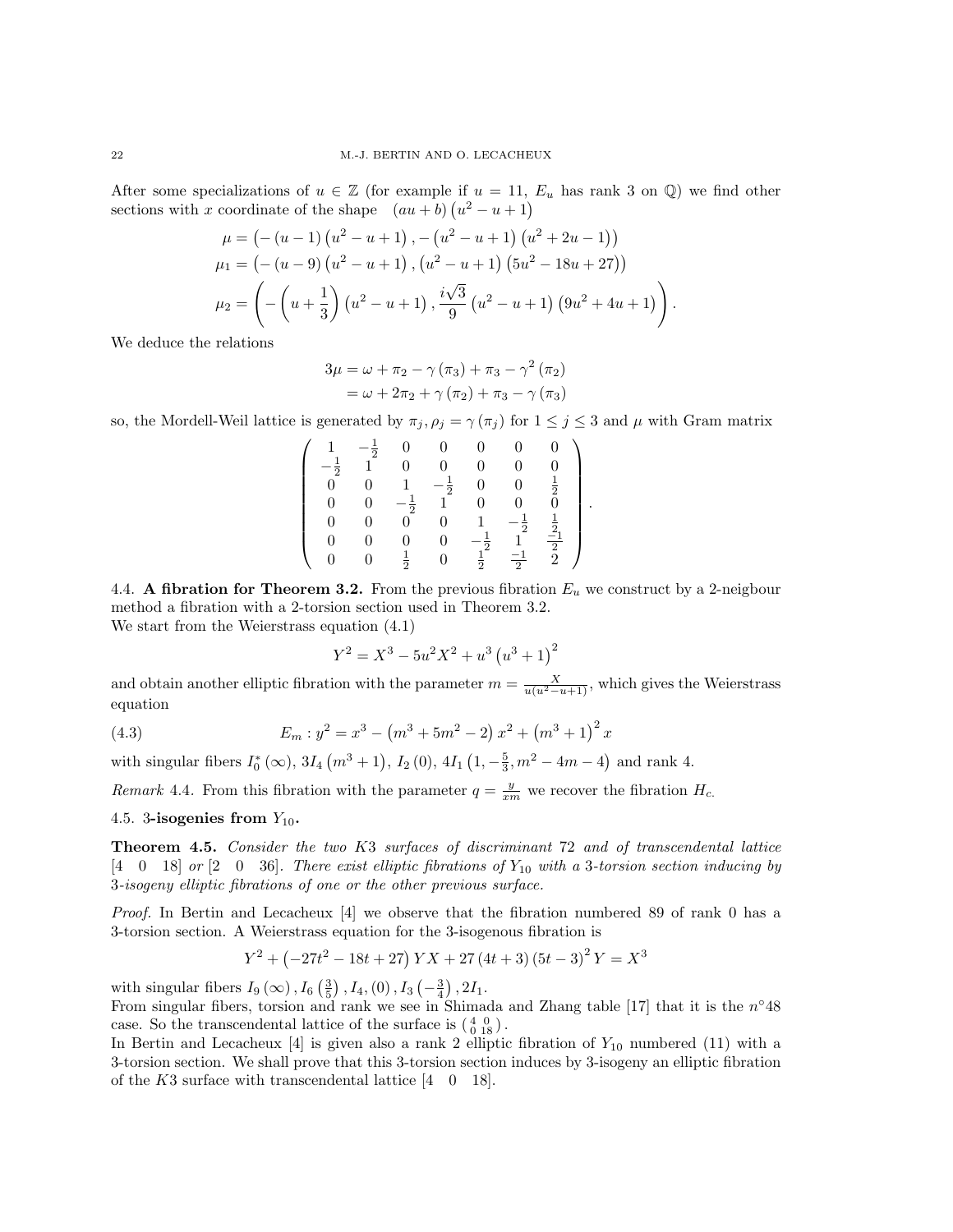Starting with the Weierstrass equation given in [4], after a translation to put the 3-torsion section in  $(0,0)$  we obtain the following Weierstrass equation and  $p_1$  and  $p_2$  generators of the Mordell-Weil lattice

(4.4) 
$$
E_{11}: Y^2 + (t^2 - 4) YX + t^2 (2t^2 - 3) Y = X^3
$$

$$
p_1 = (6t^2, 27t^2), \qquad p_2 = (6i\sqrt{3}t - 3t^2, 27t^2)
$$

$$
2I_6 (\infty, 0), \quad 2I_3 (2t^2 - 3), \quad 2I_2 (\pm 1), \quad 2I_1 (\pm 8).
$$

We see that the 3-isogenous elliptic fibration has a Weierstrass equation, generators of Mordell-Weil lattice and singular fibers

$$
H_{11} : Y^2 - 3(t^2 - 4) YX - (t^2 - 1)^2(t^2 - 64) Y = X^3
$$
  
2I<sub>6</sub>(±1), 2I<sub>3</sub>(±8), 2I<sub>2</sub>(∞,0), 2I<sub>1</sub>(2t<sup>2</sup> – 3) of rank 2.

Notice the two sections

$$
\pi_1 = \left(-\frac{1}{4} \left(t^2 - 1\right) \left(t^2 - 64\right), \frac{1}{8} \left(t - 8\right) \left(t - 1\right) \left(t + 1\right)^2 \left(t + 8\right)^2\right)
$$
  

$$
\omega = \left(-7 \left(t^2 - 1\right)^2, 49\alpha \left(t^2 - 1\right)^3\right) \text{ where } 49\alpha^2 + 20\alpha + 7 = 0.
$$

So, computing the height matrix of  $\pi_1$  and  $\omega$ , we see the discriminant is 72. For each reducible fiber at  $t = i$  we denote  $(X_i, Y_i)$  the singular point of  $H_{11}$ 

$$
t = \pm 1 \quad t = \pm 8 \qquad t = 0 \qquad t = \infty
$$
  
(X<sub>±1</sub> = 0, Y<sub>±1</sub> = 0) (X<sub>0</sub> = -16, Y<sub>0</sub> = 64) (x<sub>\infty</sub> = -1, y<sub>\infty</sub> = -1)  
(X<sub>±8</sub> = 0, Y<sub>±8</sub> = 0)

where if  $t = \infty$  we substitute  $t = \frac{1}{T}$ ,  $x = T^4 X$ ,  $y = T^6 Y$ . We notice also  $\theta_{i,j}$  the j-th component of the reducible fiber at  $t = i$ . A section  $M = (X_M, Y_M)$  intersects the component  $\theta_{i,0}$  if and only if  $(X_M, Y_M) \neq (X_i, Y_i) \mod (t - i)$ . Using the additivity on the component, we deduce that  $\omega$  does not intersect  $\theta_{i,0}$ ,  $2\omega$  intersects  $\theta_{i,0}$  and so  $\omega$  intersects  $\theta_{i,3}$  for  $i = \pm 1$ . Also  $\omega$  intersects  $\theta_{i,0}$  for  $i = \pm 8$ ,  $i = 0$  and  $\infty$ .

For  $\pi_1$  we compute  $k\pi_1$  with  $2 \leq k \leq 6$ . For  $i = \pm 1$ , only  $6\pi_1$  intersects  $\theta_{i,0}$  so  $\pi_1$  intersects  $\theta_{i,1}$ . (this choice 1, not 5, fixes the numbering of components). For  $i = \pm 8$ , only  $3\pi_1$  intersects  $\theta_{i,0}$ , so  $\pi_i$  intersects  $\theta_{i,1}$ . Modulo t, we get  $\pi_1 = (-16, 64)$ , so  $\pi_1$  intersects  $\theta_{0,1}$ , and  $\pi_1$  intersects  $\theta_{\infty,0}$ .

As for the 3-torsion section  $s_3 = (0,0)$ ,  $s_3$  intersects  $\theta_{i,2}$  or  $\theta_{i,4}$  if  $i = \pm 1$ . Computing  $2\pi_1 - s_3$ , we see that  $s_3$  intersects  $\theta_{1,2}$  and  $\theta_{-1,4}$ .

For  $i = \pm 8$ , we compute  $\pi_1 - s_3$ , for  $t = 8$  and show that  $s_3$  intersects  $\theta_{8,2}$  and  $\theta_{-8,1}$ . For  $t = 0$  and  $t = \infty$  s<sub>3</sub> intersects the 0 component.

So we can compute the relation between the section  $s_3$  and the  $\theta_{i,j}$  and find that  $3s_3 \approx -2\theta_{1,1}$  –  $4\theta_{1,2} - 3\theta_{1,3} - 2\theta_{1,4} - \theta_{1,5}$ . Thus, we can choose the following base of the Néron-Severi lattice ordered as  $s_0, F, \theta_{1,j}$ , with  $1 \leq j \leq 4$ ,  $s_3, \theta_{-1,k}$  with  $1 \leq k \leq 5, \theta_{8,k}, k = 1, 2, \theta_{-8,k}, k = 1, 2$  and  $\theta_{0,1}$ ,  $\theta_{\infty,1}, \omega, \pi_1.$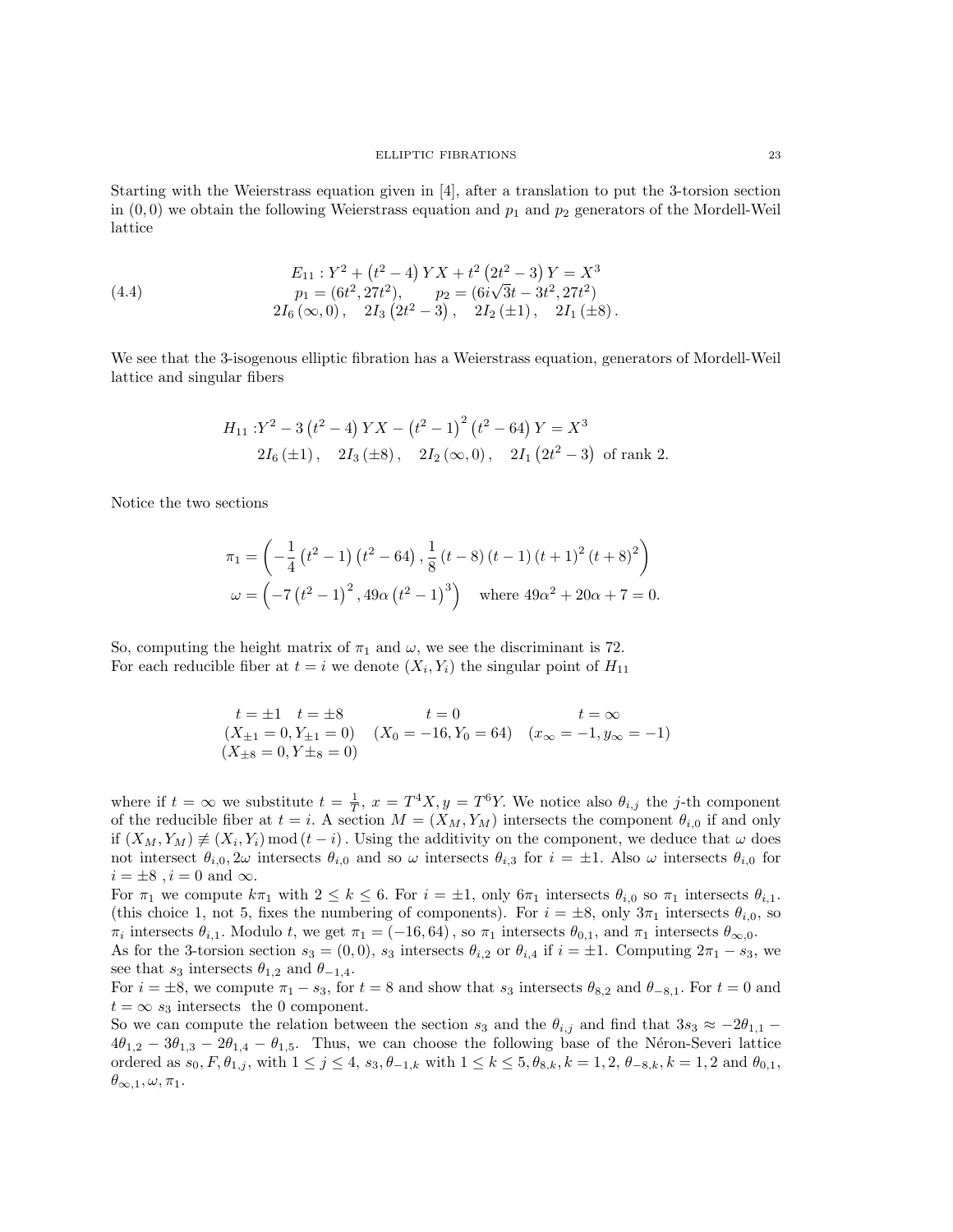The last remark is that only the two sections  $\omega$  and  $\pi_1$  intersect. So we can write the Gram matrix  $NS$  of the Néron-Severi lattice,

|  |          |          | O        | 0        | 0            |                |          | 0        | 0        | $\Omega$     | 0              |          | 0        | 0        | 0              |                |          | 0        | $\Omega$    | $\Omega$       |
|--|----------|----------|----------|----------|--------------|----------------|----------|----------|----------|--------------|----------------|----------|----------|----------|----------------|----------------|----------|----------|-------------|----------------|
|  |          | 0        | 0        | 0        | 0            | $\Omega$       | 1        | 0        | 0        | 0            | 0              | 0        | $\Omega$ | $\theta$ | 0              | 0              | 0        | 0        | 1           |                |
|  | $\Omega$ | 0        |          | 1        | 0            | $\Omega$       | $\Omega$ | $\Omega$ | $\Omega$ | $\Omega$     | $\Omega$       | 0        | $\Omega$ | $\Omega$ | 0              | $\Omega$       | 0        | $\Omega$ | $\Omega$    |                |
|  | $\Omega$ | 0        |          | -2       | 1            | $\Omega$       | 1        | $\Omega$ | $\Omega$ | $\Omega$     | 0              | 0        | $\Omega$ | $\Omega$ | 0              | 0              | 0        | $\Omega$ | $\Omega$    | 0              |
|  | $\Omega$ | 0        | 0        | 1        | $^{-2}$      | 1              | $\Omega$ | $\Omega$ | $\Omega$ | $\Omega$     | $\Omega$       | 0        | $\Omega$ | $\Omega$ | $\Omega$       | 0              | 0        | $\Omega$ | $\mathbf 1$ | $\Omega$       |
|  | 0        | $\Omega$ | 0        | $\Omega$ | 1            | $^{-2}$        | $\Omega$ | $\Omega$ | 0        | 0            | 0              | 0        | $\Omega$ | $\theta$ | 0              | 0              | 0        | 0        | $\Omega$    | 0              |
|  | $\Omega$ | 1        | $\Omega$ | 1        | 0            | $\Omega$       | $-2$     | $\Omega$ | $\Omega$ | $\Omega$     | 1              | 0        | $\Omega$ | 1        | 1              | 0              | 0        | $\Omega$ | $\Omega$    | 0              |
|  | 0        | $\Omega$ | 0        | $\Omega$ | 0            | $\Omega$       | $\Omega$ | -2       |          | $\Omega$     | $\overline{0}$ | $\Omega$ | $\Omega$ | $\Omega$ | $\overline{0}$ | $\overline{0}$ | 0        | $\Omega$ | $\Omega$    | 1              |
|  | 0        | $\Omega$ | $\Omega$ | $\Omega$ | 0            | 0              | $\Omega$ | 1        | $^{-2}$  | 1            | $\Omega$       | $\Omega$ | $\Omega$ | $\Omega$ | $\overline{0}$ | $\theta$       | 0        | 0        | $\Omega$    | $\overline{0}$ |
|  | 0        | $\Omega$ | $\Omega$ | 0        | 0            | 0              | $\Omega$ | $\Omega$ | 1        | $^{-2}$      | 1              | 0        | $\Omega$ | $\theta$ | 0              | $\theta$       | 0        | $\Omega$ | 1           | 0              |
|  | 0        | $\Omega$ | 0        | $\Omega$ | 0            | $\Omega$       | 1        | $\Omega$ | 0        | 1            | $-2$           | 1        | $\Omega$ | $\Omega$ | 0              | $\theta$       | 0        | 0        | $\Omega$    | 0              |
|  | 0        | $\Omega$ | 0        | $\Omega$ | 0            | $\Omega$       | $\Omega$ | $\Omega$ | $\Omega$ | $\Omega$     | 1              | $^{-2}$  | $\Omega$ | $\Omega$ | $\Omega$       | 0              | 0        | 0        | $\Omega$    | 0              |
|  | 0        | $\Omega$ | $\Omega$ | 0        | 0            | $\overline{0}$ | $\Omega$ | 0        | 0        | $\Omega$     | $\Omega$       | $\Omega$ | $^{-2}$  | 1        | $\Omega$       | $\theta$       | 0        | 0        | $\Omega$    | 1              |
|  | 0        | $\Omega$ | 0        | $\Omega$ | 0            | $\Omega$       | 1        | $\Omega$ | 0        | 0            | $\Omega$       | $\Omega$ | 1        | $^{-2}$  | 0              | $\Omega$       | 0        | $\Omega$ | $\Omega$    | $\overline{0}$ |
|  | 0        | $\Omega$ | $\Omega$ | $\Omega$ | $\theta$     | $\Omega$       | 1        | $\Omega$ | $\Omega$ | $\Omega$     | $\Omega$       | 0        | $\Omega$ | $\Omega$ | $-2$           | $\mathbf{1}$   | 0        | 0        | $\Omega$    | 1              |
|  | 0        | $\Omega$ | 0        | $\Omega$ | 0            | $\Omega$       | $\Omega$ | $\Omega$ | 0        | 0            | 0              | 0        | $\Omega$ | $\Omega$ | 1              | $^{-2}$        | $\Omega$ | $\Omega$ | $\Omega$    | $\overline{0}$ |
|  | 0        | $\Omega$ | $\Omega$ | 0        | 0            | 0              | $\Omega$ | 0        | $\theta$ | 0            | $\theta$       | 0        | 0        | $\theta$ | 0              | 0              | $^{-2}$  | $\Omega$ | 0           | 1              |
|  | 0        | 0        | 0        | 0        | 0            | 0              | $\Omega$ | 0        | 0        | 0            | 0              | 0        | $\Omega$ | $\theta$ | 0              | 0              | 0        | $-2$     | $\Omega$    | 0              |
|  | 0        |          | 0        | 0        | $\mathbf{1}$ | 0              | $\Omega$ | $\Omega$ | $\Omega$ | $\mathbf{1}$ | 0              | 0        | $\Omega$ | $\Omega$ | $\Omega$       | 0              | 0        | $\Omega$ | $-2$        | 1              |
|  | 0        |          |          | 0        | 0            | $\Omega$       | 0        |          | $\Omega$ | $\Omega$     | $\Omega$       | 0        |          | $\Omega$ | 1              | $\Omega$       |          |          |             |                |

.

According to Shimada's lemma 2.1,  $G_{NS} \equiv \mathbb{Z}/2\mathbb{Z} \oplus \mathbb{Z}/36\mathbb{Z}$  is generated by the vectors  $L_1$  and  $L_2$ satisfying  $q_{L_1} = -\frac{1}{2}$ ,  $q_{L_2} = \frac{37}{36}$ , and  $b(L_1, L_2) = \frac{1}{2}$ .

Moreover the following generators of the discriminant group of the lattice with Gram matrix  $M_{18} =$  $\left(\begin{smallmatrix} 4 & 0 \\ 0 & 18 \end{smallmatrix}\right)$  namely  $f_1 = \left(0, \frac{1}{2}\right), f_2 = \left(\frac{1}{4}, \frac{7}{18}\right)$  verify  $q_{f_1} = \frac{1}{2}, q_{f_2} = -\frac{37}{36}$  and  $b(f_1, f_2) = -\frac{1}{2}$ . So the Gram matrix of the transcendental lattice of the surface is  $M_{18}$ .

A 3-isogeny between two elliptic fibrations of  $Y_{10}$  and the K3 surface with transcendental lattice [2 0 36] can also be obtained. We have shown in remark 4.2 that  $H_c$  has a  $(Z/3Z)^2$ - torsion group and exhibited a 3-isogeny between some elliptic fibrations of  $Y_{10}$  and  $Y_2$ . Notice that with the Weierstrass equation  $H_c$  the point  $\sigma_3$  of X coordinate  $-(c^2+c+7)(c^2-c+7)$  defines a 3-torsion section. After a translation to put this point in  $(0,0)$  and scaling, we obtain a Weierstrass equation

$$
Y'^{2} - (t^{2} + 11)Y'X' - (t^{2} + t + 7)(t^{2} - t + 7)Y' = X'^{3}.
$$

The 3-isogenous curve of kernel  $\langle \sigma_3 \rangle$  has a Weierstrass equation

$$
y^{2} + 3(t^{2} + 11)xy + (t^{2} + 2)^{3}y = x^{3},
$$

with singular fibers  $I_2(\infty)$ ,  $2I_9(t^2+2)$ ,  $4I_1(t^4+13t^2+49)$ .

The section  $P_c = \left(-\frac{1}{4}\left(t^4+t^2+1\right), -\frac{1}{8}\left(t-j\right)^3\left(t+j^2\right)^3\right)$  where  $j = \frac{-1+i\sqrt{3}}{2}$ , of infinite order, generates the Mordell-Weil lattice.

We consider the components of the reducible fibers in the following order  $\theta_{i\sqrt{2},j}$ ,  $j \leq 1 \leq 8$ ,  $\theta_{-i\sqrt{2},k}$ ,  $1 \leq k \leq 8, \theta_{\infty,1}$ .

The 3-torsion section  $s_3 = (0,0)$  and the previous components are linked by the relation

$$
3s_3\approx -\theta_{i\sqrt{2},8}+\sum a_{i,j}\theta_{i,j}.
$$

So we can replace, in the previous ordered sequence of components, the element  $\theta_{i\sqrt{2},8}$  by  $s_3$ . We notice that  $(s_3.P_c) = 2, (P_c.\theta_{\pm i\sqrt{2},0}) = 1$  and  $(P_c.\theta_{\infty,0}) = 1$ , so the Gram matrix of the Néron-Severi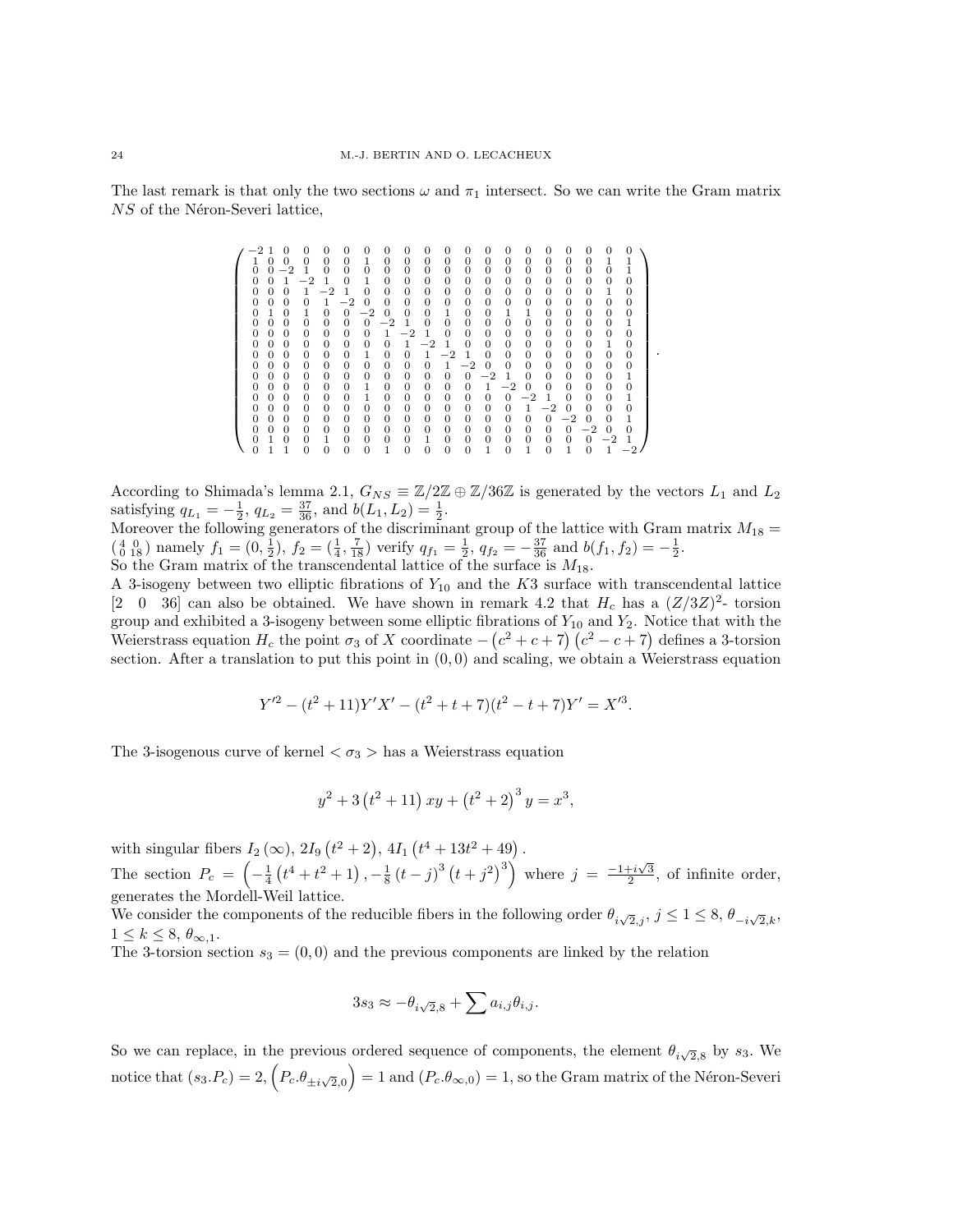#### ELLIPTIC FIBRATIONS 25

lattice  ${\cal NS}$  is

 −2 1 0 0 0 0 0 0 0 0 0 0 0 0 0 0 0 0 0 0 1 0 0 0 0 0 0 0 0 1 0 0 0 0 0 0 0 0 0 1 0 0 −2 1 0 0 0 0 0 0 0 0 0 0 0 0 0 0 0 0 0 0 1 −2 1 0 0 0 0 0 0 0 0 0 0 0 0 0 0 0 0 0 0 1 −2 1 0 0 0 1 0 0 0 0 0 0 0 0 0 0 0 0 0 0 1 −2 1 0 0 0 0 0 0 0 0 0 0 0 0 0 0 0 0 0 0 1 −2 1 0 0 0 0 0 0 0 0 0 0 0 0 0 0 0 0 0 0 1 −2 1 0 0 0 0 0 0 0 0 0 0 0 0 0 0 0 0 0 0 1 −2 0 0 0 0 0 0 0 0 0 0 0 0 1 0 0 1 0 0 0 0 −2 0 0 1 0 0 0 0 0 0 2 0 0 0 0 0 0 0 0 0 0 −2 1 0 0 0 0 0 0 0 0 0 0 0 0 0 0 0 0 0 0 1 −2 1 0 0 0 0 0 0 0 0 0 0 0 0 0 0 0 0 1 0 1 −2 1 0 0 0 0 0 0 0 0 0 0 0 0 0 0 0 0 0 0 1 −2 1 0 0 0 0 0 0 0 0 0 0 0 0 0 0 0 0 0 0 1 −2 1 0 0 0 0 0 0 0 0 0 0 0 0 0 0 0 0 0 0 1 −2 1 0 0 0 0 0 0 0 0 0 0 0 0 0 0 0 0 0 0 1 −2 1 0 0 0 0 0 0 0 0 0 0 0 0 0 0 0 0 0 0 1 −2 0 0 0 0 0 0 0 0 0 0 0 0 0 0 0 0 0 0 0 0 −2 0 0 1 0 0 0 0 0 0 0 2 0 0 0 0 0 0 0 0 0 −2 

Its determinant is −72. According to Shimada's lemma 2.1,  $G_{NS} = \mathbb{Z}/2\mathbb{Z} \oplus \mathbb{Z}/36$  is generated by the vectors  $L_1$  and  $L_2$  satisfying  $q_{L_1} = \frac{-1}{2}$ ,  $q_{L_2} = \frac{5}{36}$  and  $b(L_1, L_2) = \frac{1}{2}$ .

Moreover the following generators of the discriminant group of the lattice with Gram matrix  $M_{36} =$  $\left(\begin{smallmatrix} 2 & 0 \\ 0 & 36 \end{smallmatrix}\right)$ , namely  $f_1 = \left(\frac{1}{2}, 0\right)$ ,  $f_2 = \left(\frac{-1}{2}, \frac{-7}{36}\right)$  verify  $q_{f_1} = \frac{1}{2}$ ,  $q_{f_2} = -\frac{5}{36}$  and  $b(f_1, f_2) = \frac{-1}{2}$ . So the transcendental lattice is  $M_{36} = \begin{pmatrix} 2 & 0 \\ 0 & 36 \end{pmatrix}$ .

 $\Box$ 

# 5. Isogenies and L-series of singular K3 surfaces

We notice that, along all the previous computations, the discriminants of the  $K3$  surface  $Y_2$  (resp.  $Y_{10}$ ) and their 2 or 3 -isogenous K3 surfaces are the same up to square. It is indeed a corollary of the following theorem about the L-series of a singular K3 surface and some of its 2-or 3-isogenous. Let us recall first the following results.

**Theorem 5.1** (Tate's isogeny theorem). [23] The fact that two elliptic curves  $E_1$  and  $E_2$  defined over  $\mathbb{F}_q$  are isogenous is equivalent to the fact they have the same number of  $\mathbb{F}_q$  points.

**Lemma 5.1.** [1] Let Y an elliptic K3-surface defined over Q by a Weierstrass equation  $Y(t)$ . If rank  $(Y(t)) = r$  and the r infinite sections generating the Mordell-Weil lattice are defined respectively over  $\mathbb{Q}(\sqrt{d_i}), i = 1, ..., r$ , then

$$
A_p = - \sum_{t \in \mathbb{P}^1(\mathbb{F}_p),\quad Y(t) \quad smooth} a_p(t) - \sum_{t \in \mathbb{P}^1(\mathbb{F}_p),\quad Y(t) \quad singular} \epsilon_p(t) - \sum_{i=1}^r \left(\frac{d_i}{p}\right) p
$$

where

$$
a_p(t) = p + 1 - \# Y(t)(\mathbb{F}_p)
$$

and  $\epsilon_n(x)$  defined by

$$
\epsilon_p(t) = \begin{cases} 0, & if the \; reduction \; of \; Y(t) \; is \; additive \\ 1, & if \; the \; reduction \; of \; Y(t) \; is \; split \; multiplicative \\ -1, & if \; the \; reduction \; of \; Y(t) \; is \; non \; split \; multiplicative \end{cases}
$$

**Theorem 5.2.** The L-series of the transcendental lattice of a singular K3 surface Y defined over  $\mathbb Q$  is inchanged by a 2 or a 3-isogeny whose kernel is defined over  $\mathbb Q(t)$  and obtained from an elliptic fibration whose infinite sections (if any) are defined on  $\mathbb Q$  or on a quadratic number field.

.

.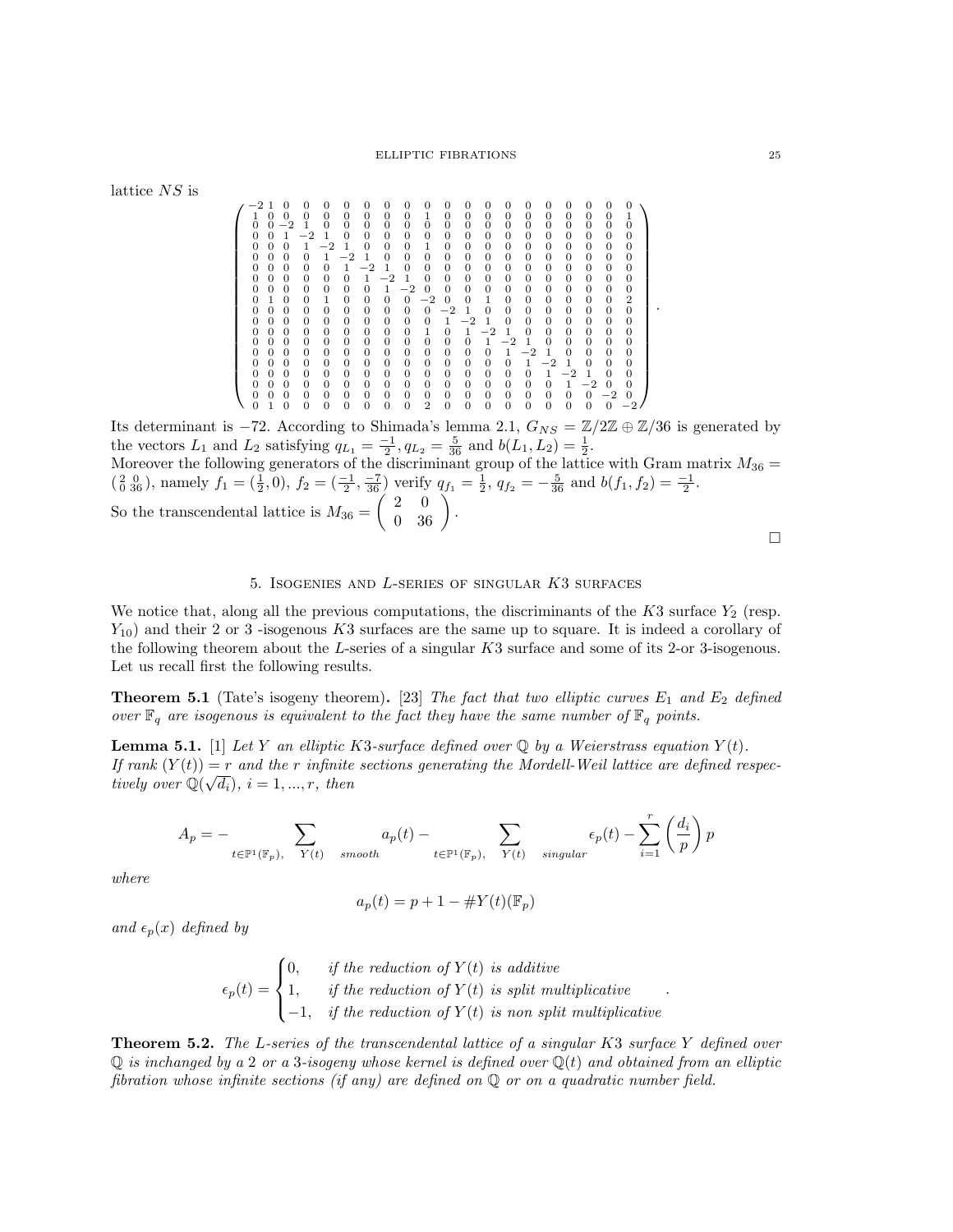*Proof.* Denote  $Y(t)$  (resp.  $\widetilde{Y(t)}$ ) a Weierstrass equation of a singular K3 surface (resp. of its 2 or 3 isogenous curve).

The coefficients of the newform associated to the L-series of the K3 surface are given in the previous lemma.

1) Suppose  $Y(t)$  is the Weierstrass equation of its 2-isogenous. We get

$$
(Y(t)) \t y2 = x3 + a(t)x2 + b(t)x \t (Y(t)) \t Y2 = X3 - 2a(t)X2 + (a(t)2 - 4b(t))X
$$

and

$$
(X,Y) = \left(\frac{x^2 + a(t)x + b(t)}{x}, y\frac{b(t) - x^2}{x^2}\right).
$$

Hence, since the ranks of  $Y(t)$  and its 2-isogenous are the same, if  $Y(t)$  has r infinite sections defined on  $\mathbb{Q}(\sqrt{d_i})$  it is similar for  $\widehat{Y(t)}$ .

If  $t \in \mathbb{P}^1(\mathbb{F}_p)$  satisfies  $Y(t)$  smooth, t is not a root of  $\Delta = 16b^2(a^2 - 4b)$  and also not a root of  $\tilde{\Delta} = 256b(a^2 - 4b)^2$ ; hence  $Y(t)$  is also smooth. For these t, using Tate's isogeny theorem, we find  $a_p(t) = a_p(t)$ .

Suppose  $Y(t_0)$  singular i.e. either  $b(t_0) = 0$  or  $a(t_0)^2 = 4b(t_0)$  (in these cases the reduction of  $Y(t_0)$ is multiplicative).

Suppose  $b(t_0) = 0$ , we get

$$
(Y(t_0)) \qquad y^2 = x^2(x + a(t_0)) \qquad (\widetilde{Y(t_0)}) \qquad Y^2 = (X - a(t_0))^2 X = U^2(U + a(t_0)).
$$

Hence  $Y(t_0)$  and  $Y(t_0)$  have the same multiplicatice reduction, either split if  $a(t_0)$  is a square modulo p or non split if  $a(t_0)$  is not a square modulo p. Suppose now  $a(t_0)^2 = 4b(t_0)$ , we get

$$
(Y(t_0)) \t y^2 = x(x + a(t_0)/2)^2 = U^2(U - a(t_0)/2) \t (Y(t_0)) \t Y^2 = X^2(X - 2a(t_0)).
$$

Similarly, if  $-a(t_0)/2$  or equivalently  $-2a(t_0)$  is a square (resp. not a square) modulo p, the reduction is split (resp. non split) multiplicative. Thus  $Y(t_0)$  and  $Y(t_0)$  have the same type of multiplicative reduction.

Finally when both  $a(t_0) = 0$  and  $b(t_0) = 0$ , the reduction of  $Y(t_0)$  and  $\overline{Y(t_0)}$  is additive.

Thus we have proved that  $A_p = A_p$ , that is the 2-isogenous K3 surface has the same transcendental  $L$ -series as  $Y$ .

2) Suppose  $Y(t)$  is the Weierstrass equation of its 3-isogenous.

Since we want to apply Tate's isogeny theorem we need a 3-isogeny defined over  $\mathbb Q$  whose kernel is defined over  $\mathbb{Q}(t)$ . Using the formulae of 2.5.1, we get

$$
(Y(t)) \t y2 + a(t)xy + b(t)y = x3
$$
  

$$
(Y(t)) \t Y2 + a(t)XY + 3b(t)Y = X3 - 6a(t)b(t)X - b(t)(a(t)3 + 9b(t))
$$

and

$$
X = \frac{x^3 + a(t)b(t)x + b(t)^2}{x^2}
$$
  

$$
Y = \frac{y(x^3 - a(t)b(t)x - 2b(t)^2) - b(t)(x^3 + a(t)^2x^2 + 2a(t)b(t)x + b(t)^2)}{x^3}.
$$

Hence, since the ranks of  $Y(t)$  and its 3-isogenous curve are the same, if  $Y(t)$  has r infinite sections defined on  $\mathbb{Q}(\sqrt{d_i})$  it is similar for  $\widetilde{Y(t)}$ .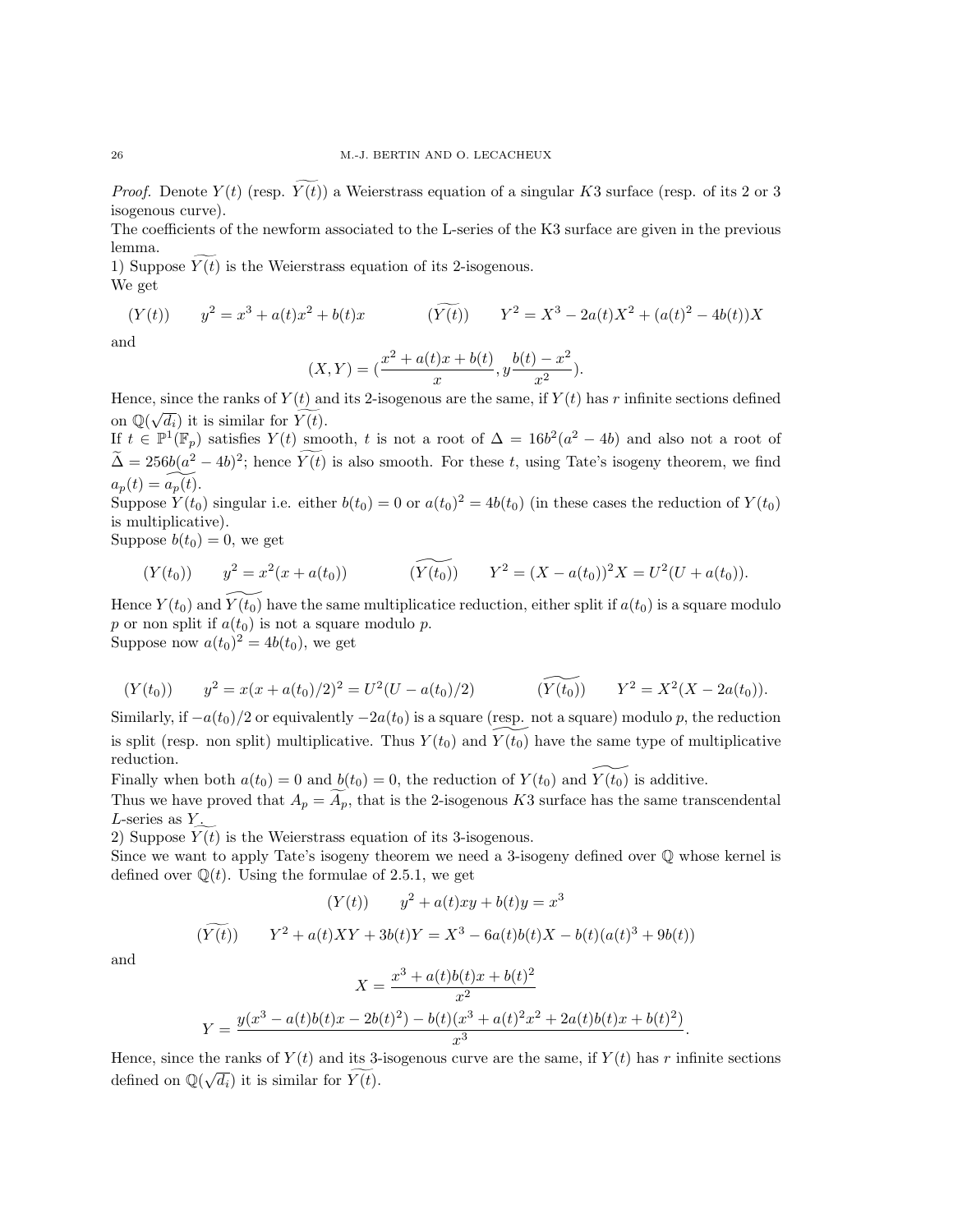If  $t \in \mathbb{P}^1(\mathbb{F}_p)$  satisfies  $Y(t)$  smooth, t is not a root of  $\Delta = b^3(a^3 - 27b)$  and also not a root of  $\tilde{\Delta} = b(a^3 - 27b)^3/16$ ; hence  $Y(t)$  is also smooth. For these t, using Tate's isogeny theorem, we find  $a_p(t) = a_p(t)$ .

Suppose  $Y(t_0)$  singular i.e. either  $b(t_0) = 0$  or  $a(t_0)^3 = 27b(t_0)$  (in these cases the reduction of  $Y(t_0)$ ) is multiplicative).

Suppose  $b(t_0) = 0$ . We get

$$
(Y(t_0)) \t y^2 + a(t_0)xy = x^3 \t (Y(t_0)) \t Y^2 + a(t_0)XY = X^3.
$$

Hence the two curves have the same multiplicative reduction. Suppose  $b(t_0) = a(t_0)^3/27$ . Putting at the origin the singular point  $\left(-\frac{a(t_0)^2}{9}\right)$  $\frac{(t_0)^2}{9}, \frac{a(t_0)^3}{27})$  of  $Y(t_0)$  (resp.  $\left(-\frac{a(t_0)^2}{3}\right)$  $\frac{(t_0)^2}{3}, \frac{a(t_0)^3}{9}$  $\widetilde{\frac{t_0}{9}}$  of  $\widetilde{Y(t_0)}$ , it follows

$$
(Y(t_0)) \t y_1^2 + a(t_0)x_1y_1 = x_1^3 - a(t_0)^2x_1^2/3 \t ((\widetilde{Y(t_0)}) \t y_2^2 + a(t_0)x_2y_2 = x_2^3 - a(t_0)^2x_2^2.
$$

Since their respective discriminants are  $x_1^2(4x_1 - a(t_0)^2/3)$  and  $x_2^2(4x_2 - 3a(t_0)^2)$ , the two curves have the same multiplicative reduction.

Thus we have proved that  $A_p = A_p$ , that is the 3-isogenous K3 surface has the same transcendental  $L$ -series as  $Y$ .

 $\Box$ 

**Corollary 5.1.** A singular K3 surface Y as in Theorem 5.2 and its 2 or 3-isogenous surface have their discriminants equal up to square.

*Proof.* This is a consequence of a Schütt's theorem.

**Theorem 5.3.** (Schütt's classification) [15] Consider the following classification of singular K3surfaces over Q

- $(1)$  by the discriminant d of the transcendental lattice of the surface up to squares,
- (2) by the associated newform up to twisting,
- (3) by the level of the associated newform up to squares,
- (4) by the CM-field  $\mathbb{Q}(\sqrt{-d})$  of the associated newform.

Then, all these classifications are equivalent. In particuliar,  $\mathbb{Q}(\sqrt{n})$  $(-d)$  has exponent 1 or 2.

 $\Box$ 

5.1. Isogenies as isometries of the rational transcendental lattice. Denoting the rational transcendental lattice  $T(X)_{\mathbb{Q}} := T(X) \otimes \mathbb{Q}$ , we recall that  $T(X)_{\mathbb{Q}}$  and  $T(Y)_{\mathbb{Q}}$  are isometric if they define congruent lattices, that is if there exists  $M \in Gl_n(\mathbb{Q})$  satisfying  $T(X)_{\mathbb{Q}} = M^t(T(Y)_{\mathbb{Q}}M)$ . Bessière, Sarti and Veniani proved the following theorem [5].

**Theorem 5.4.** [5] Let  $\gamma : X \to Y$  be a p-isogeny between complex projective K3 surfaces X and Y. Then  $rk(T(Y)_{\mathbb{Q}}) = rk(T(X)_{\mathbb{Q}}) =: r$  and

- (1) If r is odd, there is no isometry between  $T(Y)_{\mathbb{Q}}$  and  $T(X)_{\mathbb{Q}}$ .
- (2) If r is even, there exists an isometry between  $T(Y)_{\mathbb{Q}}$  and  $T(X)_{\mathbb{Q}}$  if and only if  $T(Y)_{\mathbb{Q}}$  is isometric to  $T(Y)_{\mathbb{Q}}(p)$ . This property is equivalent to the following:
	- a) If  $p = 2$ , for every prime number q congruent to 3 or 5 modulo 8, the q-adic valuation  $\nu_q(\det T(Y))$  is even.

b) If  $p > 2$ , for every prime number  $q > 2$ ,  $q \neq p$ , such that p is not a square in  $\mathbb{F}_q$ , the number  $\nu_q(det(T_Y)$  is even and the following equation holds in  $\mathbb{F}_p^*/(\mathbb{F}_p^*)^2$ 

$$
res_p(det(T_y) = (-1)^{\frac{p(p-1)}{2} + \nu_p(det(T_Y))}
$$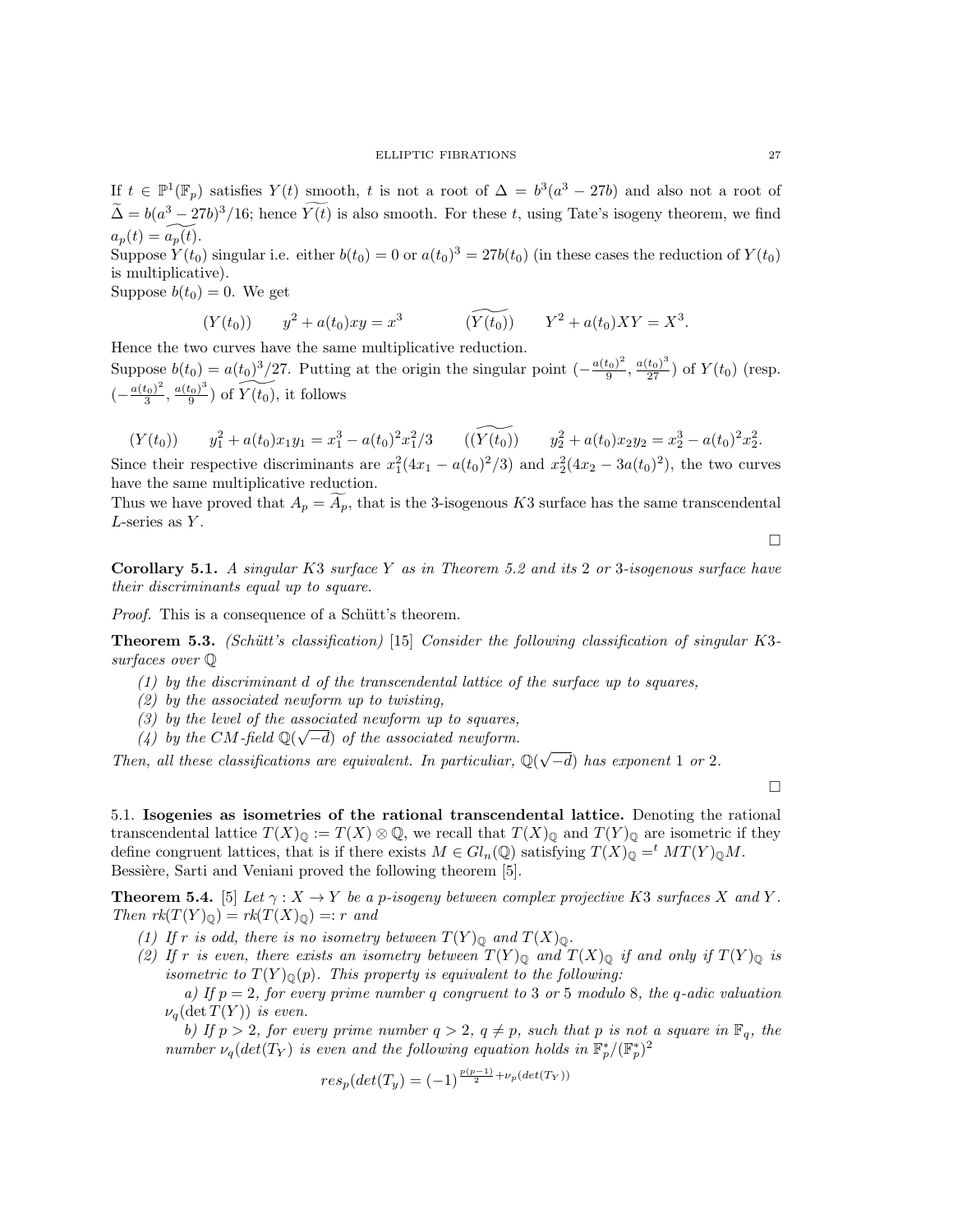where 
$$
res_p(det(T_Y)) = \frac{det(T_Y)}{p^{\nu_p(det(T_Y))}}
$$
.

This theorem allows us to find 2-isogenies as self isogenies on  $Y_2$  and  $Y_{10}$ . In a previous paper we gave all the 2-isogenies of  $Y_2$  and exhibited self isogenies on  $Y_2$ . In section 3 we also exhibited 2-isogenies as self isogenies on  $Y_{10}$ .

In section 4 we proved that all the 3- isogenies on  $Y_2$  are between  $Y_2$  and  $Y_{10}$  and some 3-isogenies on  $Y_{10}$  are between  $Y_{10}$  and other K3 surfaces with dicriminant 72, namely  $\begin{bmatrix} 4 & 0 & 18 \end{bmatrix}$  or  $\begin{bmatrix} 2 & 0 & 36 \end{bmatrix}$ . These results illustrate Bessière, Sarti, Veniani's theorem. Indeed  $det(T(Y_2)) = 8$ , hence  $res_3(8) = 8$ which is congruent modulo 3 to  $(-1)^3$  and  $det(T(Y_{10})) = 8 \times 9$ , hence  $res_3(8 \times 9) = 8$  which is congruent modulo 3 to  $(-1)^{3+2}$ . And, since

$$
T_{\mathbb{Q}}(Y_2) = \begin{pmatrix} 2 & 0 \\ 0 & 1 \end{pmatrix} \qquad T_{\mathbb{Q}}(Y_{10}) = \begin{pmatrix} 6 & 0 \\ 0 & 3 \end{pmatrix} \qquad T_{\mathbb{Q}}([4 \quad 0 \quad 18]) = \begin{pmatrix} 1 & 0 \\ 0 & 2 \end{pmatrix} \qquad T_{\mathbb{Q}}([2 \quad 0 \quad 36]) = \begin{pmatrix} 2 & 0 \\ 0 & 1 \end{pmatrix}
$$

we find, as expected, these matrices are isometric since

$$
\begin{pmatrix} 6 & 0 \ 0 & 3 \end{pmatrix} = \begin{pmatrix} 2 & 1 \ -1 & 1 \end{pmatrix} \begin{pmatrix} 1 & 0 \ 0 & 2 \end{pmatrix} \begin{pmatrix} 2 & -1 \ 1 & 1 \end{pmatrix} \qquad \begin{pmatrix} 2 & 0 \ 0 & 1 \end{pmatrix} = \begin{pmatrix} 0 & 1 \ 1 & 0 \end{pmatrix} \begin{pmatrix} 1 & 0 \ 0 & 2 \end{pmatrix} \begin{pmatrix} 0 & 1 \ 1 & 0 \end{pmatrix}.
$$

#### Some remarks

As a consequence of Bessière, Sarti and Veniani's theorem, there could be 2 or 3-self (either PF or EF) elliptic fibrations on  $Y_2$  and on  $Y_{10}$ . Indeed we found 2-self isogenies on both  $Y_2$  and  $Y_{10}$ . As for 3-isogenies, there is no self-isogeny on  $Y_2$  and also probably none on  $Y_{10}$ . Concerning rank 0 elliptic fibrations, using Shimada and Zhang's table [17], we recover easily all our results without using Weierstrass equations. We have only to know the transform by a 2- or a 3-isogeny of a type of singular fiber. This can be obtained using Tate's algorithm [24] and an analog of Dockchitzer's remark [7].

#### **REFERENCES**

- [1] M. J. Bertin, Mesure de Mahler et série L d'une surface K3-singulière, Publ. Math. Besançon, Actes de la Conférence Algèbre et Théorie des Nombres, (2010), 5–28.
- [2] M.-J. Bertin, and O. Lecacheux, Elliptic fibrations on the modular surface associated to  $\Gamma_1(8)$ , in Arithmetic and Geometry of K3 surfaces and Calabi-Yau threefolds, Fields Inst.Commun., 67, Springer, New York, (2013), 153–199.
- [3] M.-J. Bertin, and O. Lecacheux, Apéry-Fermi pencil of K3-surfaces and 2-isogenies, J. Math. Soc. Japan (2), 72 (2020), 599–637.
- [4] M.-J. Bertin, and O. Lecacheux, Elliptic fibrations of a certain K3 surface of the Apéry-Fermi pencil to appear in Publications Mathématiques de Besanon; arXiv:2006:16108v1 [math.AG] 29 Jun 2020, 1–48.
- [5] S. Bessi`ere, A. Sarti, D. Veniani, On prime degree isogenies between K3 surfaces, Rendiconti del Circolo Matematico di Palermo Series 2, 66, Issue 1, (2017), 3-18.
- [6] N. Bourbaki, Groupes et algèbres de Lie, Chap.4, 5, 6, (Masson, 1981).
- [7] T. and V. Dockchitser, A remark on Tate's algorithm and Kodaira types, Acta Arith., 160 (2013), 95-100.
- [8] A. Kumar, and M. Kuwata, Elliptic K3 surfaces associated with the product of two elliptic curves: Mordell-Weil lattices and their fields of definition. Nagoya Math. J., 228 (2017), 124-185.
- [9] M. Kuwata, Maple Library Elliptic Surface Calculator, http://c-faculty.chuo-u.ac.jp/ kuwata/ESC.php
- [10] M. Kuwata, Elliptic K3 surfaces with given Mordell-Weil rank, Comment. Math. Univ. St. Paul., 49 (2000), 91–100.
- [11] M. Kuwata, and K. Utsumi, Mordell-Weil lattice of Inose's elliptic K3 surface arising from the product of 3-isogenous elliptic curves, J. Number Theory, 190 (2018), 333–351.
- [12] V. V. Nikulin, *Integral symmetric bilinear forms and some of their applications*, Izv. Math. (1), 14 (1980), 103–167.
- [13] The PARI Group, Bordeaux GP/PARI version 2.7.3, 2015, http://pari.math.u-bordeaux.fr
- [14] SageMath Open-Source Mathematical Software System, https://www.sagemath.org
- [15] M. Schütt, CM newforms with rational coefficients, Ramanujan Journal, 19 (2009), 187-205.
- [16] I. Shimada, K3 surfaces and Lattice Theory, http://www.math.sci.hiroshima-u.ac.jp/shimada/talklist.html